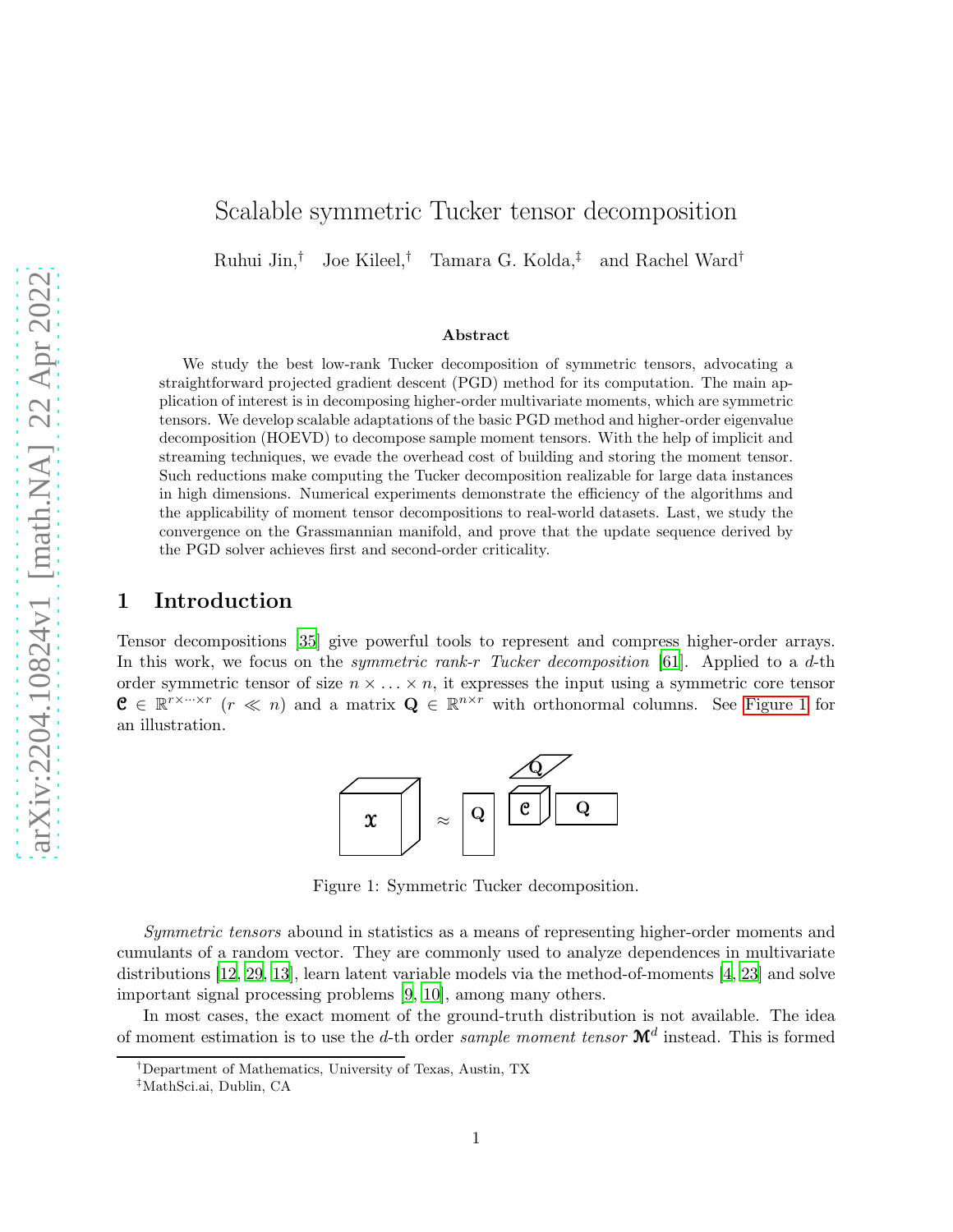from data observations  $\{x_1, \ldots, x_p\} \subseteq \mathbb{R}^n$  of a random variable **x** as

<span id="page-1-0"></span>
$$
\mathbf{M}^d = \frac{1}{p} \sum_{i=1}^p \mathbf{x}_i^{\otimes d} \approx \mathbb{E}(\mathbf{x}^{\otimes d}).
$$
\n(1)

There is an urgent need for economical representations of  $\mathbf{M}^d$ , which otherwise takes  $\mathcal{O}(n^d)$  space to store. Using the symmetric Tucker decomposition, one approximates  $\mathbf{M}^{d}$  solely by determining the factor matrix Q, which takes just rn memory space. (The core  $C$  is a byproduct once Q is identified, see [Remark 4.](#page-8-0)) However, decomposing the moment still has upfront costs of  $\mathcal{O}(pn^d)$  and  $\mathcal{O}(n^d)$  to initially construct and store  $\mathbf{M}^d$ . For large data volumes p and high dimensionalities n, we turn to *implicit* (or *tensor-free*) and *streaming* strategies to escape such a prohibitive overhead.

The symmetric Tucker decomposition of moment tensors has other motivations, besides compression. In some scientific domains, one encounters data having high volatility, e.g., in combustion simulations [\[2](#page-24-5)], outlier detection [\[24](#page-25-2), [53](#page-27-1)] and financial asset allocation [\[47,](#page-27-2) [8,](#page-24-6) [6](#page-24-7)]. Moments and cumulants  $(d \geq 3)$  are sensitive to heavy tails and anomalies. Thus, as principal component analysis (PCA) and the covariance matrix are well-suited to Gaussian data, finding the key subspaces of variability in higher-order statistics is necessary for non-normal data analysis. These subspaces are found by computing the low-rank symmetric Tucker approximation.

In other situations, high-dimensional observations are assumed to lie in a low-dimensional subspace. For example, this holds in the Fama-French model [\[21](#page-25-3)] of finance and in the psychometrics [\[46\]](#page-27-3) discipline. The resulting moment tensors admit a symmetric Tucker format. Thus the decomposition enforces the low-rank structure and improves moment estimation accuracy.

#### 1.1 Related works

Due to the NP-hard nature of tensor decompositions [\[28](#page-25-4)], an approximate symmetric Tucker decomposition is often computed by higher-order eigenvector decomposition (HOEVD) [\[14](#page-24-8)]. It is the eigendecomposition of the flattened tensor and can be viewed as the symmetric version of higher-order singular value decomposition (HOSVD) [\[13](#page-24-1)] and sequentially truncated HOSVD [\[62](#page-28-0)]. Despite their popularity, HOSVD-based approaches offer no guarantee of returning critical points for the problem. Recently, randomized projection methods have been applied to accelerate the procedure, see [\[42,](#page-26-1) [59,](#page-27-4) [44](#page-26-2), [11](#page-24-9), [3\]](#page-24-10) for state-of-the-art implementations of HOSVD. But these methods may not be a good fit for the symmetric setting. Also, they take the full tensor as input.

We instead turn to iterative search methods to try to achieve the best possible solution, using HOEVD as an initialization. For Tucker decomposition, Newton [\[20](#page-25-5), [32\]](#page-26-3), quasi-Newton [\[55](#page-27-5)] and trust-region [\[31](#page-26-4)] methods have been considered. These second-order optimization approaches rely on sophisticated updates on manifolds, based on Riemannian gradient and Hessian computations. Higher-order orthogonal iterations (HOOI) [\[15](#page-25-6)], Jacobi rotations [\[30](#page-25-7), [40](#page-26-5)] and the power method [\[52](#page-27-6)] have been proposed for symmetric tensors. Among these, the power method does not always converge, as shown in numerical examples of [\[52,](#page-27-6) Section 6]. Regalia briefly mentions a shifted variant of the power method in [\[52\]](#page-27-6), which is akin to a gradient descent method, although strong convergence analysis is omitted in the work.

Regarding the decomposition of sample moment tensors [\(1\)](#page-1-0), streaming and implicit techniques can be applied to address the computational burden in the data-rich and high-dimensional regime. For covariance matrices which are centered second-order moments, the streaming PCA scheme a.k.a. Oja's method [\[49](#page-27-7)], and its adaptations [\[45](#page-26-6), [65](#page-28-1), [27](#page-25-8)], have been thoroughly studied. Recently,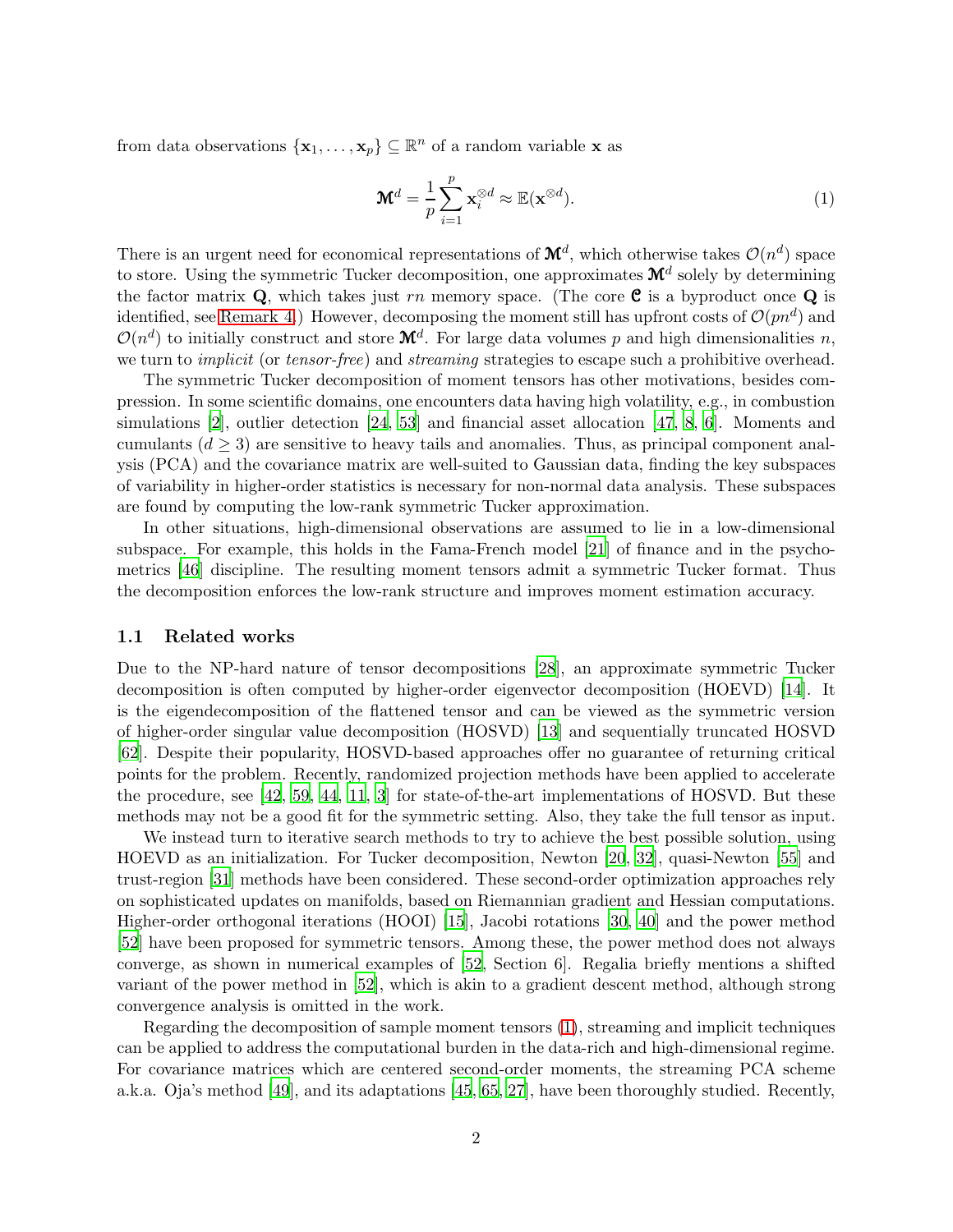a similar strategy is applied to optimization with higher-order moment tensors for the task of learning Gaussian mixture models, see the works [\[57,](#page-27-8) [50](#page-27-9)]. The common ideas with the present work are that we pass over only a subset of samples at a time and drive the optimization without forming gigantic moment tensors.

#### 1.2 Our contributions

In this paper, we apply the projected gradient descent (PGD) framework to the symmetric Tucker tensor decomposition problem, see [Algorithm 1.](#page-5-0) The approach is led by a straightforward firstorder gradient update governed by the Tucker approximation cost and it is free of non-trivial higher-order update methods on manifolds. We also establish convergence guarantees. Employing theory from manifold optimization and dynamical systems, we prove that for any symmetric tensor, [Algorithm 1](#page-5-0) converges monotonically to a first-order critical point given arbitrary initialization. Almost surely, it converges to a second-order critical point.

In [Section 3,](#page-5-1) our attention focuses to decomposing sample moment tensors [\(1\)](#page-1-0). By exploiting the special input structure, we modify the PGD framework and develop the much more efficient [Algorithm 2.](#page-7-0) There are two main highlights.

Firstly, we adopt the implicit technique, so that there is no need to build the moment tensor for the optimization procedure. We operate on the input sample vectors directly, which are of much smaller size. Proposed in [\[57](#page-27-8), [50](#page-27-9)], the implicit strategy greatly reduces the memory cost and effort for gradient computation. The second advantage is that [Algorithm 2](#page-7-0) is built on a streaming model. By passing over small batches of data observations, this leaves no storage requirement for huge numbers of samples. Similar ideas have been used in CP moment tensor decomposition [\[57\]](#page-27-8).

We also develop a scalable implementation of HOEVD for sample moment tensors [\(1\)](#page-1-0), see [Algorithm 3.](#page-8-1) This is akin to the streaming PCA idea. While [Algorithm 3](#page-8-1) may be of independent interest, we use the HOEVD approximation as the initialization to [Algorithm 2.](#page-7-0)

<span id="page-2-0"></span>The savings from the streaming and implicit strategies allow [Algorithms 2](#page-7-0) and [3](#page-8-1) to handle large-scale computations. The efficiency gains are summarized in [Table 1.](#page-2-0) Here  $p$  is the total sample number and b is the batch size at each iteration. Usually,  $p$  is hundreds to thousands times of b. These advantages are corroborated by extensive numerical experiments in [Section 4.](#page-8-2) Moment tensor decomposition is also applied to real-world datasets for anomaly detection and portfolio allocation.

|                         | overhead | storage per iter. |
|-------------------------|----------|-------------------|
| streaming $\&$ implicit | none     | $nr + nb$         |
| full $\&$ implicit      | none     | $nr + np$         |
| full $\&$ explicit      | $n^d p$  | $nr + n^d$        |

Table 1: Computation and storage of [Algorithms 2](#page-7-0) and [3](#page-8-1)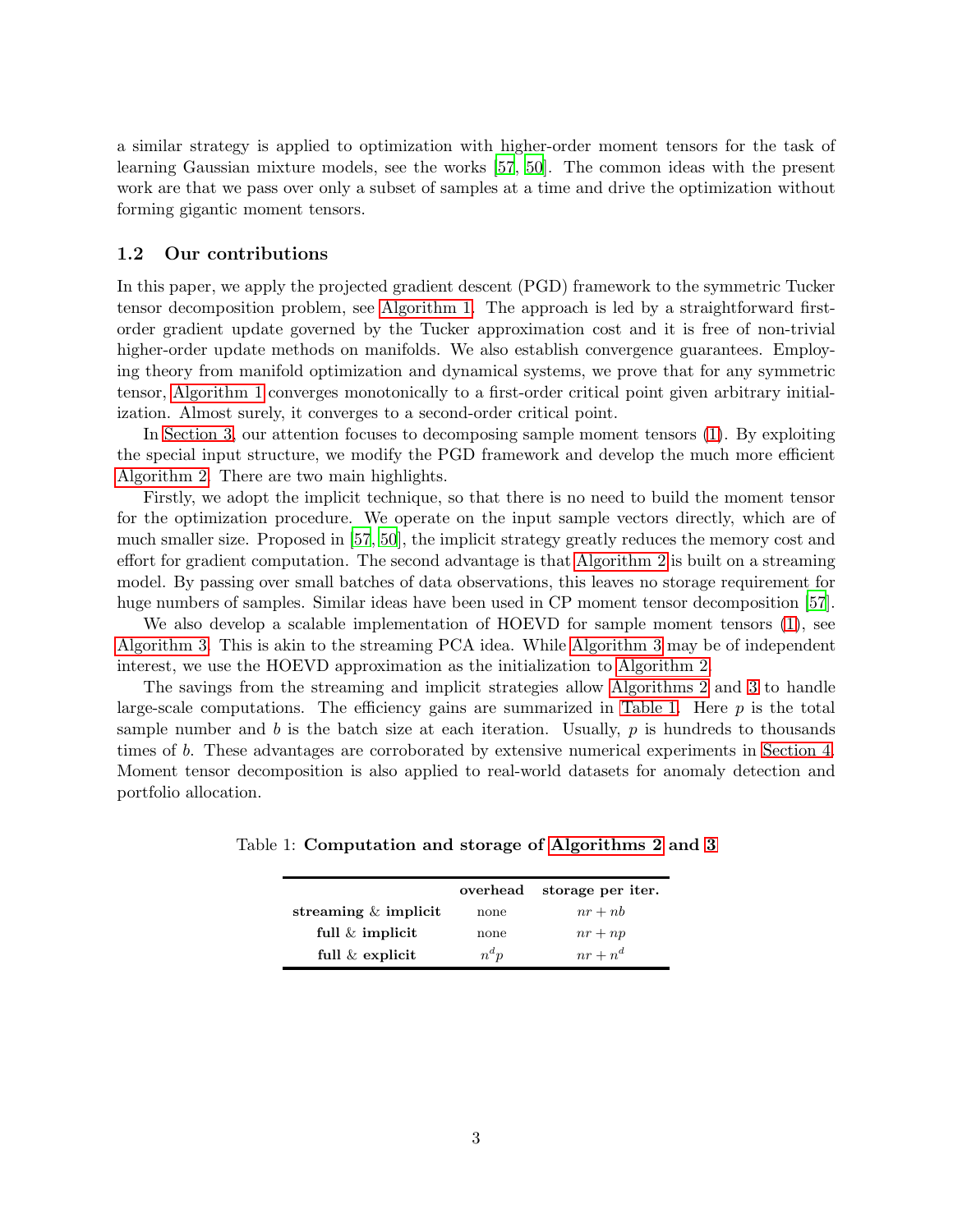### 2 Symmetric Tucker tensor decomposition

#### 2.1 Notation and background

Scalars, vectors, matrices and tensors are represented as lowercase letters  $x$ , lowercase bold letters x, uppercase bold letters X, and calligraphic bold letters X, respectively. The  $(i_1, \ldots, i_d)$ -th element of a d-way tensor is denoted by  $x_{i_1,\dots,i_d}$ . The j-th column of a matrix **X** is  $x_j$ . The spectral norm of a matrix is  $\|\cdot\|_2$ . The identity matrix is  $I_n \in \mathbb{R}^{n \times n}$ . The Moore-Penrose pseudoinverse of a matrix is denoted using †. The matrix symmetrization operator is written sym :  $\mathbb{R}^{n \times n} \to \mathbb{S}^2(\mathbb{R}^n)$  and given by  $\text{sym}(\mathbf{X}) = \frac{1}{2}(\mathbf{X} + \mathbf{X}^{\top})$  for  $\mathbf{X} \in \mathbb{R}^{n \times n}$ . We write  $\mathbf{Q} \mathbf{R}$  for the function that selects the orthonormal factor  $\mathbf{Q} \in \mathbb{R}^{n \times r}$  from the QR decomposition of a full-rank  $n \times r$  matrix.<sup>[1](#page-3-0)</sup> The notation  $X^{[d]}$  is the elementwise exponentiation, where each coordinate of X is raised to the d-th power. The set  $\{1, \ldots, n\}$  is denoted by  $[n]$  when n is a positive integer.

**Definition 1** (symmetric tensors). A tensor  $\mathbf{\mathfrak{X}} \in \mathbb{R}^{n \times \dots \times n}$  is symmetric if its entries are invariant under any permutation of indices, i.e.

$$
x_{i_1,...,i_d} = x_{i_{\sigma(1)},...,i_{\sigma(d)}}, \ \ \forall (i_1,...,i_d) \in [n]^d \text{ and } \sigma \in \Pi(d)
$$

where  $\Pi(d)$  is the permutation group on [d]. Here d and n are called the order and dimension of  $\mathfrak X$  respectively. The space of all real-valued symmetric tensors of order d and dimension n is denoted by  $\mathbb{S}^d(\mathbb{R}^n)$ .

**Definition 2** (symmetric outer product). The outer product of a vector  $\mathbf{x} \in \mathbb{R}^n$  with itself d times is denoted as  $\mathbf{x}^{\otimes d} \in \mathbb{S}^d(\mathbb{R}^n)$ . The  $(i_1, \ldots, i_d)$ -th entry of this product is

$$
\left(\mathbf{x}^{\otimes d}\right)_{i_1,\dots,i_d} = x_{i_1}\cdots x_{i_d}, \ \ \forall (i_1,\dots,i_d) \in [n]^d.
$$

<span id="page-3-1"></span>**Definition 3** (symmetric Tucker product). For a symmetric tensor  $\mathbf{\mathcal{X}} \in \mathbb{S}^d(\mathbb{R}^n)$  and a matrix  $\mathbf{Y} \in \mathbb{R}^{n \times m}$ , their symmetric Tucker product is defined as  $\mathbf{\hat{x}}$  with Y multiplied along each mode,  $\mathbf{\mathfrak{X}}\cdot(\mathbf{Y},\ldots,\mathbf{Y})\in\mathbb{S}^{d}(\mathbb{R}^{m})$ . The  $(j_{1},\ldots,j_{d})$ -th entry of this product is

$$
\left(\mathbf{\mathfrak{X}}\cdot(\mathbf{Y},\ldots,\mathbf{Y})\right)_{i_1,\ldots,i_d} = \sum_{j_1=1}^n\cdots\sum_{j_d=1}^n x_{j_1,\ldots,j_d} y_{j_1,i_1}\ldots y_{j_d,i_d}, \ \ \forall (i_1,\ldots,i_d) \in [m]^d.
$$

**Definition 4** (symmetric tensor matricization). A symmetric tensor  $\mathbf{\mathfrak{X}} \in \mathbb{S}^d(\mathbb{R}^n)$  can be flattened into an as wide-as-possible matrix, denoted  $\text{mat}(\mathbf{x}) \in \mathbb{R}^{n \times n^{d-1}}$ . The index  $(i_1, \ldots, i_d) \in [n]^d$  of  $\mathbf{x}$ is mapped to the index  $(i_1, 1 + \sum_{\ell=2}^d (i_\ell - 2) n^{\ell-1}) \in [n] \times [n^{d-1}]$  of mat $(\mathbf{\mathfrak{X}})$ .

**Definition 5** (inner product). For (not necessarily symmetric) tensors  $\mathbf{\mathfrak{X},\mathbf{\mathcal{Y}} \in \mathbb{R}^{n_1 \times n_2 \times \cdots \times n_d}$  of the same size, their inner product is

$$
\langle \mathbf{\mathbf{X}}, \mathbf{\mathbf{Y}} \rangle = \sum_{i_d=1}^{n_d} \cdots \sum_{i_1=1}^{n_1} x_{i_1, \ldots, i_d} y_{i_1, \ldots, i_d} \in \mathbb{R}.
$$

The norm of a tensor is  $\|\mathfrak{X}\| = \sqrt{\langle \mathfrak{X}, \mathfrak{X} \rangle}$ .

<span id="page-3-0"></span><sup>&</sup>lt;sup>1</sup>For ease of analysis, we ensure uniqueness of the QR factorization by using the one where all diagonal entries of the R factor are positive. But none of our algorithms require this choice.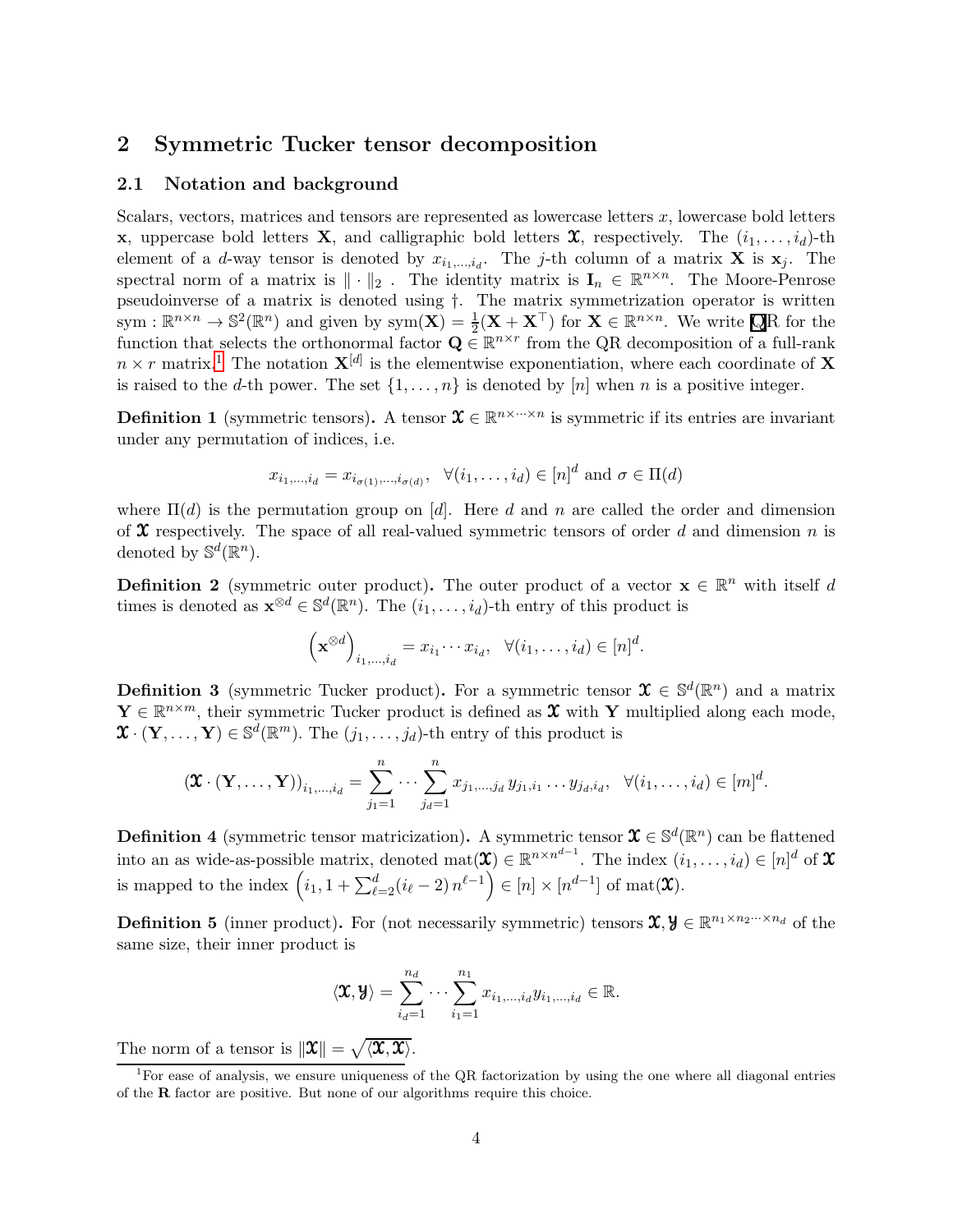**Definition 6.** For tensors  $\mathbf{\mathfrak{X}} \in \mathbb{R}^{m_1 \times n_2 \times \cdots \times n_d}$  and  $\mathbf{Y} \in \mathbb{R}^{m'_1 \times n_2 \times \cdots \times n_d}$ , their inner product in all modes except the first one [\[20](#page-25-5), [16\]](#page-25-9) is defined as:

$$
\mathbf{Z} = \langle \mathbf{\mathbf{X}}, \mathbf{\mathbf{y}} \rangle_{-1} \in \mathbb{R}^{m_1 \times m'_1}, \text{ where } z_{i_1, i'_1} = \sum_{j_d=1}^{n_d} \cdots \sum_{j_2=1}^{n_2} x_{i_1, j_2, \dots, j_d} y_{i'_1, j_2, \dots, j_d}, \ \forall \ i_1 \in [m_1], i'_1 \in [m'_1].
$$

In parts of the paper, we use the standard big  $\mathcal O$  notation, see e.g. [\[1](#page-24-11), Appendix A.4].

#### <span id="page-4-5"></span>2.2 Problem statement

Let  $\mathbf{X} \in \mathbb{S}^d(\mathbb{R}^n)$  be a symmetric tensor. Fix a user-specified rank r (typically  $r \ll n$ ). Our goal is to find the best approximation of  $\mathfrak X$  represented by the symmetric Tucker product of a core tensor  $\mathbf{C} \in \mathbb{S}^d(\mathbb{R}^r)$  and a rank-r orthonormal matrix  $\mathbf{Q} \in \mathbb{R}^{n \times r}$ . The problem is formulated as follows:

<span id="page-4-0"></span>
$$
\min_{\substack{\mathbf{e}\in\mathbb{S}^d(\mathbb{R}^r) \\ \mathbf{q}\in\mathbb{R}^{n\times r}}}\left\|\boldsymbol{\mathcal{X}}-\mathbf{C}\cdot\left(\mathbf{Q}^\top,\ldots,\mathbf{Q}^\top\right)\right\|^2, \text{ subject to } \mathbf{Q}^\top\mathbf{Q}=\mathbf{I}_r. \tag{2}
$$

In fact, the minimization [\(2\)](#page-4-0) is equivalent to solving for a rank-r basis  $Q$  that maximizes the following cost function:

$$
\max_{\mathbf{Q}^{\top} \mathbf{Q} = \mathbf{I}_r} F(\mathbf{Q}) \equiv \left\| \mathbf{\mathcal{X}} \cdot (\mathbf{Q}, \dots, \mathbf{Q}) \right\|^2.
$$
 (\*)

**Remark 1.** The problem formulation transforms from [\(2\)](#page-4-0) to  $(\star)$  when we eliminate **C** in (2). Solving the unconstrained linear least squares in [\(2\)](#page-4-0) for the core, we obtain

<span id="page-4-2"></span><span id="page-4-1"></span>
$$
\mathbf{C} = \mathbf{\mathfrak{X}} \cdot (\mathbf{Q}, \dots, \mathbf{Q}). \tag{3}
$$

Substituting [\(3\)](#page-4-2) into [\(2\)](#page-4-0) gives

$$
\begin{array}{ll}\n\|\mathbf{\mathbf{\mathcal{X}}-C} \cdot (\mathbf{Q}^{\top}, \ldots, \mathbf{Q}^{\top})\|^{2} & = \|\mathbf{\mathcal{X}} - \mathbf{\mathcal{X}} \cdot (\mathbf{Q}\mathbf{Q}^{\top}, \ldots, \mathbf{Q}\mathbf{Q}^{\top})\|^{2} \\
& = \|\mathbf{\mathcal{X}}\|^{2} - \|\mathbf{\mathcal{X}} \cdot (\mathbf{Q}\mathbf{Q}^{\top}, \ldots, \mathbf{Q}\mathbf{Q}^{\top})\|^{2} \\
& = \|\mathbf{\mathcal{X}}\|^{2} - \|\mathbf{\mathcal{X}} \cdot (\mathbf{Q}, \ldots, \mathbf{Q})\|^{2}.\n\end{array}
$$

 $\mathrm{As}\ \|\pmb{\mathcal{X}}\|^2 \text{ is a constant, minimizing the above quantity is the same as maximizing } \|\pmb{\mathcal{X}}\cdot (\mathbf{Q},\dots,\mathbf{Q})\|^2.$ 

The feasible domain in  $(\star)$  for **Q** is the Stiefel manifold:

<span id="page-4-3"></span>
$$
St(n,r) := \left\{ \mathbf{Q} \in \mathbb{R}^{n \times r} \mid \mathbf{Q}^\top \mathbf{Q} = \mathbf{I}_r \right\},\tag{4}
$$

which is a compact Riemannian submanifold of  $\mathbb{R}^{n \times r}$  with dimension  $\frac{r(2n-r-1)}{2}$ . However the cost function F is rotationally invariant, in fact depending on the orthogonal projector  $\mathbf{P} = \mathbf{Q}\mathbf{Q}^{\top} \in$  $\mathbb{S}^2(\mathbb{R}^n)$ , since  $\|\mathbf{\mathcal{X}}\cdot(\mathbf{Q},\ldots,\mathbf{Q})\| = \|\mathbf{\mathcal{X}}\cdot(\mathbf{P},\ldots,\mathbf{P})\|$ . Therefore, the optimization  $(\star)$  naturally runs on the Grassmannian manifold, which consists of all orthogonal projectors P:

$$
Gr(n,r) := \left\{ \mathbf{P} \in \mathbb{S}^2(\mathbb{R}^n) \mid \mathbf{P}^2 = \mathbf{P}, \text{ rank}(\mathbf{P}) = r \right\}. \tag{5}
$$

<span id="page-4-4"></span>Here,  $\text{Gr}(n, r)$  is a compact Riemannian submanifold of  $\mathbb{S}^2(\mathbb{R}^n)$  with dimension  $r(n-r)$ .

**Remark 2.** No simple characterization of the critical points of  $(\star)$  is known when  $d \geq 3$ . This is in contrast to case of  $d = 2$ , where the Eckart-Young theorem [\[19\]](#page-25-10) holds. Various possible extensions of Eckart-Young to tensors have been considered and shown to fail, e.g. see [\[34](#page-26-7)].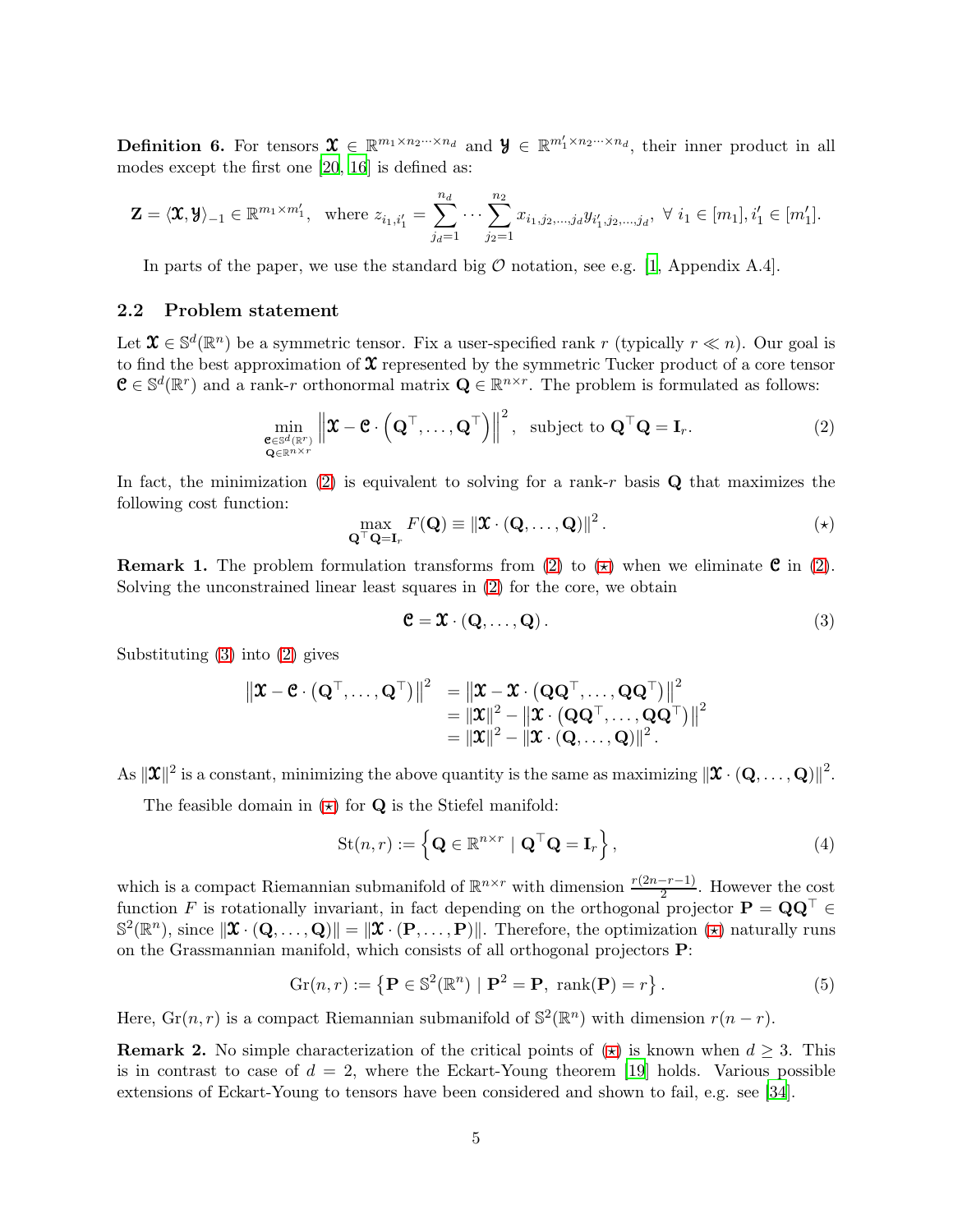#### 2.3 PGD algorithm

This paper develops a PGD method to solve the constrained optimization problem  $(\star)$ . The PGD framework works as follows: given an initial point, we move the current iterate  $\mathbf{Q}_{t-1}$  along the negative of the Euclidean gradient direction

<span id="page-5-3"></span>
$$
\nabla F(\mathbf{Q}_{t-1}) = 2d \left\langle \mathbf{X} \cdot (\mathbf{I}_n, \mathbf{Q}_{t-1}, \dots, \mathbf{Q}_{t-1}), \mathbf{X} \cdot (\mathbf{Q}_{t-1}, \dots, \mathbf{Q}_{t-1}) \right\rangle_{-1} \in \mathbb{R}^{n \times r}
$$
(6)

by a step size of  $\gamma_t > 0$ . Then we project the update back to the Stiefel manifold [\(4\)](#page-4-3) by selecting the Q factor from the QR decomposition. The procedure is described in [Algorithm 1.](#page-5-0) See [Section 6](#page-16-0) for a convergence analysis of [Algorithm 1.](#page-5-0)

<span id="page-5-0"></span>

| <b>Algorithm 1 PGD</b> for symmetric Tucker decomposition                                                                                                                                                                      |                                  |
|--------------------------------------------------------------------------------------------------------------------------------------------------------------------------------------------------------------------------------|----------------------------------|
| Input: symmetric tensor $\mathfrak{X} \in \mathbb{S}^d(\mathbb{R}^n)$                                                                                                                                                          |                                  |
| number of iteration T, step sizes $\{\gamma_t\} \subseteq \mathbb{R}$                                                                                                                                                          |                                  |
| initial guess $\mathbf{Q}_0 \in \text{St}(n,r)$                                                                                                                                                                                | $\triangleright$ initialization  |
| <b>Output:</b> rank-r orthonormal basis $Q \in St(n,r)$                                                                                                                                                                        |                                  |
| 1: for $t = 1, , T$ do                                                                                                                                                                                                         |                                  |
| $\mathbf{Q}_t \leftarrow \mathbf{Q}_{t-1} + 2d\gamma_t \langle \mathbf{\hat{X}}\cdot(\mathbf{I}_n,\mathbf{Q}_{t-1},\ldots,\mathbf{Q}_{t-1}),\mathbf{\hat{X}}\cdot(\mathbf{Q}_{t-1},\ldots,\mathbf{Q}_{t-1})\rangle_{-1}$<br>2: | $\triangleright$ gradient update |
| 3: $\mathbf{Q}_t \leftarrow \text{qr}(\mathbf{Q}_t, 0)$                                                                                                                                                                        | $\triangleright$ retraction      |
| 4: end for                                                                                                                                                                                                                     |                                  |
| 5: return $\mathbf{Q} \leftarrow \mathbf{Q}_T$                                                                                                                                                                                 |                                  |

#### 2.4 HOEVD approximation

An approximate solution to the best symmetric Tucker decomposition  $(\star)$  is the HOEVD [\[14\]](#page-24-8) result:

> <span id="page-5-2"></span> $\mathbf{Q}_{\text{hoevd}} \in \text{St}(n,r)$  given by the leading r eigenvectors of  $\text{mat}(\mathbf{\mathfrak{X}}) \text{mat}(\mathbf{\mathfrak{X}})^{\top}$ .  $(7)$

HOEVD is widely used for Tucker approximation, as it can be computed via a direct matrix eigendecomposition.

Generally speaking, the HOEVD solution is not a critical point to the symmetric tensor cost (\*) [\[14](#page-24-8)]. Its approximation error to a d-th order tensor  $\mathfrak X$  is estimated by [\[25](#page-25-11), Theorems 6.9-10] as

$$
\left\|\boldsymbol{\mathbf{\mathfrak{X}}}-\hat{\boldsymbol{\mathbf{\mathfrak{X}}}}_{\text{hoevd}}\right\| \leq \sqrt{d}\left\|\boldsymbol{\mathbf{\mathfrak{X}}}-\hat{\boldsymbol{\mathbf{\mathfrak{X}}}}_{\text{best}}\right\|.
$$

Here,  $\hat{\mathbf{X}}_{\text{hoevd}} = \mathbf{\hat{X}} \cdot (\mathbf{Q}_{\text{hoevd}} \mathbf{Q}_{\text{hoevd}}^\top, \dots, \mathbf{Q}_{\text{hoevd}} \mathbf{Q}_{\text{hoevd}}^\top)$  as in [Remark 4](#page-8-0) and  $\hat{\mathbf{X}}_{\text{best}}$  comes from the argmin of [\(2\)](#page-4-0). We observe such suboptimality later in [Section 4.4.](#page-11-0) However according to [\[13,](#page-24-1) Section 3.4], HOEVD's solution usually belongs to an "attractive" region around the desired local optima in numerical experiments, so it is a good candidate for initialization.

### <span id="page-5-1"></span>3 Scalable sample moment tensor decomposition

The main interest in this work is the decomposition of the sample moment tensor  $\mathbf{M}^d \in \mathbb{S}^d(\mathbb{R}^n)$  [\(1\)](#page-1-0). We design scalable algorithms for the symmetric Tucker decomposition  $(\star)$  as well as the HOEVD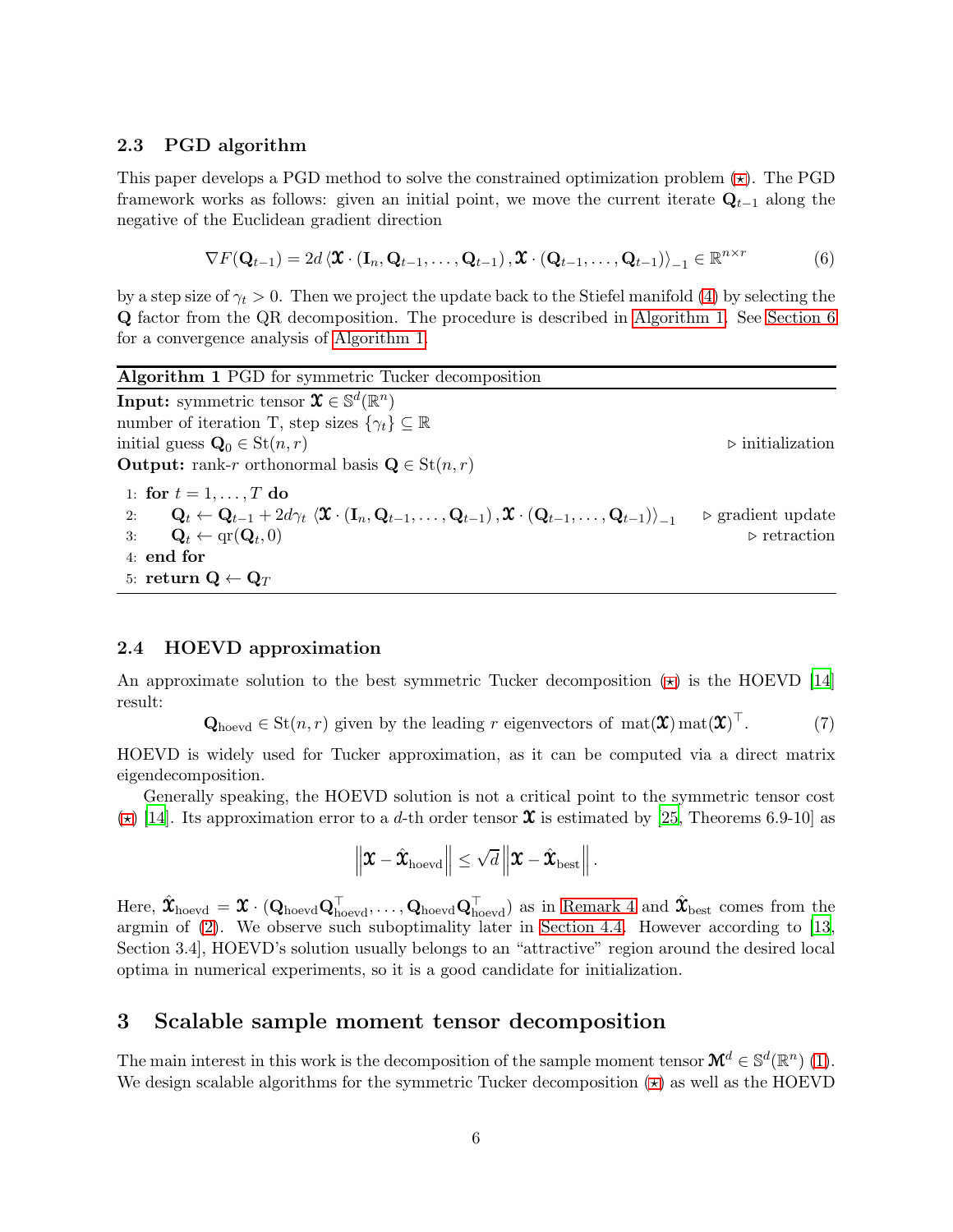approximation [\(7\)](#page-5-2) of  $\mathcal{M}^d$ . An average of symmetric outer products, the sample moment structure [\(1\)](#page-1-0) is the key to the scalability of the decomposition computation. Tensor operations with outer products can be reduced to computations only involving their factor vectors. Specifically we use the following identities: for vectors  $\mathbf{x}, \mathbf{y} \in \mathbb{R}^n, \mathbf{z} \in \mathbb{R}^m$  and a matrix  $\mathbf{Y} \in \mathbb{R}^{n \times m}$ , it holds

<span id="page-6-0"></span>
$$
\mathbf{x}^{\otimes d} \cdot (\mathbf{Y}, \dots, \mathbf{Y}) = (\mathbf{Y}^{\top} \mathbf{x})^{\otimes d} \in \mathbb{S}^{d}(\mathbb{R}^{m}),
$$
\n(8)

<span id="page-6-3"></span>
$$
\langle \mathbf{x}^{\otimes d}, \mathbf{y}^{\otimes d} \rangle = \langle \mathbf{x}, \mathbf{y} \rangle^d \in \mathbb{R},\tag{9}
$$

<span id="page-6-2"></span>
$$
\langle \mathbf{z} \otimes \mathbf{x}^{\otimes (d-1)}, \mathbf{y}^{\otimes d} \rangle_{-1} = \text{mat} \left( \mathbf{z} \otimes \mathbf{x}^{\otimes (d-1)} \right) \text{mat} \left( \mathbf{y}^{\otimes d} \right)^{\top} = \mathbf{z} \langle \mathbf{x}, \mathbf{y} \rangle^{d-1} \mathbf{y}^{\top} \in \mathbb{R}^{m \times n}.
$$
 (10)

#### 3.1 Scalable PGD algorithm

Here we introduce a scalable version of [Algorithm 1](#page-5-0) when the input tensor is a sample moment [\(1\)](#page-1-0), see pseudocode in [Algorithm 2.](#page-7-0) The symmetric Tucker cost  $(\star)$  now depends solely on the data observations  $\mathbf{X} = [\mathbf{x}_1, \dots, \mathbf{x}_p] \in \mathbb{R}^{n \times p}$ . Due to [\(8\)](#page-6-0),

<span id="page-6-1"></span>
$$
F(\mathbf{Q}) := \left\| \left( \frac{1}{p} \sum_{i=1}^{p} \mathbf{x}_i^{\otimes d} \right) \cdot (\mathbf{Q}, \dots, \mathbf{Q}) \right\|^2 = \left\| \frac{1}{p} \sum_{i=1}^{p} \left( \mathbf{Q}^\top \mathbf{x}_i \right)^{\otimes d} \right\|^2.
$$
 (11)

We actually do not need to create or store the sample moment. Such an idea is referred to as the implicit technique in [\[57,](#page-27-8) [50](#page-27-9)].

Commonly, however, there is a huge amount of data in exceedingly high dimensions. We hence turn to the streaming strategy to speed up computations. Here data is revealed as a sequence of sample batches  $\{X_1, \ldots, X_t, \ldots\} \subseteq \mathbb{R}^{n \times b}$  with batch size b (where  $b \ll p$ ). We read each batch as it arrives but discard it afterwards. This streaming model is called the turnstile model [\[48](#page-27-10), [41,](#page-26-8) [60\]](#page-27-11).

Therefore, as the t-th  $(t \ge 1)$  innovation  $\mathbf{X}_t = [\mathbf{x}_{t,1}, \dots, \mathbf{x}_{t,b}]^\top \in \mathbb{R}^{n \times b}$  arrives, the cost function [\(11\)](#page-6-1) is recast stochastically:

$$
F_t(\mathbf{Q}) := \left\| \frac{1}{b} \sum_{i=1}^b \left( \mathbf{Q}^\top \mathbf{x}_{t,i} \right)^{\otimes d} \right\|^2.
$$
 (12)

In light of [\(10\)](#page-6-2), we can compute the stochastic gradient in a tensor-free manner:

$$
\nabla F_t(\mathbf{Q}) = 2d \langle \frac{1}{b} \sum_{i=1}^b \mathbf{x}_{t,i} \otimes \left( \mathbf{Q}^\top \mathbf{x}_{t,i} \right)^{\otimes (d-1)}, \frac{1}{b} \sum_{j=1}^b \left( \mathbf{Q}^\top \mathbf{x}_{t,j} \right)^{\otimes d} \rangle_{-1}
$$
  
\n
$$
= \frac{2d}{b^2} \sum_{i=1}^b \sum_{j=1}^b \mathbf{x}_{t,i} \langle \mathbf{Q}^\top \mathbf{x}_{t,i}, \mathbf{Q}^\top \mathbf{x}_{t,j} \rangle^{d-1} \mathbf{x}_{t,j}^\top \mathbf{Q}
$$
  
\n
$$
= \frac{2d}{b^2} \mathbf{X}_t \left( \mathbf{X}_t^\top \mathbf{Q} \mathbf{Q}^\top \mathbf{X}_t \right)^{[d-1]} \mathbf{X}_t^\top \mathbf{Q} \in \mathbb{R}^{n \times r}.
$$
  
\n(13)

Here,  $(\cdot)^{[d-1]}$  denotes raising each element of the input matrix to the  $(d-1)$ -th power. Computing the gradient implicitly via online samples reduces the cost to  $\mathcal{O}(rnb + rb^2)$  flops per iteration, improving upon  $\mathcal{O}(rnp + rp^2)$  using the full amount of samples or a cost that is exponential in d if we operate on an explicit tensor.

Moreover, a scalable HOEVD solver, s-HOEVD in line 1 of [Algorithm 2,](#page-7-0) is utilized for good initialization; see [Section 3.2](#page-7-1) for details. We also use AdaGrad [\[18\]](#page-25-12) to automatically tune step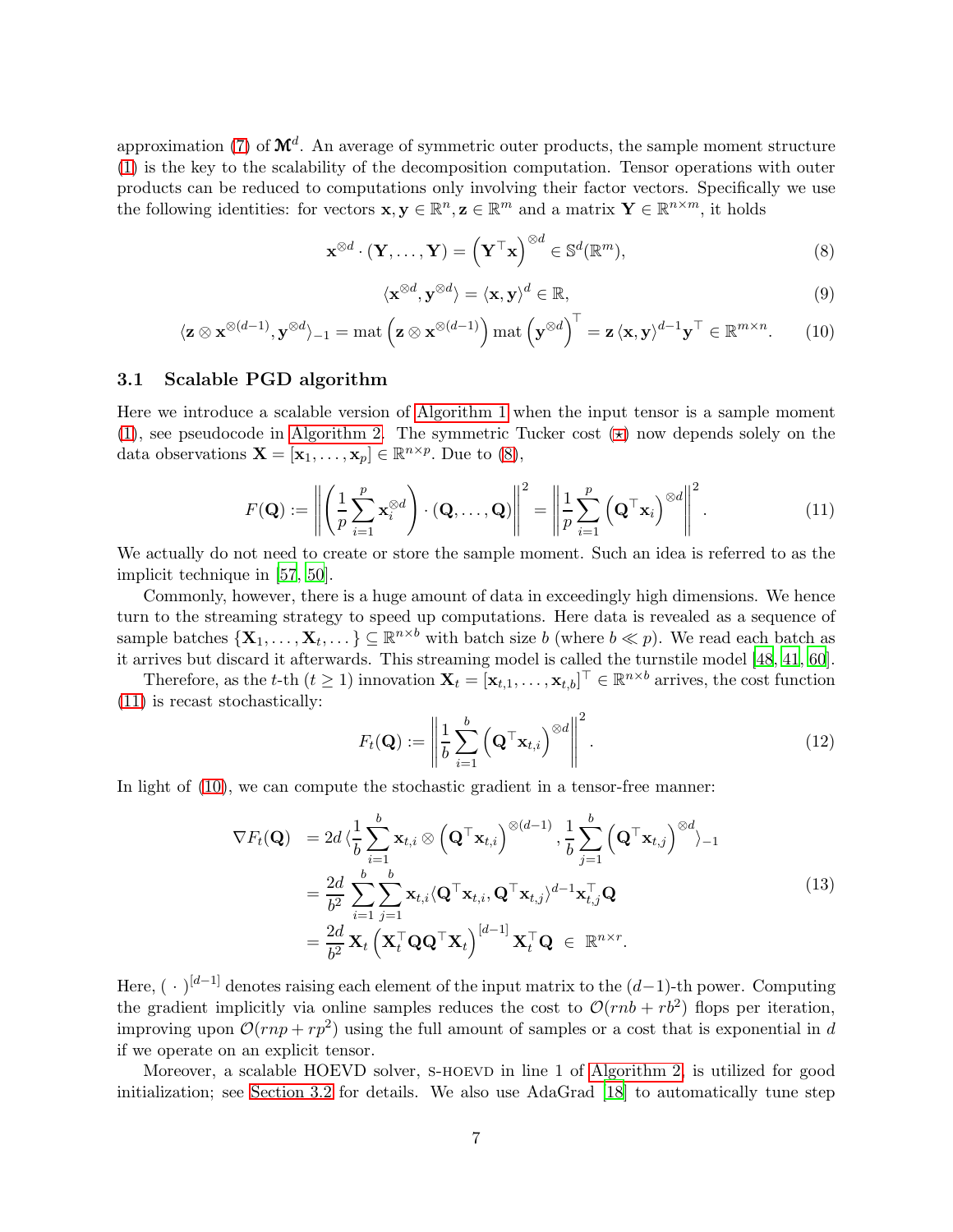sizes. Specifically, we implement the column-wise extension of AdaGrad proposed in [\[27](#page-25-8)], since it is natural to independently update the orthonormal basis vectors in Q. See lines 4 and 5, where ./ is the columnwise division.

All together, [Algorithm 2](#page-7-0) is a two-phased iterative algorithm. It consists of

- Phase I: HOEVD approximation (line 1),
- Phase II: symmetric Tucker decomposition (lines 2-7).

<span id="page-7-0"></span>The alterations with respect to [Algorithm 1](#page-5-0) are highlighted in blue.

Algorithm 2 Scalable PGD for sample moment decomposition **Input:** numbers of iterations  $T_1, T_2$ , batch sizes  $b_1, b_2$ data streams  $\{X_1, \ldots, X_{T_1}\} \subseteq \mathbb{R}^{n \times b_1}$  for initialization,  $\{X_{T_1+1}, \ldots, X_{T_2}\} \subseteq \mathbb{R}^{n \times b_2}$  for PGD hyperparameters:  $({\gamma}_1)_0 = ({\gamma}_2)_0 = 10^{-5}$ ones $(1, r)$ ,  $c_1, c_2 > 0$ **Output:** rank-r orthonormal basis  $\mathbf{Q} \in \text{St}(n,r)$ 1:  $\mathbf{Q}_{T_1} \leftarrow \text{s-HOEVD}(T_1, b_1, \{\mathbf{X}_1, \dots, \mathbf{X}_{T_1}\}, (\gamma_1)_0, c_1)$   $\triangleright$  initialization 2: for  $t = T_1 + 1, \ldots, T_2$  do 3:  $\mathbf{G}_t \leftarrow \frac{2d}{b_2^2} \mathbf{X}_t \left( \mathbf{X}_t^{\top} \mathbf{Q}_{t-1} \mathbf{Q}_{t-1}^{\top} \mathbf{X}_t \right)^{[d-1]} \mathbf{X}_t^{\top}$ ⊳ gradient computation 4:  $(\gamma_2)_t \leftarrow \sqrt{(\gamma_2)^{[2]}_{t-1} + \text{colnorm}(\mathbf{G}_t)^{[2]}}$   $\triangleright$  step size 5:  $\mathbf{Q}_t \leftarrow \mathbf{Q}_{t-1} + c_2 \, \mathbf{G}_t \, . / (\boldsymbol{\gamma}_2)_t$ 

6: 
$$
\mathbf{Q}_t \leftarrow \text{qr}(\mathbf{Q}_t, 0)
$$
7: end for

8: return  $\mathbf{Q} \leftarrow \mathbf{Q}_{T_2}$ 

#### <span id="page-7-1"></span>3.2 Scalable HOEVD

We present the scalable version of HOEVD approximation shown in [Algorithm 3.](#page-8-1) This serves as the Phase I initialization in [Algorithm 2,](#page-7-0) but it may be of independent interest. As HOEVD is an eigendecomposition, we follow the streaming PCA idea. The solver uses the PGD framework, but applied to a different cost function than [\(11\)](#page-6-1). Specifically, we solve HOEVD iteratively to find  $\mathbf{Q} \in \text{St}(n, r)$  that maximizes the following stochastic cost formed by a data batch  $\mathbf{X}_t \in \mathbb{R}^{n \times b_1}$ :

$$
\left\|\max\left(\frac{1}{b_1}\sum_{i=1}^{b_1}\mathbf{x}_{t,i}^{\otimes d}\right)^\top\mathbf{Q}\right\|^2.
$$

Using [\(10\)](#page-6-2), the gradient can be calculated implicitly:

$$
2 \operatorname{mat} \left( \frac{1}{b_1} \sum_{i=1}^{b_1} \mathbf{x}_{t,i}^{\otimes d} \right) \operatorname{mat} \left( \frac{1}{b_1} \sum_{i=1}^{b_1} \mathbf{x}_{t,i}^{\otimes d} \right)^{\perp} \mathbf{Q} = \frac{2d}{b_1^2} \sum_{i=1}^{b_1} \sum_{j=1}^{b_1} \mathbf{x}_{t,i} \langle \mathbf{x}_{t,i}, \mathbf{x}_{t,j} \rangle^{d-1} \mathbf{x}_{t,j}^{\top} \mathbf{Q}
$$
\n
$$
= \frac{2}{b_1^2} \mathbf{X}_t \left( \mathbf{X}_t^{\top} \mathbf{X}_t \right)^{[d-1]} \mathbf{X}_t^{\top} \mathbf{Q} \in \mathbb{R}^{n \times r}.
$$
\n(14)

It costs  $\mathcal{O}(rnb_1 + nb_1^2 + rb_1^2)$  flops to compute the gradient. See the whole procedure in [Algorithm 3.](#page-8-1)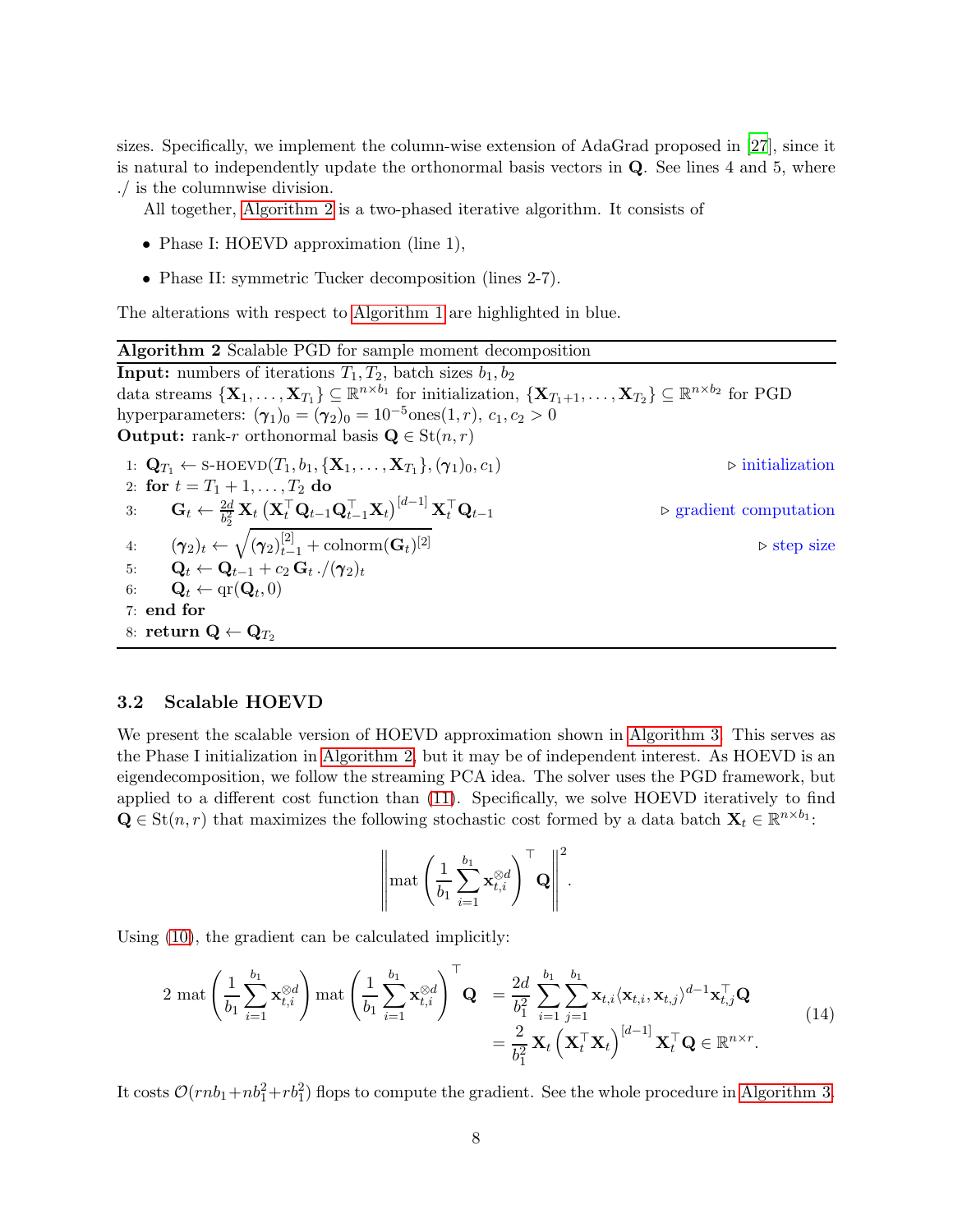<span id="page-8-1"></span>Algorithm 3 Scalable HOEVD for sample moment decomposition

**Input:** number of iterations  $T_1$ , batch size  $b_1$ data stream  $\{\mathbf X_1,\ldots,\mathbf X_{T_1}\}\subseteq\mathbb{R}^{n\times b_1}$ hyperparameters:  $(\gamma_1)_0 = 10^{-5}$ ones $(1, r)$ ,  $c_1 > 0$ **Output:** top-r eigenvectors  $\mathbf{Q}_{\text{hoevd}} \in \text{St}(n, r)$ 1: function S-HOEVD $({\bf X}_1, ..., {\bf X}_{T_1}), (\gamma_1)_0, c_1)$ 2:  $\mathbf{Q}_0 \leftarrow [\mathcal{N}(0,1)]^{n \times r}$ 3:  $\mathbf{Q}_0 \leftarrow \text{qr}(\mathbf{Q}_0, 0)$   $\triangleright$  initialization<br>4: **for**  $t = 1, ..., T_1$  **do** for  $t = 1, \ldots, T_1$  do 5:  $\mathbf{G}_t \leftarrow \frac{2}{b_1^2} \mathbf{X}_t \left( \mathbf{X}_t^\top \mathbf{X}_t \right)^{[d-1]} \mathbf{X}_t^\top \mathbf{Q}_{t-1}$ 6:  $({\boldsymbol{\gamma}}_1)_t \leftarrow$  $\sqrt{ }$  $(\boldsymbol{\gamma}_1)^{[2]}_t + \mathrm{colnorm}(\mathbf{G}_t)^{[2]}$ 7:  $\mathbf{Q}_t \leftarrow \mathbf{Q}_{t-1} + c_1 \mathbf{G}_t . / (\boldsymbol{\gamma}_1)$ <br>8:  $\mathbf{Q}_t \leftarrow \text{qr}(\mathbf{Q}_t, 0)$  $▶$  gradient update  $\mathbf{Q}_t \leftarrow \text{qr}(\mathbf{Q}_t, 0)$ ⊳ retraction 9: end for 10:  $\mathbf{return} \ \mathbf{Q}_\text{hoevd} \leftarrow \mathbf{Q}_{T_1}$ 11: end function

Remark 3. In [Algorithms 2](#page-7-0) and [3,](#page-8-1) the implicit method obviates the need to form the tensor, which would require  $\mathcal{O}(pn^d)$  flops. Each iteration temporarily stores an updated matrix  $\mathbf{Q} \in \mathbb{R}^{n \times r}$ and an online sample batch  $\mathbf{X}_t \in \mathbb{R}^{n \times b}$ , taking only  $nr + nb$  memory. This explains the complexity counts shown in [Table 1.](#page-2-0)

<span id="page-8-0"></span>**Remark 4.** The core tensor  $\mathbf{C} \in \mathbb{S}^d(\mathbb{R}^r)$  [\(3\)](#page-4-2) can be evaluated as follows. After obtaining  $\mathbf{Q} \in$  $\text{St}(n,r)$  by [Algorithm 2](#page-7-0) or [3,](#page-8-1) we draw fresh data  $\mathbf{X}_{\text{c}} = [(\mathbf{x}_{\text{c}})_1, \dots, (\mathbf{x}_{\text{c}})_{p_{\text{c}}}]^{\top} \in \mathbb{R}^{n \times p_{\text{c}}}$  and then set:

$$
\mathbf{C} = \frac{1}{p_{\mathrm{c}}} \sum_{i=1}^{p_{\mathrm{c}}} \left( \mathbf{Q}^{\top}(\mathbf{x}_{\mathrm{c}})_i \right)^{\otimes d}.
$$

This costs  $\mathcal{O}(r^d)$  in storage and  $\mathcal{O}(p_c r n + p_c r^d)$  in flops.

### <span id="page-8-2"></span>4 Numerical tests

We utilize synthetic tests to study the proposed algorithms for sample moment tensor decomposition. We aim to show:

- The speedup of implicit compared to explicit optimization algorithms in [Figure 2.](#page-10-0)
- The speedup of streaming compared to full data usage in [Figure 3.](#page-11-1)
- The robustness of the HOEVD approximation and the symmetric Tucker decomposition to noise and target rank choice in [Figures 4](#page-12-0) and [5.](#page-12-1)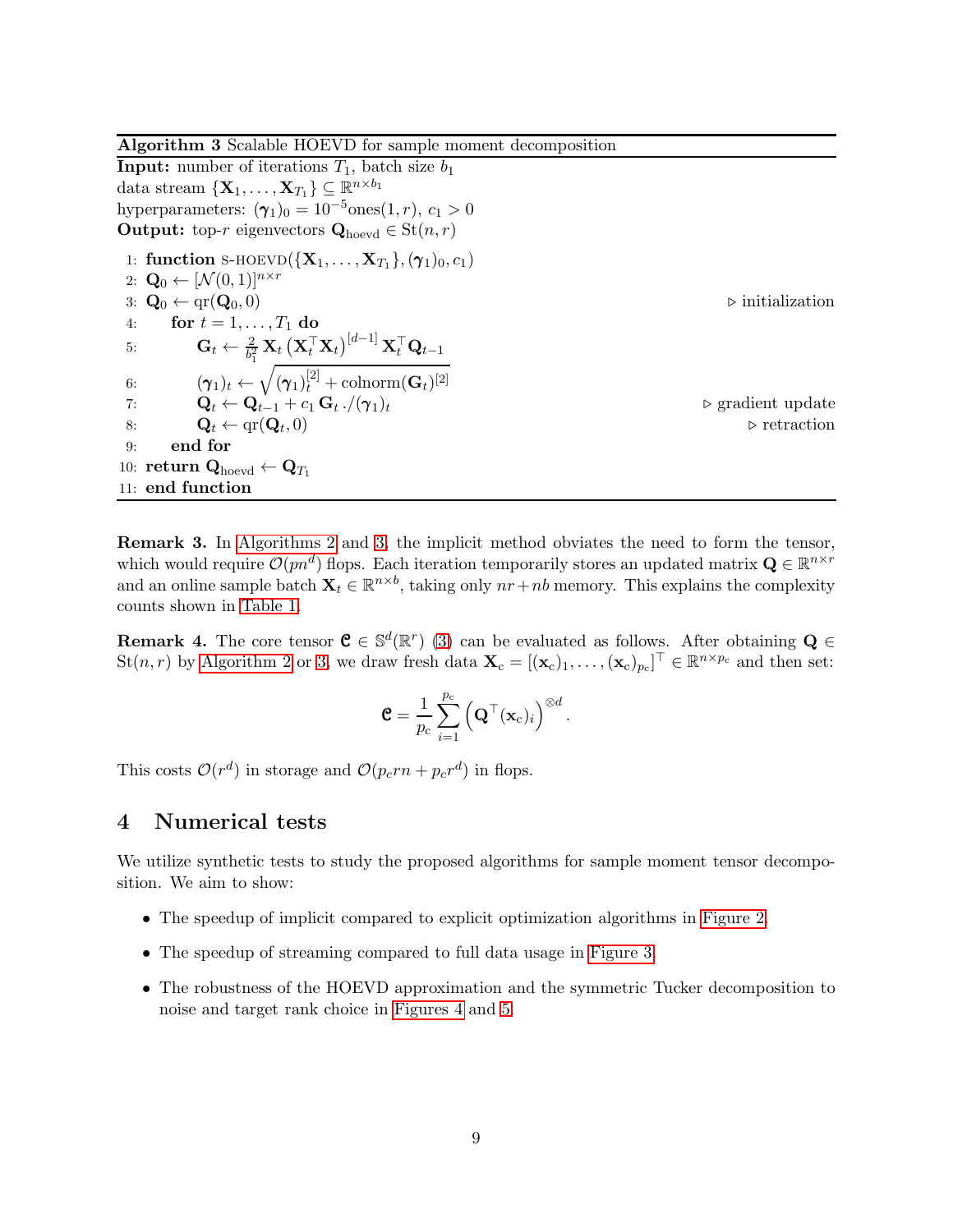#### 4.1 Set-up

In these tests, we generate moment tensors with approximate low-rank symmetric Tucker structure [\(3\)](#page-3-1). One way to do this is to assume data instance  $\mathbf{x} \in \mathbb{R}^n$  follows a linear factor model:

<span id="page-9-0"></span>
$$
\mathbf{x} = \mathbf{B} \mathbf{f} + \boldsymbol{\varepsilon}.\tag{15}
$$

Here we fix the factor loading matrix  $\mathbf{B} \in \mathbb{R}^{n \times r_{\text{true}}}$ . The latent factor  $\mathbf{f} \in \mathbb{R}^{r_{\text{true}}}$  is drawn from a coordinate-independent, zero-mean and unit-variant Normal-inverse Gaussian (NIG) distribution [\[5,](#page-24-12) [6\]](#page-24-7). This distribution is skewed and heavy-tailed, which is aligned with our interest mentioned in [Section 1.](#page-0-1) The Gaussian noise  $\mathcal{N}(\mathbf{0}, \sigma^2 \mathbf{I}_n)$  is referred to  $\boldsymbol{\varepsilon} \in \mathbb{R}^n$ . Note that the d-th moment of x roughly admits a low-rank Tucker decomposition format:

$$
\begin{array}{rcl} \mathbf{M}^d & \approx \mathbb{E}\left(\mathbf{x}^{\otimes d}\right) & \approx & \mathbb{E}\left((\mathbf{B}\mathbf{f})^{\otimes d}\right) \\ & = & \mathbb{E}\left((\mathbf{R}^*\mathbf{f})^{\otimes d}\right)\cdot\left(\mathbf{Q}^{*\top},\ldots,\mathbf{Q}^{*\top}\right). \end{array}
$$

The matrices  $\mathbf{Q}^* \in \mathbb{R}^{n \times r_{\text{true}}}, \mathbf{R}^* \in \mathbb{R}^{r_{\text{true}} \times r_{\text{true}}}$  are from the QR factorization of **B**.

We define the inverse signal-to-noise ratio to quantify the noise level of the model:

$$
SNR^{-1} := \frac{\|\mathbb{E}(\boldsymbol{\varepsilon})\|}{\|\mathbb{E}(\mathbf{B}\mathbf{f})\|} = \frac{\sigma\sqrt{n}}{\|\mathbf{B}\|}
$$

.

**Remark 5.** We emphasize that our goal is simply to perform symmetric Tucker decomposition of the sample moment tensor  $\mathbf{M}^d \in \mathbb{S}^d(\mathbb{R}^n)$ . This is different from inference procedures tailored to the linear factor model, e.g. independent component analysis (ICA) [\[13\]](#page-24-1).

Remark 6. Besides the model [\(15\)](#page-9-0) and heavy-tailed data, we note that our proposed algorithms are able to efficiently decompose  $\mathbf{M}^{d}$  where the sample vectors are from any probabilistic models.

All tests are implemented using MATLAB R2022a on a MacBook Pro with 16GB RAM memory. Each reported plot is averaged over 10 independent simulations. The matrix  $\bf{B}$  in [\(15\)](#page-9-0) is randomly generated with i.i.d. standard normal entries and then fixed for all runs. We generate new f and  $\varepsilon$  to form the data samples in each stochastic simulation.

#### 4.2 Implicit vs. explicit algorithms

We illustrate the efficiency of implicit over explicit implementations. We compare the tensor-free [Algorithm 2](#page-7-0) to explicit algorithms for  $(\star)$ , namely the explicit [Algorithm 1,](#page-5-0) HOOI [\[14\]](#page-24-8), quasi-Newton [\[55](#page-27-5)] and trust-region [\[31\]](#page-26-4) methods. For the last three algorithms, we use the code "tuckerals.m" in Tensor Toolbox [\[36\]](#page-26-9), "symalgQNlc.m" in package [\[54](#page-27-12)] and "lmlra3-rtr.m" in TensorLab [\[63](#page-28-2)], respectively. HOOI and trust-region apply to general asymmetric tensors, because there do not exist variants just for symmetric tensors.

The first experiment is non-streaming. The implicit [Algorithm 2](#page-7-0) runs on a fixed set of observations  $\mathbf{X} \in \mathbb{R}^{n \times p}$ . The explicit approaches require constructing the sample moment tensor  $\mathbf{M}^d \in \mathbb{S}^d(\mathbb{R}^n)$  as overhead, and then operating on it. The moment formation uses the "symkten-sor" package in [\[36](#page-26-9)]. Due to limited resources for testing explicit methods, the sample size  $p$  and dimension  $n$  are taken to be small here. Note that in this test [Algorithm 2](#page-7-0) matches [Algorithm 1](#page-5-0) iteration-by-iteration since there is no streaming. However, they compute the updates differently. All algorithms start from the explicit HOEVD solution [\(7\)](#page-5-2).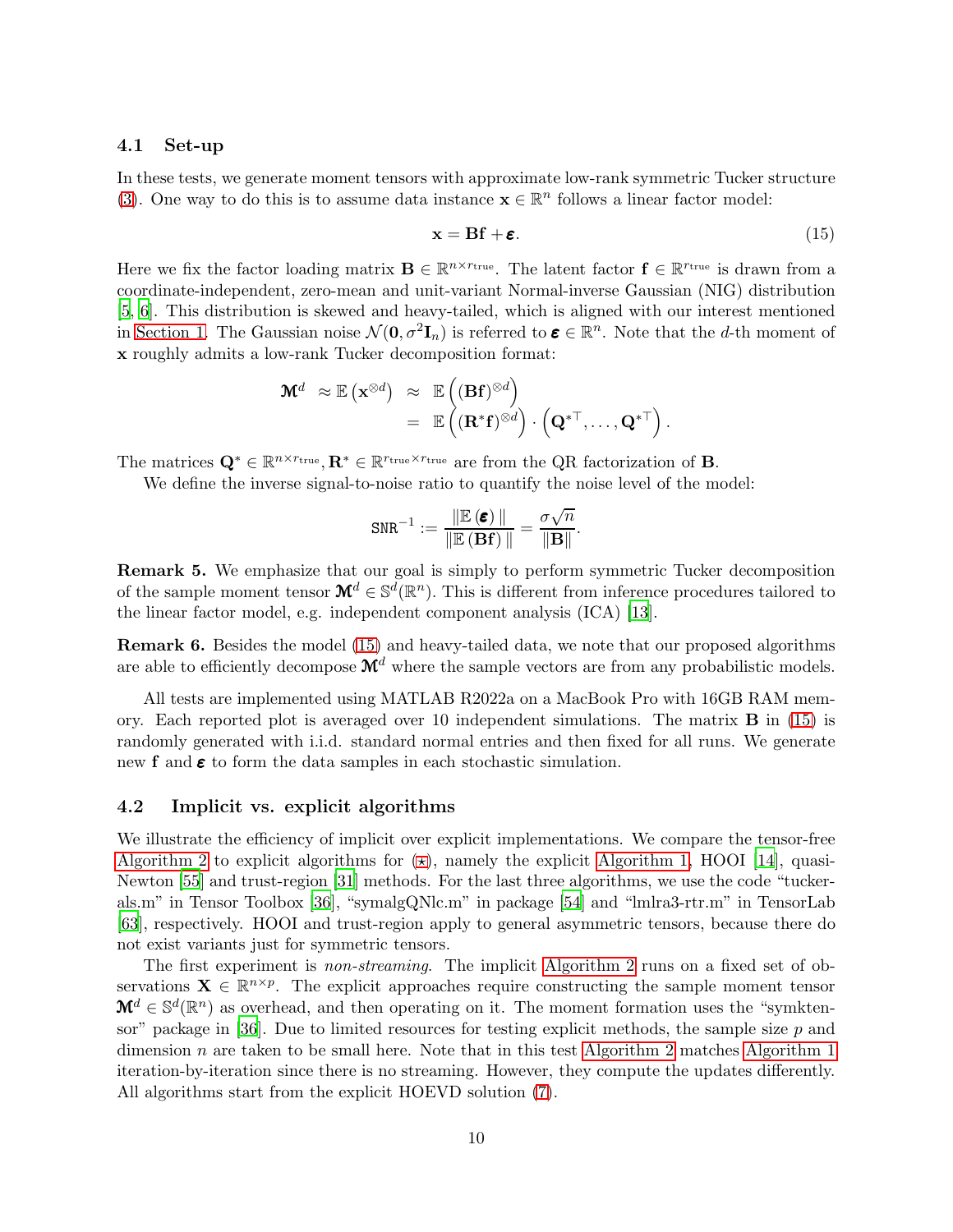[Figure 2](#page-10-0) shows the running time of Phase II - the symmetric Tucker decomposition. The vertical axes plot the relative gradient as a measure of convergence precision, as used in [\[20,](#page-25-5) [55](#page-27-5), [31\]](#page-26-4):

$$
\texttt{relative gradient} := \frac{\|\text{grad } F(\mathbf{Q})\|}{F(\mathbf{Q})}.
$$

Here grad  $F(\mathbf{Q}) = (\mathbf{I}_n - \mathbf{Q}\mathbf{Q}^\top)\nabla F(\mathbf{Q}) \in \mathbb{R}^{n \times r}$  denotes the Riemannian gradient on the Stiefel manifold [\(4\)](#page-4-3) where  $\nabla F(\mathbf{Q}) \in \mathbb{R}^{n \times r}$  is the Euclidean gradient [\(6\)](#page-5-3). We use grad  $F(\mathbf{Q})$ , because the possible update directions on the Stiefel manifold are constrained to the tangent space at Q.

The number of iterations are set to be: in (a),  $T_{\text{PGD}} = 7, T_{\text{HOOI}} = 5, T_{\text{QN}} = 4, T_{\text{TR}} = 8$ ; in (b),  $T_{\text{PGD}} = 8$ ,  $T_{\text{HOOI}} = 6$ ,  $T_{\text{QN}} = 5$ . We omit the trust-region method in (b) since its code does not apply to order-4 tensors. The PGD step size is  $c_2 = 1000$  in both (a) and (b).

<span id="page-10-0"></span>

Figure 2: Implicit [Algorithm 2](#page-7-0) vs. explicit methods (including [Algorithm 1\)](#page-5-0). The relative gradient is plotted against runtime. The size of the problem, explicit overhead and initialization costs are given in the figure titles. The markers indicate iterations.

It is evident from [Figure 2](#page-10-0) that the implicit [Algorithm 2](#page-7-0) is much faster than the explicit algorithms. It enjoys an up to  $50\times$  speedup compared to the basic PGD [Algorithm 1,](#page-5-0) before even taking into account the upfront cost in [Algorithm 1.](#page-5-0)

#### 4.3 Streaming vs. full data usage

Here we stress the gains provided by the streaming technique. This is demonstrated in a stochastic experiment for (a): scalable HOEVD [Algorithm 3](#page-8-1) and (b): Phase II in [Algorithm 2.](#page-7-0) See [Figure 3.](#page-11-1) The vertical axes represent the approximation accuracy evaluated by the metric:

$$
\texttt{subspace error} := \|\mathbf{Q}\mathbf{Q}^\top - \mathbf{Q}^*\mathbf{Q}^{*\top}\|.
$$

The measure is rotationally invariant.

To compare streaming and full data methods, we first generate a pool of observations  $\mathbf{X} \in \mathbb{R}$  $\mathbb{R}^{n \times p}$ . Each streaming method selects a subset of samples  $\mathbf{X}(:, b(t-1) + 1 : bt)$  from the pool at step t. We ensure the total sample number  $p$  is just enough for the streaming case with the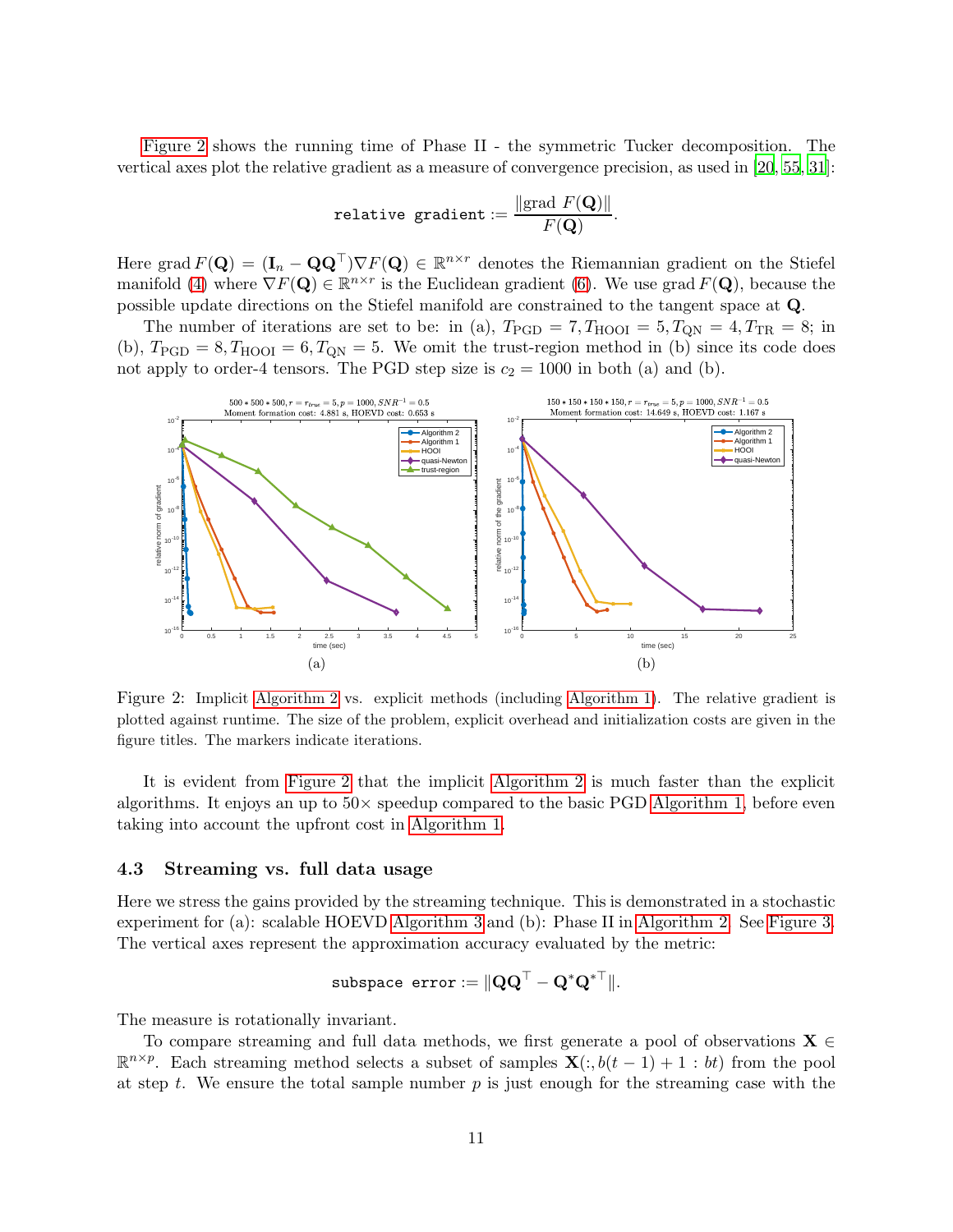largest batch size  $b_{\text{max}}$ . The non-streaming counterparts use all the samples **X** at once. The number of streaming iterations in both (a) and (b) is  $T = 250$ , and the total sample size is  $p = Tb_{\text{max}} = 25,000.$ 

In (a), the full HOEVD method applies direct eigendecomposition to  $X(X^{\top}X) X^{\top}/p^2$ . It implicitly computes  $\text{mat}(\mathbf{M}^d) \text{mat}(\mathbf{M}^d)^\top$ , which is already more efficient than explicit HOEVD. The step size for all streaming cases is  $c_1 = 0.05$ . In (b), all plots start at the same initialization reached by [Algorithm 3](#page-8-1) when  $T_1 = 20$  and  $c_1 = 1$ . The streaming and full cases use step size  $c_2 = 1$  and 10 respectively.

<span id="page-11-1"></span>

Figure 3: Streaming vs. full data usage: We plot the subspace error against runtime. The final error values for all methods are marked on the plot.

It is seen in [Figure 3](#page-11-1) that the streaming [Algorithms 2](#page-7-0) and [3](#page-8-1) have limited loss of accuracy compared to the methods that use the full dataset. On the other hand, the runtimes for all streaming cases are nearly negligible compared to timing for the full algorithms.

#### <span id="page-11-0"></span>4.4 Robustness

We test how the noise level in the observations and the choice of target rank affect HOEVD and the symmetric Tucker decomposition. In the two experiments below, we plot the evolution of both phases of [Algorithm 2,](#page-7-0) see [Figures 4](#page-12-0) and [5.](#page-12-1) As the HOEVD phase (in dashed lines) plateaus, its last iterate gives the initialization for Phase II (in solid lines). The number of iterations are shown on the horizontal axes. The parameters in [Algorithm 2](#page-7-0) are set to  $b_1 = b_2 = 50, c_1 = c_2 = 1$ .

Consider the algorithms' sensitivity to noise in the data samples. To test this, we generate a sequence of clean samples and then plant Gaussian noise with different levels of  $SNR^{-1}$ . The algorithms' results are shown in [Figure 4.](#page-12-0) In particular, note the improvement in Phase II over the HOEVD phase. The discrepancy is enlarged in the high noise regime ( $\text{SNR}^{-1} \geq 1$ ), when the HOEVD solver barely outputs a qualified solution. In contrast, relatively good approximation is obtained using the symmetric Tucker decomposition (Phase II) when SNR−<sup>1</sup> is no bigger than 1.

Next, we test various rank choices in [Figure 5.](#page-12-1) All cases pass over the same set of data observations. The algorithms' recovery qualities are reported in terms of the objective value  $F$ ,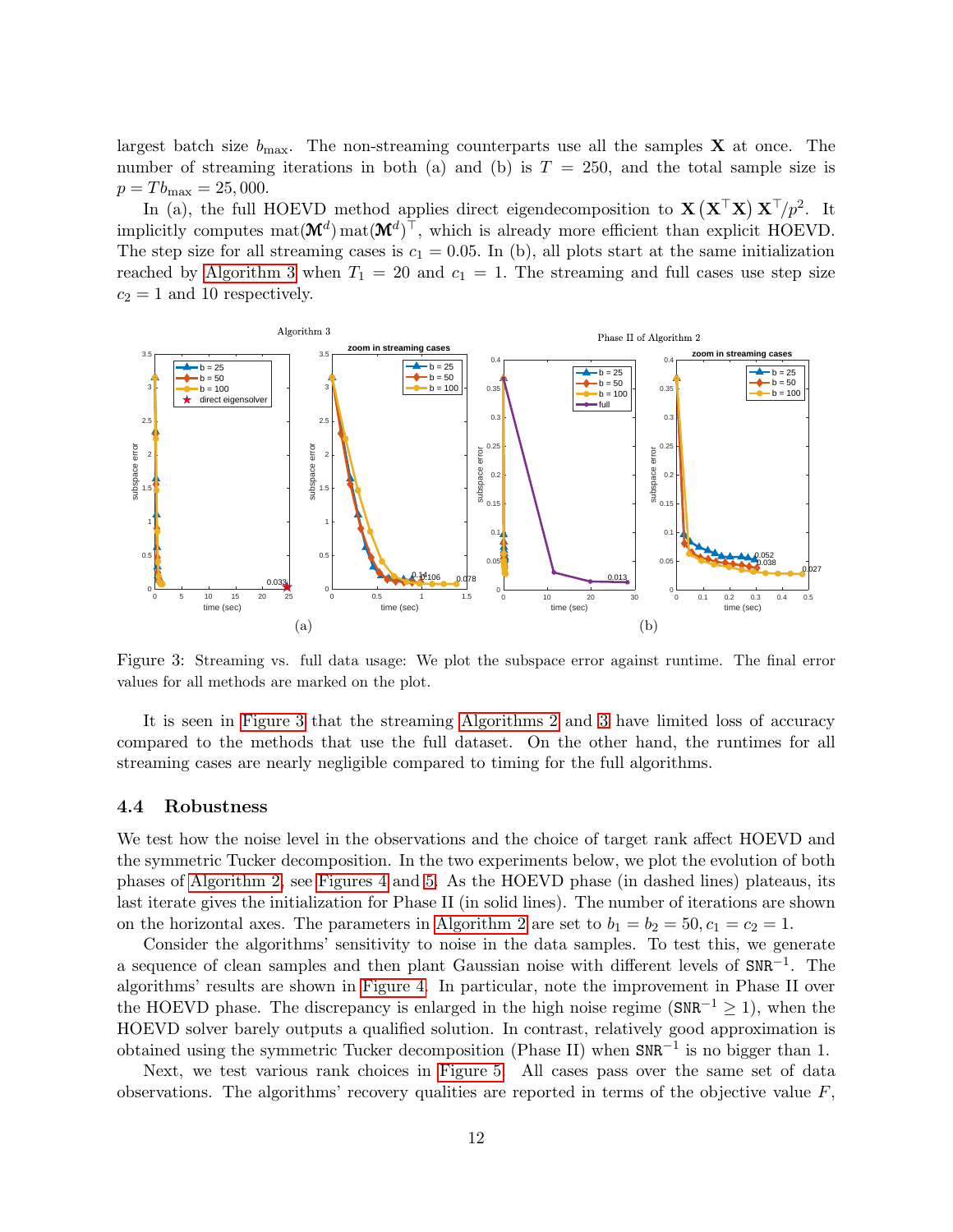and compared to the "ground-truth" value  $F(\mathbf{Q}^*)$ . As there is no deterministic moment  $\mathbf{M}^d$  in the streaming case, we estimate F using an additional set of testing samples  $\mathbf{X}_{test} \in \mathbb{R}^{n \times p_{test}}$  drawn from  $(15)$ . We calculate F implicitly using  $(9)$ :

$$
\text{objective value: } F(\mathbf{Q}) = \frac{1}{p_{\text{test}}^2} \left\| \sum_{i=1}^{p_{\text{test}}} \left( \mathbf{Q}^\top \mathbf{X}_{\text{test}} \right)_i^{\otimes d} \right\|^2 = \frac{1}{p_{\text{test}}^2} \left\| \left( \mathbf{X}_{\text{test}}^\top \mathbf{Q} \mathbf{Q}^\top \mathbf{X}_{\text{test}} \right)^{[d]} \right\|.
$$

When  $r \geq r_{\text{true}}$ , the solutions obtained by [Algorithm 2](#page-7-0) fully approximate the moment tensor in the sense that their objective values match the ground truth. When  $r < r_{\text{true}}$ , we can only partially recover the tensor. The less the rank is, the lower the objective value. Also note that as r decreases, HOEVD's initialization moves further away from the ground truth and the gap between the phases is more pronounced.



<span id="page-12-1"></span><span id="page-12-0"></span>Figure 4: Two phases with different noise levels. Figure 5: Two phases with different target ranks. [Figures 4](#page-12-0) and [5](#page-12-1) show that the robustness of the symmetric Tucker decomposition is stronger than that of the HOEVD approximation. For "hard" problem instances where noise is high or the rank is under-specified, the HOEVD solution is clearly improved upon during Phase II.

### 5 Applications

We illustrate the applicability of moment tensor decompositions to the real datasets from anomaly detection and portfolio allocation.

#### 5.1 Anomaly detection in hyperspectral imaging

Outliers can be discovered using higher-order statistics, when the mean and covariance information are not sufficient  $[17, 2]$  $[17, 2]$ . In hyperspectral imaging (HSI)  $[51]$ , the detection goal is to find a lowrank feature subspace, denoted by  $\mathbf{Q} \in \text{St}(n, r)$ . We wish that after transforming HSI pixels by Q, unusual targets in the image are revealed [\[24\]](#page-25-2). Intuitively if the anomalies are captured by  $colspan(Q)$ , they would stand out as bright spots in the transformed image.

In this experiment, we test three methods to extract the feature subspace from HSI data: Tucker factorization of the skewness (order-3 standardized moment) [\[43\]](#page-26-10), HOEVD applied to the skewness, and eigendecompostion of the covariance. Here, skewness and covariance are formed from HSI pixels. The results are evaluated by their performance in revealing anomalies, as in [\[24\]](#page-25-2).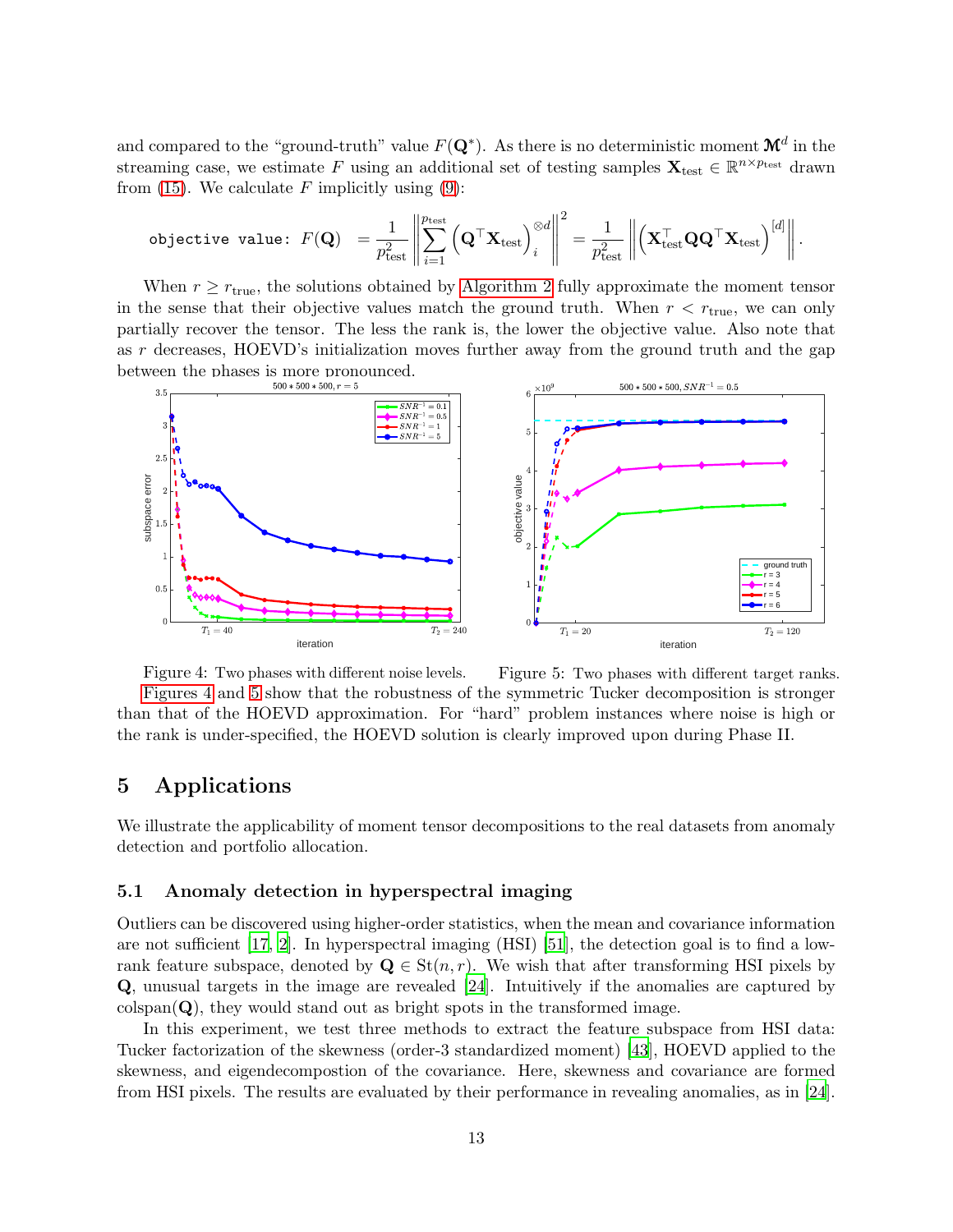<span id="page-13-0"></span>[Figure 6](#page-13-0) shows the data structure of a typical HSI image. It is a 3-way hypercube  $\mathfrak{X} \in$  $\mathbb{R}^{n \times p_1 \times p_2}$ . The data consists of *n* band images in  $\mathbb{R}^{p_1 \times p_2}$  and  $p = p_1 p_2$  HSI pixels in  $\mathbb{R}^n$ .



Figure 6: HSI hypercube.

We use a real hyperspectral image from the Airport-Beach-Urban dataset.<sup>[2](#page-13-1)</sup> The scene was taken at Gulfport, Florida by the Airborne Visible/Infrared Imaging Spectrometer (AVIRIS) sensor. The top two images of [Figure 7](#page-14-0) are the false-color composite image and the detection reference image (with white spots depicting the anomalous aircraft). The number of bands is  $n = 191$  and the size of each band is  $p_1 \times p_2 = 100 \times 100$ . The d-th moment would take  $10000 \times 191^d$ flops and  $191<sup>d</sup>$  space to form and store. Instead we use scalable algorithms for the moment decomposition task.

First, the 3D HSI cube  $\mathbf{\mathfrak{X}} \in \mathbb{R}^{n \times p_1 \times p_2}$  is reshaped into an  $n \times p$  matrix. This is whitened [\[22](#page-25-14)] to give  $\mathbf{X} \in \mathbb{R}^{n \times p}$ . We choose rank  $r = 4$ , and seek the leading rank-r subspaces  $\mathbf{Q} \in \mathbb{R}^{n \times r}$ from the skewness tensor  $\mathbf{M}^3 \in \mathbb{S}^3(\mathbb{R}^n)$  and the covariance matrix  $\mathbf{M}^2 \in \mathbb{S}^2(\mathbb{R}^n)$ , both formed using the columns in  $X$ . The subspaces are found using [Algorithm 2,](#page-7-0) [Algorithm 3](#page-8-1) and PCA, respectively. The parameters for [Algorithms 2](#page-7-0) and [3](#page-8-1) are  $b_1 = b_2 = 100$ ,  $c_1 = 0.35$ ,  $c_2 = 0.5$  and  $T_1 = 500, T_2 = 1500$ . For each subspace Q obtained, X is transformed into  $Q^{\top}X \in \mathbb{R}^{r \times p}$ . Each row of  $\mathbf{Q}^\top \mathbf{X}$  is reshaped to a  $p_1 \times p_2$  matrix. The resulting bands 1 - 4 are shown in [Figure 7.](#page-14-0)

Since the reference map in [Figure 7](#page-14-0) is sparse, we further pursue a sparsest detection image by optimizing over weights on the bands. This is achieved by a constrained  $\ell_1$ -minimization:

$$
\mathbf{w}^* = \arg\min_{\mathbf{w} \in \mathbb{R}^r} \|\mathbf{X}^\top \mathbf{Q} \mathbf{w}\|_1, \quad \text{ subject to } \|\mathbf{w}\|_2 = 1.
$$

This is solved by the built-in Matlab tool "fmincon". Then we reshape  $X<sup>†</sup>Qw<sup>*</sup>$  into a band image. The resulting sparse images are in the first column of [Figure 7.](#page-14-0)

Inspecting [Figure 7,](#page-14-0) we see that [Algorithms 2](#page-7-0) and [3](#page-8-1) based on skewness distinguish between abnormal and normal pixels well. The subspace provided by [Algorithm 2](#page-7-0) enables especially clear detection, since the targets are the most pronounced. It also outlines both aircraft individually in the sparse image. The covariance information, however, fails to identify anomalies.

In [Figure 8,](#page-14-1) we show a quantitative evaluation in anomaly detection, via the receiver operating characteristic-area under curve (ROC-AUC). This quantifies how accurate a method is in classifying normal and abnormal objects, where a higher AUC value indicates better detection. To draw the ROC curve, we whiten the matrix  $X^{\top}Q$  and assign the anomaly score for each pixel as its  $\ell_2$ -norm. The dashed curve indicates a uniformly random classifier. Note that the ROC of skewness-based detection schemes lie strictly above that of PCA. The AUC values corresponding to [Algorithms 2](#page-7-0) and [3](#page-8-1) and PCA are 0.9947, 0.9900 and 0.8893, respectively.

<span id="page-13-1"></span><sup>&</sup>lt;sup>2</sup>The dataset is available at  $http://xudongkang.weebly.com/data-sets.html$ .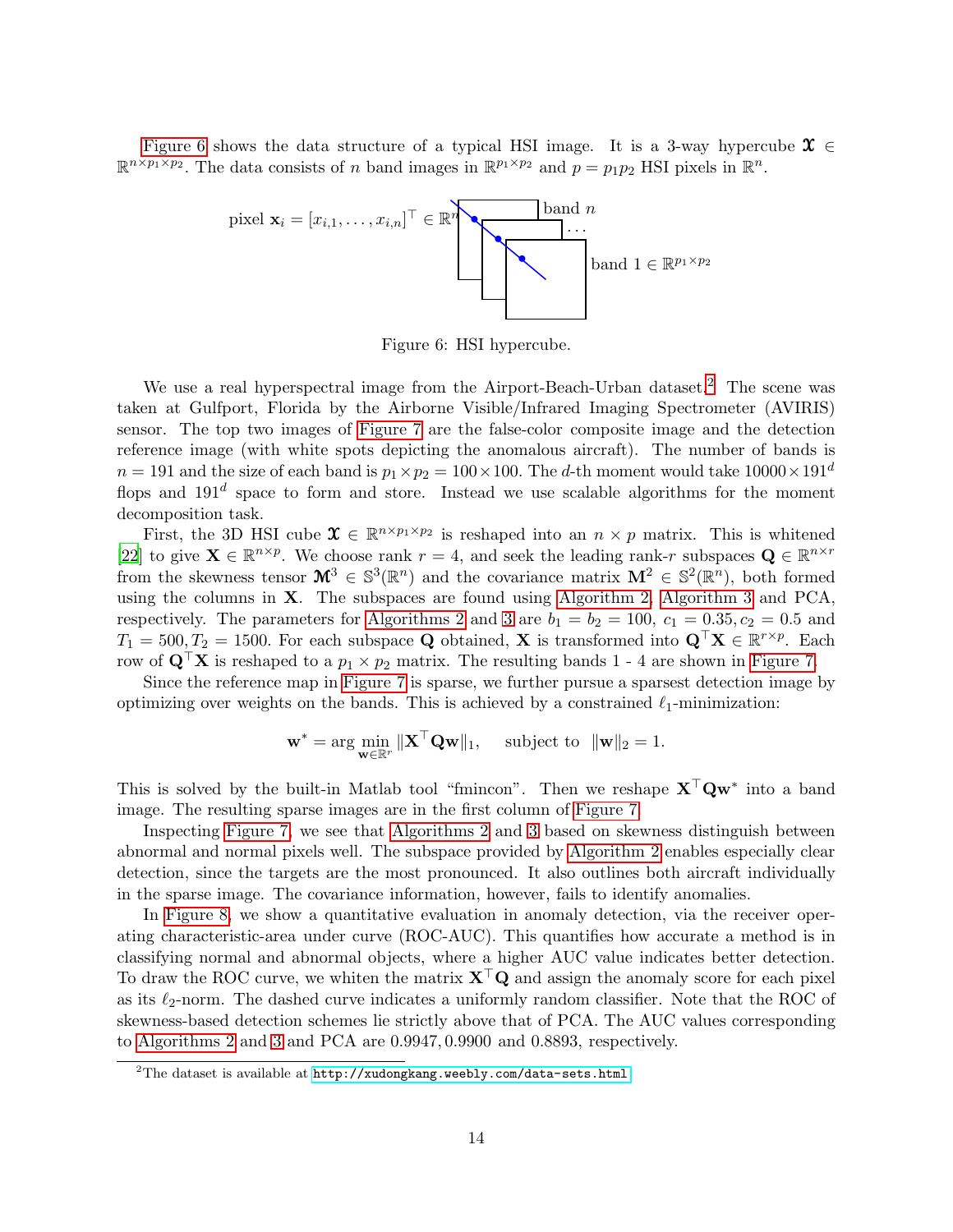<span id="page-14-0"></span>

Figure 7: Qualitative detection comparison.

<span id="page-14-1"></span>

Figure 8: Quantitative detection comparison.

#### 5.2 Moment estimation for portfolio allocation

Moment estimation is sometimes improved by enforcing low-rank structure [\[6\]](#page-24-7). In portfolio allocation, we seek a distribution of investments to maximize future returns. Judicious predictions can be obtained by including higher-order moments in allocation optimization, as financial data is heavy-tailed [\[33](#page-26-11)].

In this experiment, we test two different ways to estimate moments from financial data: the empirical sample moment  $\mathbf{M}^{d}$  [\(1\)](#page-1-0) and the low-rank symmetric Tucker approximation to  $\mathbf{M}^{d}$ . We evaluate the moments by deriving portfolios based on them and comparing the portfolios' performances, as in [\[6](#page-24-7)]. We emphasize that, in theory, higher moments of financial data should roughly admit a low-rank symmetric Tucker format, because of the Fama-French model [\[21](#page-25-3)].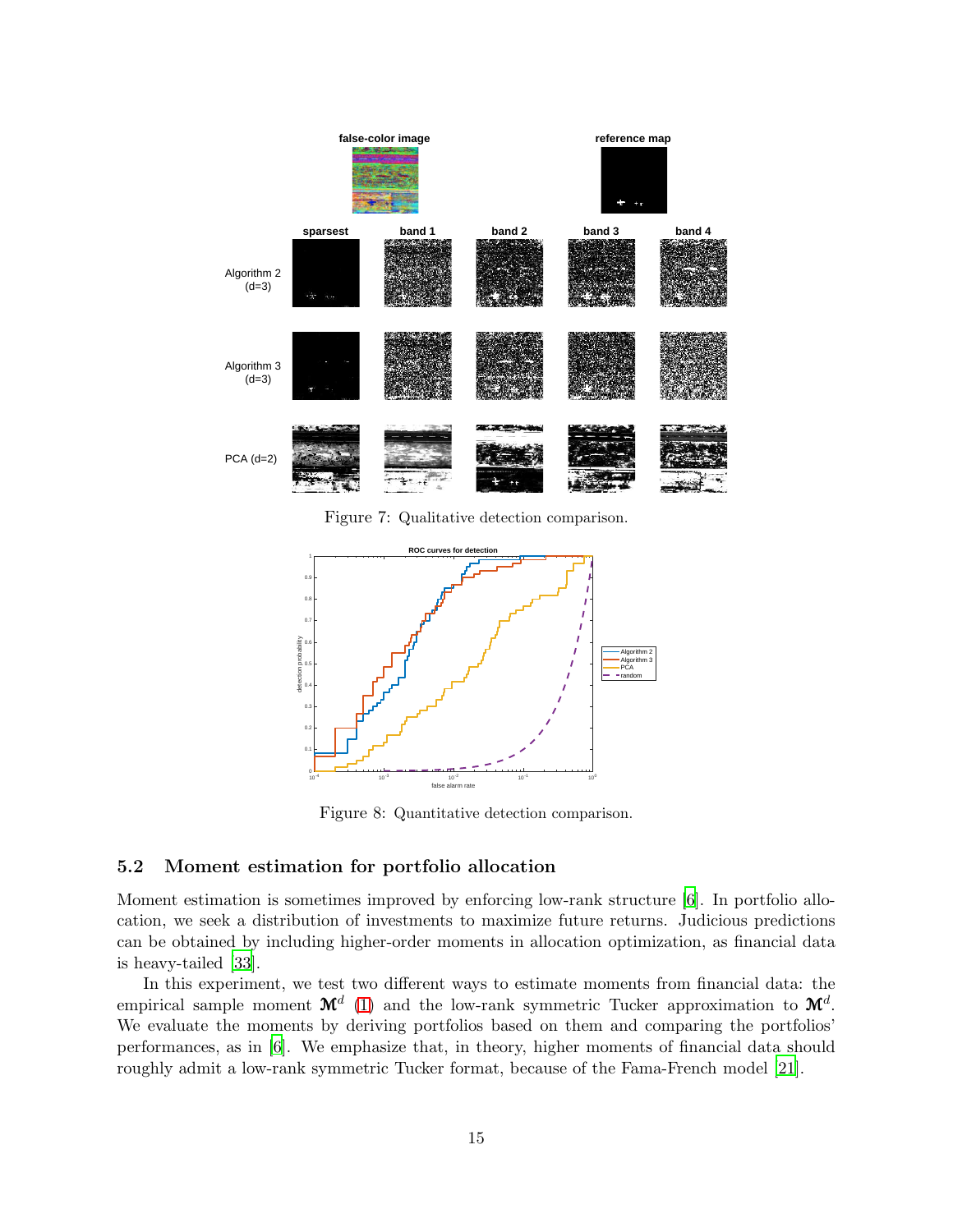We use the real HFR hedge fund dataset <sup>[3](#page-15-0)</sup>. It consists of daily return rates (in percentage) of  $n = 30$  HFRX indices from January 2nd, 2009 to December 31st, 2019. The time series is split into in-sample data (2009 - 2016)  $\mathbf{X}_{in} \in \mathbb{R}^{n \times p_{in}}$  ( $p_{in} = 2016$ ) and out-of-sample data (2017 - 2019)  $\mathbf{X}_{\text{out}} \in \mathbb{R}^{n \times p_{\text{out}}}$  ( $p_{\text{out}} = 754$ ). The in-sample data is centered. We calculate the averaged sample moments [\(1\)](#page-1-0):  $\mathbf{M}^2 \in \mathbb{S}^2(\mathbb{R}^n)$ ,  $\mathbf{M}^3 \in \mathbb{S}^3(\mathbb{R}^n)$  and  $\mathbf{M}^4 \in \mathbb{S}^4(\mathbb{R}^n)$ . Then their low-rank Tucker approximations are computed by [Algorithm 2.](#page-7-0) The rank is set to  $r = 15$ , and [\(3\)](#page-4-2) is used to solve for the cores once the subspaces  $Q$  are determined. We run Phase II of [Algorithm 2](#page-7-0) thrice. Starting from a random initialization, we obtain  $Q$  for  $M^2$ . This is used an initialization for decomposing  $\mathcal{M}^3$ . Finally we tackle  $\mathcal{M}^4$ , starting from the **Q** for  $\mathcal{M}^3$ . The parameters are set to  $c_2 = 1, 10^{-2}, 10^{-5}; T_2 = 1000, 1000, 200;$  and  $b_2 = 500, 500, 500$  for the three runs respectively. This produces  $\mathbf{M}_{\text{Tucker}}^2 \in \mathbb{S}^2(\mathbb{R}^n), \mathbf{\mathcal{M}}_{\text{Tucker}}^3 \in \mathbb{S}^3(\mathbb{R}^n)$  and  $\mathbf{\mathcal{M}}_{\text{Tucker}}^4 \in \mathbb{S}^4(\mathbb{R}^n)$ .

Given moment estimates, we select the allocation weights that maximize the expected utility (EU) [\[6](#page-24-7), Supplementary Material, Equation (17)]:

$$
\mathbf{w}^* := \arg \max_{\substack{\sum_i w_i = 1 \\ w_i \ge 0}} \text{EU}(\mathbf{w}) = -\frac{\mu}{2} \left\langle \mathbb{E} \left( (\mathbf{x} - \overline{\mathbf{x}})^{\otimes 2} \right), \mathbf{w}^{\otimes 2} \right\rangle + \frac{\mu (\mu + 1)}{6} \left\langle \mathbb{E} \left( (\mathbf{x} - \overline{\mathbf{x}})^{\otimes 3} \right), \mathbf{w}^{\otimes 3} \right\rangle - \frac{\mu (\mu + 1) (\mu + 2)}{24} \left\langle \mathbb{E} \left( (\mathbf{x} - \overline{\mathbf{x}})^{\otimes 4} \right), \mathbf{w}^{\otimes 4} \right\rangle,
$$
(16)

where the risk aversion parameter  $\mu$  is set to be 1. We estimate  $\mathbb{E}((\mathbf{x}-\overline{\mathbf{x}})^{\otimes d}) \approx \mathbf{M}^d$  in [\(16\)](#page-15-1), and then apply "fmincon" in Matlab to output the optimal weights. Meanwhile, estimating  $\mathbb{E} \left( (\mathbf{x} - \overline{\mathbf{x}})^{\otimes d} \right) \approx \mathbf{M}_{\text{Tucker}}^d$  results in another weight vector.

<span id="page-15-2"></span>The two portfolios are evaluated on the out-sample data. The acquired daily returns  $\{y_t\} \subseteq \mathbb{R}$ are collected in a vector  $\mathbf{y} = \mathbf{X}_{out}^{\top} \mathbf{w}^* \in \mathbb{R}^{p_{out}}$ . In [Figure 9,](#page-15-2) we plot the cumulative daily return rates  $(\prod_{t'=1}^t(1+\frac{y_{t'}}{100})-1)\times 100$  at days  $t=1,\ldots,p_{\text{out}}$ . We observe that the low-rank moment estimates

<span id="page-15-1"></span>

Figure 9: Portfolio returns under different weights.

produce a better return rate than the plain sample moments do. Despite mild fluctuations, the two

<span id="page-15-0"></span> ${}^{3}$ The HFRX indices dataset can be found at:  $https://www.hfr.com/family-indices/hfrx.$  $https://www.hfr.com/family-indices/hfrx.$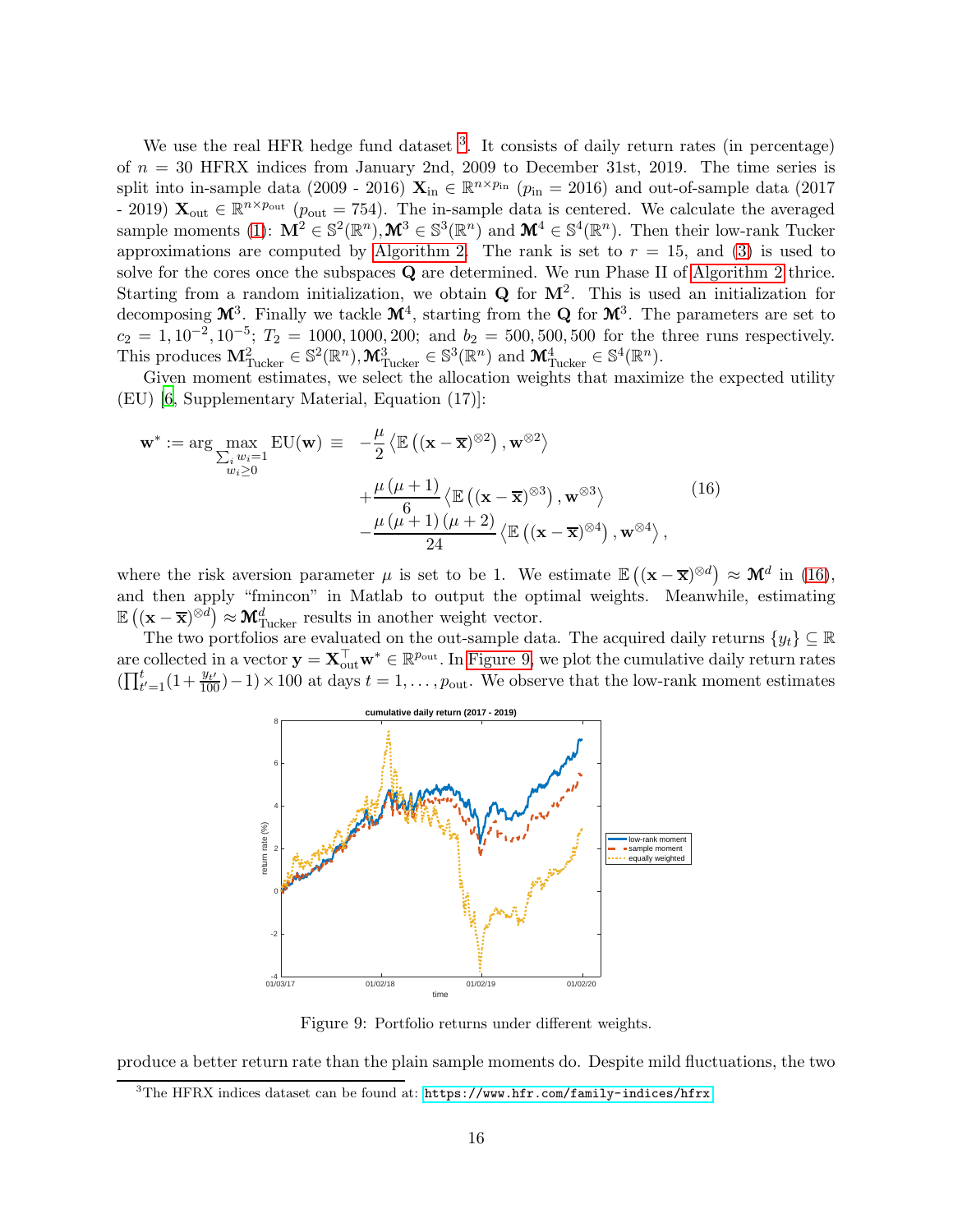strategies always produce positive return rates. A naive strategy, the equally-weighted portfolio, is the most unstable. It sometimes yields negative returns.

<span id="page-16-1"></span>Other statistical measures are shown in [Table 2.](#page-16-1) The annual geometric mean of returns over the years 2017 – 2019 is  $((\prod_{t=1}^{p_{\text{out}}}(1 + \frac{y_t}{100}))^{1/3} - 1) \times 100$ . The centered d-th moment  $(d = 2, 3, 4)$ of daily returns  $\{y_t\}$  is  $m^d = \sum_{t=1}^{p_{\text{out}}} \frac{(y_t - \overline{y})^d}{p_{\text{out}}}$  $\frac{u_t - \overline{y})^a}{p_{\text{out}}} \in \mathbb{R}$ . Large geometric mean and low absolute values of

Table 2: Statistical performance of portfolios.

|                       | Equally weighted         | Sample                   | Low rank $(r = 15)$    |
|-----------------------|--------------------------|--------------------------|------------------------|
| annual geometric mean | $9.4143 \times 10^{-1}$  | 2.2434                   | 2.3268                 |
| m <sup>2</sup>        | $2.6914 \times 10^{-2}$  | $8.9233 \times 10^{-3}$  | $8.5933\times10^{-3}$  |
| $m^3$                 | $-2.9724 \times 10^{-3}$ | $-7.7193 \times 10^{-4}$ | $-6.0692\times10^{-4}$ |
| m <sup>4</sup>        | $3.4507 \times 10^{-3}$  | $5.4339 \times 10^{-4}$  | $4.7906\times10^{-4}$  |

moments are desirable allocation outcomes. In each row, we highlight the preferred score in bold. They are all achieved by the portfolio based on low-rank Tucker approximations to the moments.

### <span id="page-16-0"></span>6 Convergence analysis

This section presents a convergence theory for the basic PGD method [\(Algorithm 1\)](#page-5-0) applied to symmetric Tucker decomposition  $(x)$ . Here  $x$  need not arise as a moment tensor; even when it does, we do not analyze the effects of streaming. A basic analysis is warranted first, because  $(\star)$ is non-convex, with a complex landscape if  $d \geq 3$  [\(Remark 2\)](#page-4-4). We also emphasize that the theory does not immediately follow from generic properties of PGD. We use the specific structure of the objective function and QR retraction.

#### 6.1 Main statements

Recall the set-up in [Section 2.2.](#page-4-5) Because Tucker factorization [\(2\)](#page-4-0) is non-unique, as is  $\star$ ) since

 $\|\mathbf{\mathcal{X}}\cdot(\mathbf{Q},\ldots,\mathbf{Q})\|^2 = \|\mathbf{\mathcal{X}}\cdot(\mathbf{Q}\mathbf{O},\ldots,\mathbf{Q}\mathbf{O})\|^2$  for all  $r \times r$  orthogonal matrices  $\mathbf{O},$ 

the convergence of  $\{Q_t\}$  is not relevant. Instead we focus on the convergence of the projectors,  $\mathbf{P}_t := \mathbf{Q}_t \mathbf{Q}_t^{\top} \in \text{Gr}(n, r)$ . Thus, while [Algorithm 1](#page-5-0) runs on the Stiefel manifold and generates the sequence of bases  $\{Q_t\} \subseteq St(n,r)$ , we analyze the sequence of subspaces  $\{P_t\} \subseteq Gr(n,r)$  in the Grassmannian manifold.

Given scalar step sizes  $\{\gamma_t\} \subseteq \mathbb{R}_{\geq 0}$ , the update scheme starts from the PGD iteration on Q:

<span id="page-16-2"></span>
$$
\mathbf{Q}_{t+1} = \Phi(\mathbf{Q}_t) := \mathbf{Q}\mathbf{R}\left(\mathbf{Q}_t + \gamma_t \nabla F(\mathbf{Q}_t)\right) \in \text{St}(n, r). \tag{17}
$$

The corresponding update on P is defined as

<span id="page-16-3"></span>
$$
\mathbf{P}_{t+1} = \phi(\mathbf{P}_t) := \mathbf{Q}_{t+1} \mathbf{Q}_{t+1}^\top = \Phi(\mathbf{Q}_t) \Phi(\mathbf{Q}_t)^\top \in \text{Gr}(n, r). \tag{18}
$$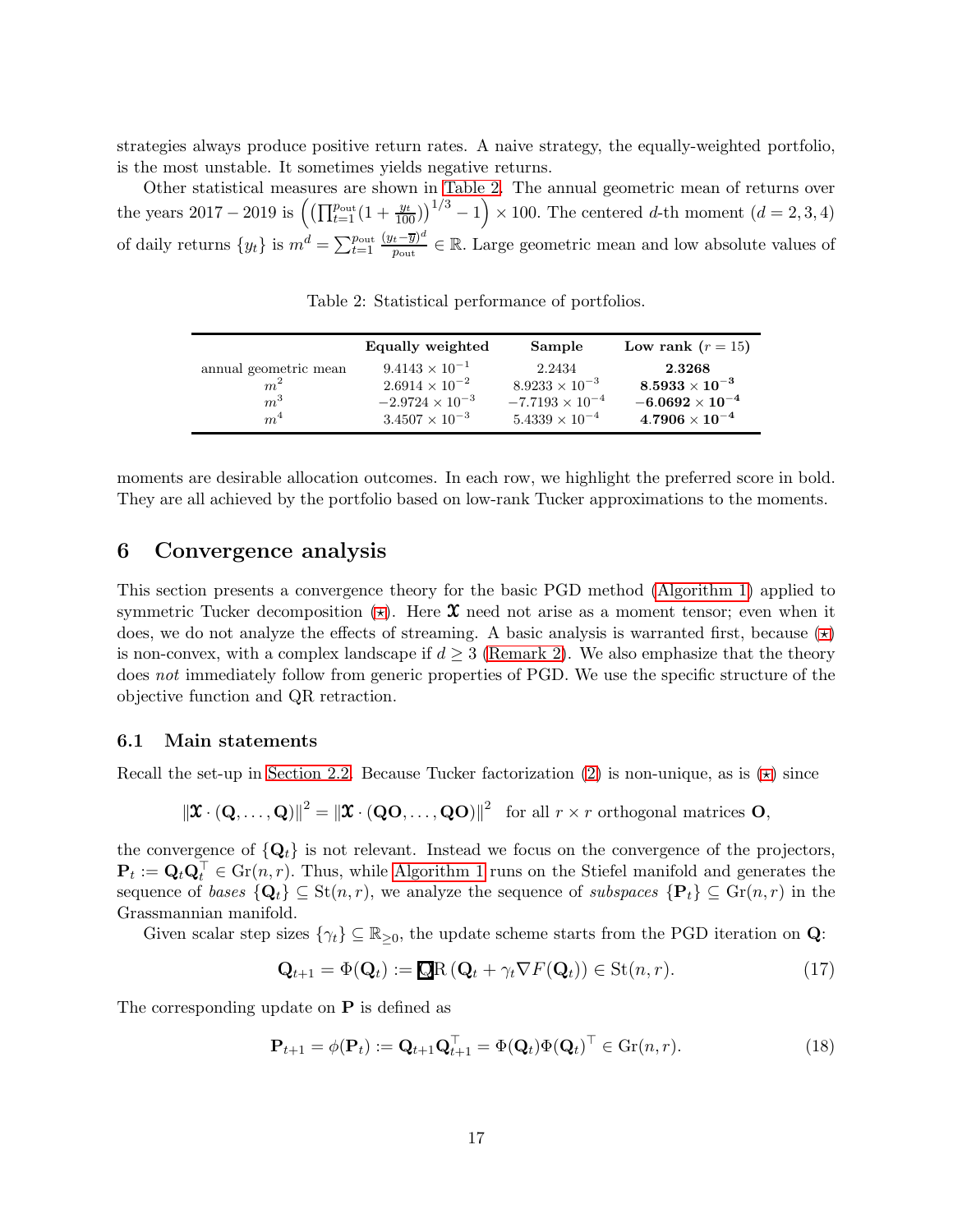<span id="page-17-6"></span>

Figure 10: Update diagram.

The sequence  $\{P_t\}$  is assessed in terms of the cost function

<span id="page-17-0"></span>
$$
f(\mathbf{P}) := \|\mathbf{\mathcal{X}} \cdot (\mathbf{P}, \dots, \mathbf{P})\|^2. \tag{19}
$$

As noted in [Section 2.2,](#page-4-5) this is equivalent to the cost in  $(\star)$ , as  $f(\mathbf{P}) = F(\mathbf{Q})$  when  $\mathbf{P} = \mathbf{Q}\mathbf{Q}^{\top}$ . We prove that the iterates  $\{P_t\}$  converge to a critical point of f on the Grassmannian. Note that this is stronger than just proving convergence of the objective values  $\{f(\mathbf{P}_t)\}\$ in R.

The first and second-order criticality conditions are stated as follows in the manifold setting.

**Definition 7.** A point  $P \in Gr(n,r)$  is first-order critical for the cost function f [\(19\)](#page-17-0) if

<span id="page-17-1"></span>
$$
\operatorname{grad} f(\mathbf{P}) = \mathbf{0}.\tag{20}
$$

Here, grad  $f(\mathbf{P}) \in \mathrm{Tr} \mathrm{Gr}(n,r) \subseteq \mathbb{S}^2(\mathbb{R}^n)$  denotes the Riemannian gradient, which is defined as the Euclidean gradient  $\nabla f(\mathbf{P}) \in \mathbb{S}^2(\mathbb{R}^n)$  projected to  $T_\mathbf{P}$  Gr $(n, r)$ . The tangent space at  $\mathbf{P}$  is given by

<span id="page-17-5"></span>
$$
\operatorname{Tr} \operatorname{Gr}(n,r) := \left\{ \Delta \mathbf{P} \in \mathbb{S}^2(\mathbb{R}^n) \mid \mathbf{P} \Delta \mathbf{P} + (\Delta \mathbf{P}) \mathbf{P} = \Delta \mathbf{P}, \operatorname{trace}(\Delta \mathbf{P}) = 0 \right\}. \tag{21}
$$

**Definition 8.** A point  $P \in Gr(n,r)$  is second-order critical for the cost function f [\(19\)](#page-17-0) if

<span id="page-17-2"></span>
$$
\text{grad } f(\mathbf{P}) = \mathbf{0} \quad \text{and} \quad \langle \Delta \mathbf{P}, \text{Hess } f(\mathbf{P})[\Delta \mathbf{P}] \rangle \le 0 \quad \text{for all} \quad \Delta \mathbf{P} \in \mathrm{Tr} \, \mathrm{Gr}(n, r). \tag{22}
$$

Here, Hess  $f(\mathbf{P}) : \mathrm{Tr} \mathrm{Gr}(n, r) \to \mathrm{Tr} \mathrm{Gr}(n, r)$  denotes the Riemannian Hessian. It is calculated in  $[26,$  $[26,$  Eqn.  $(2.109)$ ].

<span id="page-17-3"></span>The first theoretical result is a global guarantee: [Algorithm 1](#page-5-0) always converges to a first-order critical point.

**Theorem 6.1.** Let  $\mathbf{X} \in \mathbb{S}^d(\mathbb{R}^n)$  be any symmetric tensor, and consider the objective function f defined by [\(19\)](#page-17-0). There exists a constant  $\Gamma^*(\mathfrak{X}, r) > 0$  such that if the step sizes  $\{\gamma_t\} \subseteq \mathbb{R}_{\geq 0}$  satisfy  $\sup_t \gamma_t \leq \Gamma^*$  and  $\inf_t \gamma_t > 0$ , the following holds. For all initializations  $\mathbf{Q}_0 \in \mathrm{St}(n,r)$ , the sequence  ${P_t} \subseteq Gr(n,r)$  generated via [\(17\)](#page-16-2)-[\(18\)](#page-16-3) by [Algorithm 1](#page-5-0) converges monotonically to a first-order critical point [\(20\)](#page-17-1) of f. The convergence is at no less than an algebraic rate.

<span id="page-17-4"></span>Next, in fact, [Algorithm 1](#page-5-0) converges to a second-order critical point, for almost all initializations.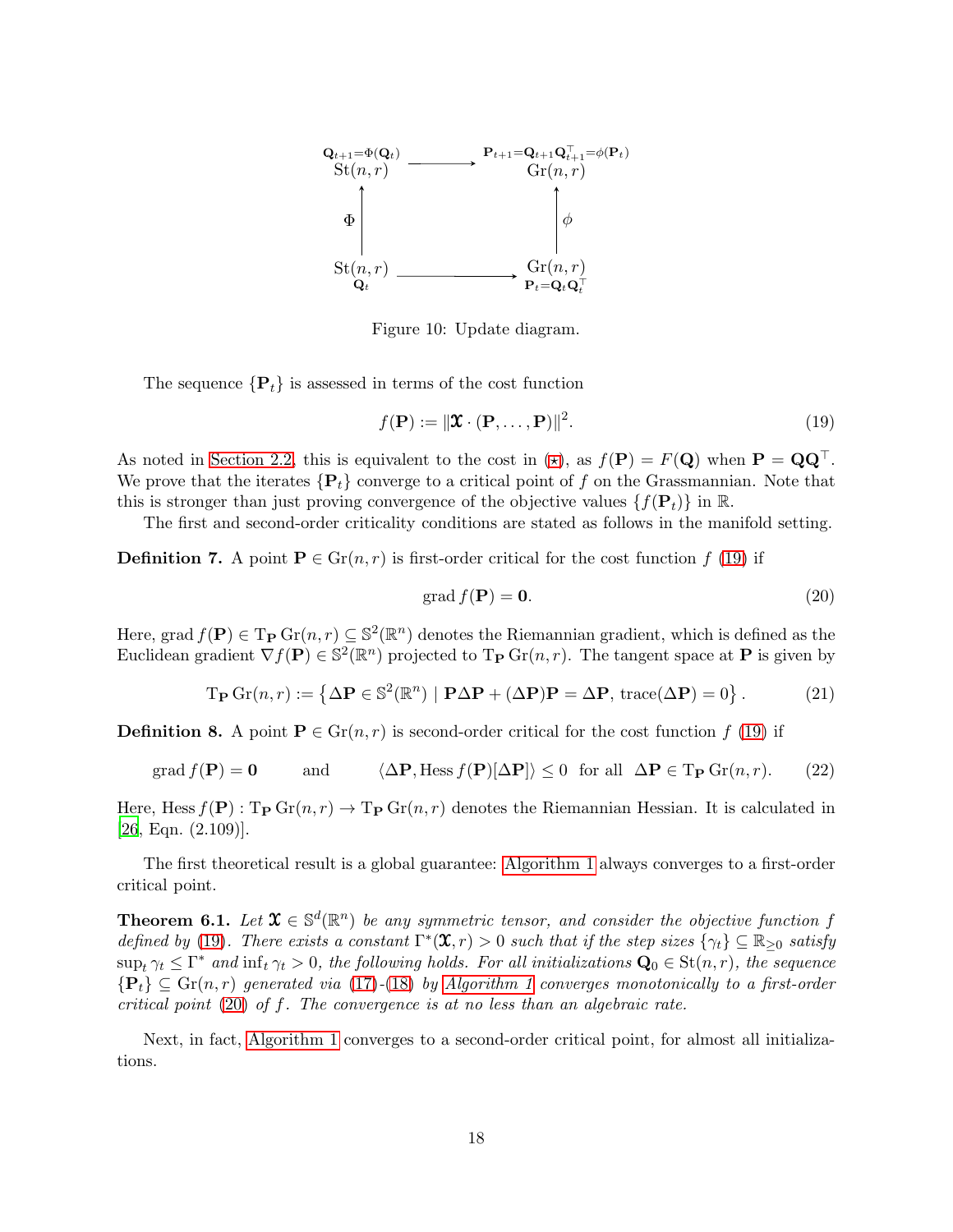**Theorem 6.2.** Let  $\mathbf{\mathfrak{X}} \in \mathbb{S}^d(\mathbb{R}^n)$  be any symmetric tensor, and consider the cost f defined by [\(19\)](#page-17-0). Use a constant step size  $\gamma$  for all iterates. There exist a constant  $\Gamma^{**}(\mathfrak{X},r) > 0$  and a measurezero subset  $\mathcal{I} \subseteq \text{St}(n,r)$  such that if  $0 < \gamma \leq \Gamma^{**}$ , then for all initializations  $\mathbf{Q}_0 \in \text{St}(n,r) \setminus \mathcal{I}$ , the sequence  $\{P_t\} \subseteq \text{Gr}(n,r)$  generated via [\(17\)](#page-16-2)-[\(18\)](#page-16-3) by [Algorithm 1](#page-5-0) converges to a second-order critical point  $(22)$  of f.

We build the proofs of [Theorems 6.1](#page-17-3) and [6.2](#page-17-4) respectively in [Sections 6.2](#page-18-0) and [6.3.](#page-21-0) The main technical tools are a convergence theorem for real-analytic cost functions and the center-stable manifold theorem. These are stated in [Appendix G.](#page-37-0)

#### <span id="page-18-0"></span>6.2 Monotonic convergence to first-order critical points

To establish [Theorem 6.1,](#page-17-3) we apply the guarantee stated in [Theorem G.1,](#page-38-0) originally from [\[56,](#page-27-14) Theorem 2.3. It requires us to prove  $\{P_t\}$  meets the conditions in [Theorem G.1.](#page-38-0)

We first compute the Riemannian gradient of the cost  $f(19)$  $f(19)$  on  $\text{Gr}(n, r)$ . Although the conclusion of [Theorem 6.1](#page-17-3) is in terms of  $P \in \mathrm{Gr}(n,r)$ , our proof uses  $Q \in \mathrm{St}(n,r)$  due to the explicit update rule in [\(17\)](#page-16-2). Thus, we state the relation between grad  $f(\mathbf{P})$  and  $\mathbf{Q}, \nabla F(\mathbf{Q})$ . As short-hand, define  $w: \mathrm{Gr}(n,r) \to \mathbb{S}^2(\mathbb{R}^n)$  by

<span id="page-18-8"></span>
$$
w(\mathbf{P}) = d\left\langle \mathbf{\mathcal{X}}\cdot(\mathbf{I}_n, \mathbf{P}, \dots, \mathbf{P}), \mathbf{\mathcal{X}}\cdot(\mathbf{I}_n, \mathbf{P}, \dots, \mathbf{P})\right\rangle_{-1} \in \mathbb{S}^2(\mathbb{R}^n).
$$
 (23)

<span id="page-18-1"></span>Note that  $w(\mathbf{P})$  is a positive semidefinite (PSD) matrix.

**Proposition 6.3.** For  $\mathbf{Q} \in \text{St}(n, r)$  and  $\mathbf{P} = \mathbf{Q}\mathbf{Q}^{\top} \in \text{Gr}(n, r)$ , the following holds

<span id="page-18-6"></span>
$$
\operatorname{grad} f(\mathbf{P}) = \operatorname{sym} \left( 2 \left( \mathbf{I}_n - \mathbf{P} \right) w(\mathbf{P}) \mathbf{P} \right) = \operatorname{sym} \left( \left( \mathbf{I}_n - \mathbf{Q} \mathbf{Q}^\top \right) \nabla F(\mathbf{Q}) \mathbf{Q}^\top \right). \tag{24}
$$

[Proposition 6.3](#page-18-1) is proven in [Appendix A.](#page-28-3)

Next, we analyze the update rule on  $P \in Gr(n,r)$ . For  $t \geq 0$  and step size  $\gamma_t > 0$ , define  $\alpha_t : \text{Gr}(n, r) \to \mathbb{S}^2(\mathbb{R}^n)$  by

<span id="page-18-5"></span>
$$
\alpha_t(\mathbf{P}) = \mathbf{P} + 2\gamma_t \mathbf{P} w(\mathbf{P}) \mathbf{P} \in \mathbb{S}^2(\mathbb{R}^n). \tag{25}
$$

<span id="page-18-2"></span>The expression  $\alpha_t(\mathbf{P})$  helps to represent the update on **P**.

**Lemma 6.4.** The difference between the current iterate  $P_t$  and the next  $P_{t+1}$  [\(17\)](#page-16-2)-[\(18\)](#page-16-3) is approximated as follows:

<span id="page-18-7"></span>
$$
\mathbf{P}_{t+1} - \mathbf{P}_t = 4 \gamma_t \operatorname{sym} \left( \operatorname{grad} f(\mathbf{P}_t) \alpha_t(\mathbf{P}_t)^{\dagger} \right) \n+ \mathcal{O} \left( \gamma_t^2 \left\| \operatorname{grad} f(\mathbf{P}_t) \alpha_t(\mathbf{P}_t)^{\dagger} \right\|^2 \right) + \mathcal{O} \left( \gamma_t^2 \left\| \operatorname{grad} f(\mathbf{P}_t) \right\|^2 \right).
$$
\n(26)

[Lemma 6.4](#page-18-2) is proven in [Appendix B.](#page-29-0)

<span id="page-18-3"></span>The following lemma gives properties of  $\alpha_t(\mathbf{P})$  and shows that when the step size is sufficiently small,  $\|\text{grad } f(\mathbf{P}_t) \alpha_t(\mathbf{P})^{\dagger} \|\$  and  $\|\text{grad } f(\mathbf{P}_t) \|$  are on the same order.

**Lemma 6.5.** Let  $t \geq 0$  and  $\mathbf{P} \in \mathrm{Gr}(n,r)$ . The pseudoinverse  $\alpha_t(\mathbf{P})^{\dagger} \in \mathbb{S}^2(\mathbb{R}^n)$  satisfies  $\alpha_t(\mathbf{P})^{\dagger} \alpha_t(\mathbf{P}) =$ **P**. Moreover, there exists a constant  $\Gamma_1(\mathbf{\mathfrak{X}}, r) > 0$  such that if  $\gamma_t$  satisfies  $0 < \gamma_t \leq \Gamma_1$ , then  $\|\mathbf{P} - \alpha_t(\mathbf{P})^{\dagger}\| \leq \frac{1}{2}$  and

<span id="page-18-4"></span>
$$
\frac{\sqrt{2}}{3} \|\operatorname{grad} f(\mathbf{P}_t)\| \le \|\operatorname{grad} f(\mathbf{P})\alpha_t(\mathbf{P})^\dagger\| \le \frac{\sqrt{2r}}{2} \|\operatorname{grad} f(\mathbf{P}_t)\|.
$$
 (27)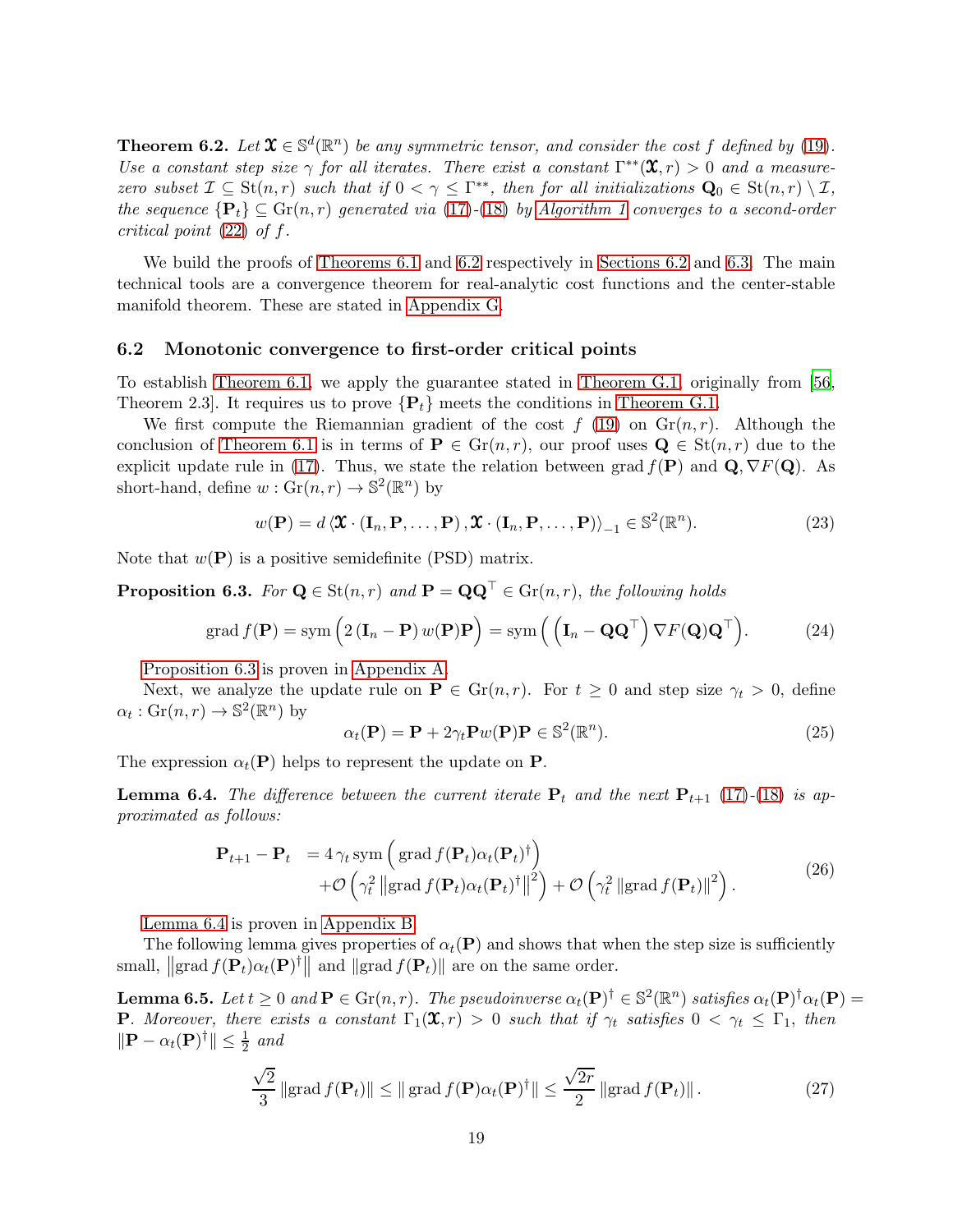Please refer to [Appendix C](#page-31-0) for the proof of [Lemma 6.5.](#page-18-3)

Proof of [Theorem 6.1.](#page-17-3) With the above useful lemmas and proposition in place, in this proof, we show that our update scheme for  $P \in Gr(n,r)$  [\(17\)](#page-16-2)-[\(18\)](#page-16-3) satisfies the conditions C1 - C4 in [Theorem G.1.](#page-38-0) Fix a step  $t \geq 0$ . Assume  $0 < \gamma_t \leq \Gamma_1$  where  $\Gamma_1$  is as in [Lemma 6.5.](#page-18-3)

(C1) We apply [\(27\)](#page-18-4) that  $\mathcal{O}(|\text{grad } f(\mathbf{P}_t) \alpha_t(\mathbf{P}_t)^{\dagger}||)$  has the same scale as  $\mathcal{O}(|\text{grad } f(\mathbf{P}_t)||)$ . By [Lemma 6.4,](#page-18-2) it follows

<span id="page-19-3"></span>
$$
\mathbf{P}_{t+1} - \mathbf{P}_t = 4 \gamma_t \operatorname{sym} \left( \operatorname{grad} f(\mathbf{P}_t) \alpha_t(\mathbf{P}_t)^{\dagger} \right) + \mathcal{O} \left( \gamma_t^2 \left\| \operatorname{grad} f(\mathbf{P}_t) \right\|^2 \right). \tag{28}
$$

It implies that there exists a constant  $C_1(\mathbf{x}, r) > 0$  such that

$$
\left\|\mathbf{P}_{t+1}-\mathbf{P}_t-4\,\gamma_t\,\text{sym}\left(\,\text{grad }f(\mathbf{P}_t)\alpha_t(\mathbf{P}_t)^{\dagger}\right)\right\|\leq C_1\gamma_t^2\,\|\text{grad }f(\mathbf{P}_t)\|^2\,.
$$

By [\(51\)](#page-30-0) in [Appendix B,](#page-29-0)

grad 
$$
f(\mathbf{P}_t)\alpha_t(\mathbf{P}_t)^{\dagger} = (\mathbf{I}_n - \mathbf{P}_t)w(\mathbf{P}_t)\mathbf{P}_t\alpha_t(\mathbf{P}_t)^{\dagger} = (\mathbf{I}_n - \mathbf{P}_t)w(\mathbf{P}_t)\alpha_t(\mathbf{P}_t)^{\dagger},
$$

and so

$$
\langle \operatorname{grad} f(\mathbf{P}_t) \alpha_t(\mathbf{P}_t)^{\dagger}, \alpha_t(\mathbf{P}_t)^{\dagger} \operatorname{grad} f(\mathbf{P}_t) \rangle = \operatorname{trace} ((\mathbf{I}_n - \mathbf{P}_t) w(\mathbf{P}_t) \alpha_t(\mathbf{P}_t)^{\dagger} (\mathbf{I}_n - \mathbf{P}_t) w(\mathbf{P}_t) \alpha_t(\mathbf{P}_t)^{\dagger}) = 0.
$$

It implies

$$
\left\|\operatorname{sym}\left(\operatorname{grad} f(\mathbf{P}_t)\alpha_t(\mathbf{P}_t)^{\dagger}\right)\right\| = \frac{\sqrt{2}}{2}\left\|\operatorname{grad} f(\mathbf{P}_t)\alpha_t(\mathbf{P}_t)^{\dagger}\right\|.
$$

By the triangle inequality,

<span id="page-19-0"></span>
$$
\|\mathbf{P}_{t+1} - \mathbf{P}_t\| \ge 4 \times \frac{\sqrt{2}}{2} \gamma_t \|\text{grad } f(\mathbf{P}_t) \alpha_t(\mathbf{P}_t)^{\dagger} \| - C_1 \gamma_t^2 \|\text{grad } f(\mathbf{P}_t)\|^2
$$
  
\n
$$
\ge 2\sqrt{2} \times \frac{\sqrt{2}}{3} \gamma_t \|\text{grad } f(\mathbf{P}_t)\| - C_1 \gamma_t^2 \|\text{grad } f(\mathbf{P}_t)\|^2
$$
  
\n
$$
= \frac{4}{3} \gamma_t \|\text{grad } f(\mathbf{P}_t)\| - C_1 \gamma_t^2 \|\text{grad } f(\mathbf{P}_t)\|^2.
$$
 (29)

Here, the second inequality is due to the first half of [\(27\)](#page-18-4). We further constrain the step size as follows

<span id="page-19-2"></span>
$$
0 < \gamma_t \le \Gamma_2 := \min\left(\Gamma_1, \frac{\frac{2}{3}}{C_1 \sup_{\mathbf{P} \in \text{Gr}(n,r)} \| \text{grad } f(\mathbf{P}) \|}\right),\tag{30}
$$

so that

<span id="page-19-1"></span>
$$
C_1 \gamma_t^2 \left\| \operatorname{grad} f(\mathbf{P}_t) \right\|^2 \le \frac{2}{3} \gamma_t \left\| \operatorname{grad} f(\mathbf{P}_t) \right\|. \tag{31}
$$

Note that  $\sup_{\mathbf{P}\in\text{Gr}(n,r)} \| \text{grad } f(\mathbf{P}) \|$  is finite because grad f is continuous on  $\text{Gr}(n,r)$  and the Grassmann is compact. (We also exclude the trivial case when grad  $f(\mathbf{P}) \equiv 0$ .) Continuing from [\(29\)](#page-19-0) and substituting [\(31\)](#page-19-1), we have

$$
\|\mathbf{P}_{t+1} - \mathbf{P}_t\| \geq (\frac{4}{3} - \frac{2}{3})\gamma_t \|\text{grad } f(\mathbf{P}_t)\| = \frac{2}{3}\gamma_t \|\text{grad } f(\mathbf{P}_t)\|.
$$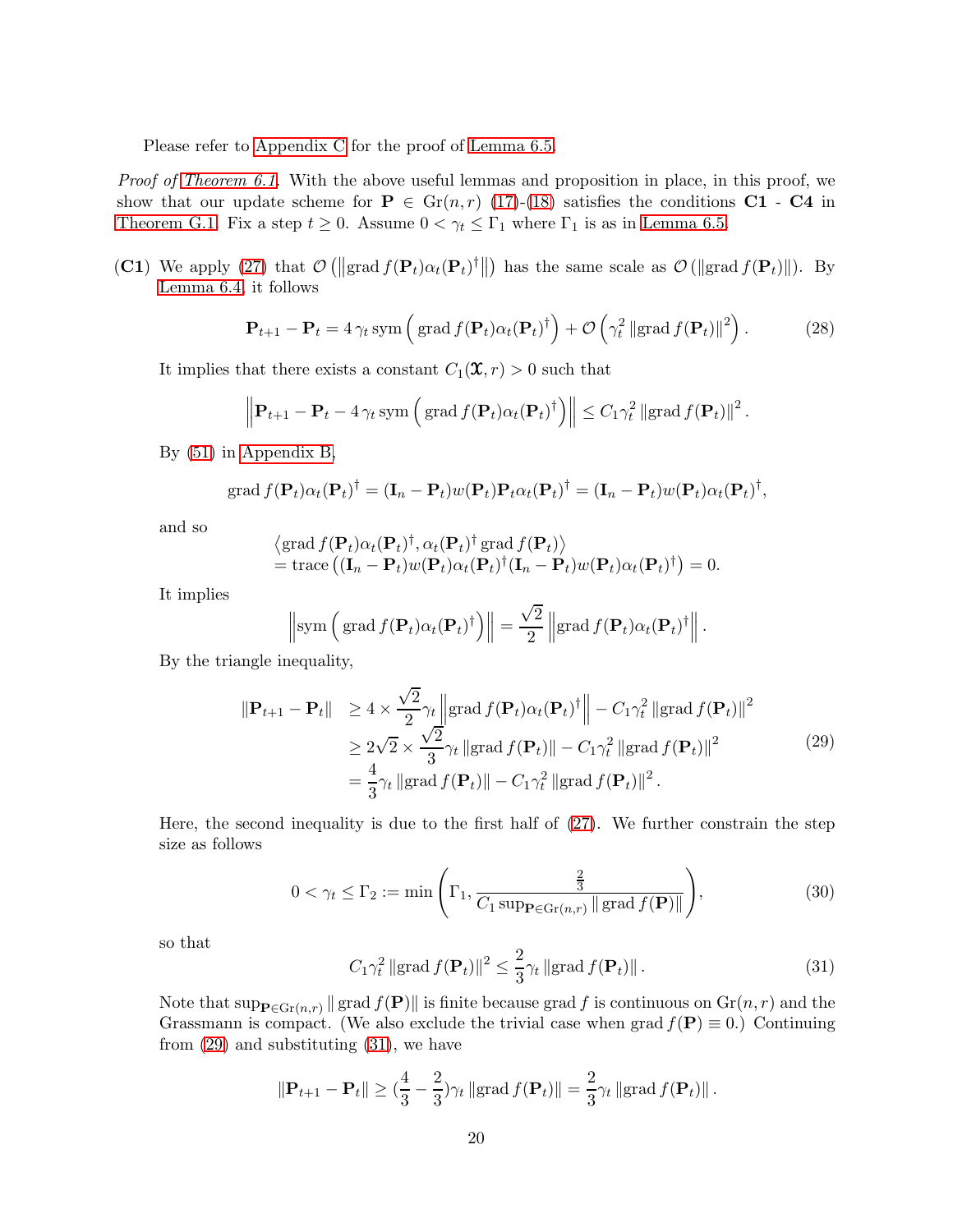Letting  $\kappa = \inf_{t \to \infty} \frac{2}{3}$  $\frac{2}{3}\gamma_t > 0$  ensures that **C1** [\(76\)](#page-37-1) holds.

In preparation for C2, we derive an upper bound for  $\|\mathbf{P}_{t+1} - \mathbf{P}_{t}\|$ . The idea is similar to [\(29\)](#page-19-0):

<span id="page-20-2"></span>
$$
\|\mathbf{P}_{t+1} - \mathbf{P}_t\| \le 2\sqrt{2}\gamma_t \|\text{grad } f(\mathbf{P}_t)\alpha_t(\mathbf{P}_t)^{\dagger}\| + C_1\gamma_t^2 \|\text{grad } f(\mathbf{P}_t)\|^2
$$
  
\n
$$
\le 2\sqrt{2} \times \frac{\sqrt{2r}}{2}\gamma_t \|\text{grad } f(\mathbf{P}_t)\| + \frac{2}{3}\gamma_t \|\text{grad } f(\mathbf{P}_t)\|
$$
  
\n
$$
\le \frac{8\sqrt{r}}{3}\gamma_t \|\text{grad } f(\mathbf{P}_t)\|.
$$
 (32)

The second inequality is obtained from the latter half of [\(27\)](#page-18-4) and [\(31\)](#page-19-1).

(C2) Keep the assumption [\(30\)](#page-19-2) on  $\gamma_t$ . Consider the first-order Taylor's expansion for f on  $\text{Gr}(n, r)$ [\[7,](#page-24-13) Section 10.7]. Inserting [\(28\)](#page-19-3), the difference of the current and next  $f$  is:

<span id="page-20-0"></span>
$$
f(\mathbf{P}_{t+1}) - f(\mathbf{P}_t) = \langle \text{grad } f(\mathbf{P}_t), \mathbf{P}_{t+1} - \mathbf{P}_t \rangle + \mathcal{O} \left( \|\mathbf{P}_{t+1} - \mathbf{P}_t\|^2 \right) = \langle \text{grad } f(\mathbf{P}_t), 4\gamma_t \text{ sym } \left( \text{grad } f(\mathbf{P}_t) \alpha_t(\mathbf{P}_t)^{\dagger} \right) \rangle + \mathcal{O} \left( \gamma_t^2 \max \left( \|\text{grad } f(\mathbf{P}_t)\|^3, \|\text{grad } f(\mathbf{P}_t)\|^2 \right) \right).
$$
 (33)

The first term in the result of [\(33\)](#page-20-0), since grad  $f(\mathbf{P}_t)$  is symmetric, is

$$
\begin{aligned}\n&\left\langle \operatorname{grad} f(\mathbf{P}_t), 4\gamma_t \operatorname{sym} \left( \operatorname{grad} f(\mathbf{P}_t) \alpha_t (\mathbf{P}_t)^{\dagger} \right) \right\rangle \\
&= 4\gamma_t \left\langle \operatorname{grad} f(\mathbf{P}_t), \operatorname{grad} f(\mathbf{P}_t) \alpha_t (\mathbf{P}_t)^{\dagger} \right\rangle \\
&= 4\gamma_t \left\langle \operatorname{grad} f(\mathbf{P}_t) \mathbf{P}_t, \operatorname{grad} f(\mathbf{P}_t) \alpha_t (\mathbf{P}_t)^{\dagger} \mathbf{P}_t \right\rangle \\
&= 4\gamma_t \left\langle \operatorname{grad} f(\mathbf{P}_t) \alpha_t (\mathbf{P}_t)^{\dagger} \alpha_t (\mathbf{P}_t), \operatorname{grad} f(\mathbf{P}_t) \alpha_t (\mathbf{P}_t)^{\dagger} \mathbf{P}_t \right\rangle.\n\end{aligned}
$$

The second equation is due to  $\alpha_t(\mathbf{P}_t)^{\dagger} \mathbf{P}_t = \alpha_t(\mathbf{P}_t)^{\dagger}$ . The definition [\(25\)](#page-18-5) gives  $\alpha_t(\mathbf{P}_t)$  =  $\mathbf{P}_t(\mathbf{I}_n + 2\gamma_t w(\mathbf{P}_t))\mathbf{P}_t$ . Continuing from above,

$$
\begin{aligned}\n\left\langle \operatorname{grad} f(\mathbf{P}_t), 4\gamma_t \operatorname{sym} \left( \operatorname{grad} f(\mathbf{P}_t) \alpha_t (\mathbf{P}_t)^{\dagger} \right) \right\rangle \\
&= 4\gamma_t \left\langle \operatorname{grad} f(\mathbf{P}_t) \alpha_t (\mathbf{P}_t)^{\dagger} \mathbf{P}_t (\mathbf{I}_n + 2w(\mathbf{P}_t)), \operatorname{grad} f(\mathbf{P}_t) \alpha_t (\mathbf{P}_t)^{\dagger} \mathbf{P}_t \right\rangle \\
&\geq 4\gamma_t \left\| \operatorname{grad} f(\mathbf{P}_t) \alpha_t (\mathbf{P}_t)^{\dagger} \mathbf{P}_t \right\|^2 = 4\gamma_t \left\| \operatorname{grad} f(\mathbf{P}_t) \alpha_t (\mathbf{P}_t)^{\dagger} \right\|^2 \\
&\geq \frac{8}{9} \gamma_t \left\| \operatorname{grad} f(\mathbf{P}_t) \right\|^2.\n\end{aligned} \tag{34}
$$

Here we used that  $\mathbf{I}_n + 2\gamma_t w(\mathbf{P}_t) \succeq \mathbf{I}_n$  for  $\gamma_t \geq 0$ , since  $w(\mathbf{P}_t) \in \mathbb{S}^2(\mathbb{R}^n)$  is PSD. The second inequality is derived from [\(27\)](#page-18-4).

Considering the remainder term in [\(33\)](#page-20-0), there is a constant  $C_2(\mathfrak{X}, r) > 0$  such that

<span id="page-20-1"></span>
$$
f(\mathbf{P}_{t+1}) - f(\mathbf{P}_t) \ge \frac{8}{9}\gamma_t \left\| \operatorname{grad} f(\mathbf{P}_t) \right\|^2 - C_2 \gamma_t^2 \max\left( \left\| \operatorname{grad} f(\mathbf{P}_t) \right\|^3, \left\| \operatorname{grad} f(\mathbf{P}_t) \right\|^2 \right). \tag{35}
$$

If the step size  $\gamma_t$  is small enough to satisfy

<span id="page-20-3"></span>
$$
0 < \gamma_t \le \Gamma^* := \min\left(\Gamma_2, \frac{4}{9C_2}\right),\tag{36}
$$

where  $\Gamma_2 > 0$  is defined in [\(30\)](#page-19-2), then

$$
C_2 \gamma_t^2 \max\left(\|\text{grad } f(\mathbf{P}_t)\|^3, \|\text{grad } f(\mathbf{P}_t)\|^2\right) \le \frac{4}{9} \gamma_t \left\|(\text{grad } f(\mathbf{P}_t)\right\|^2.
$$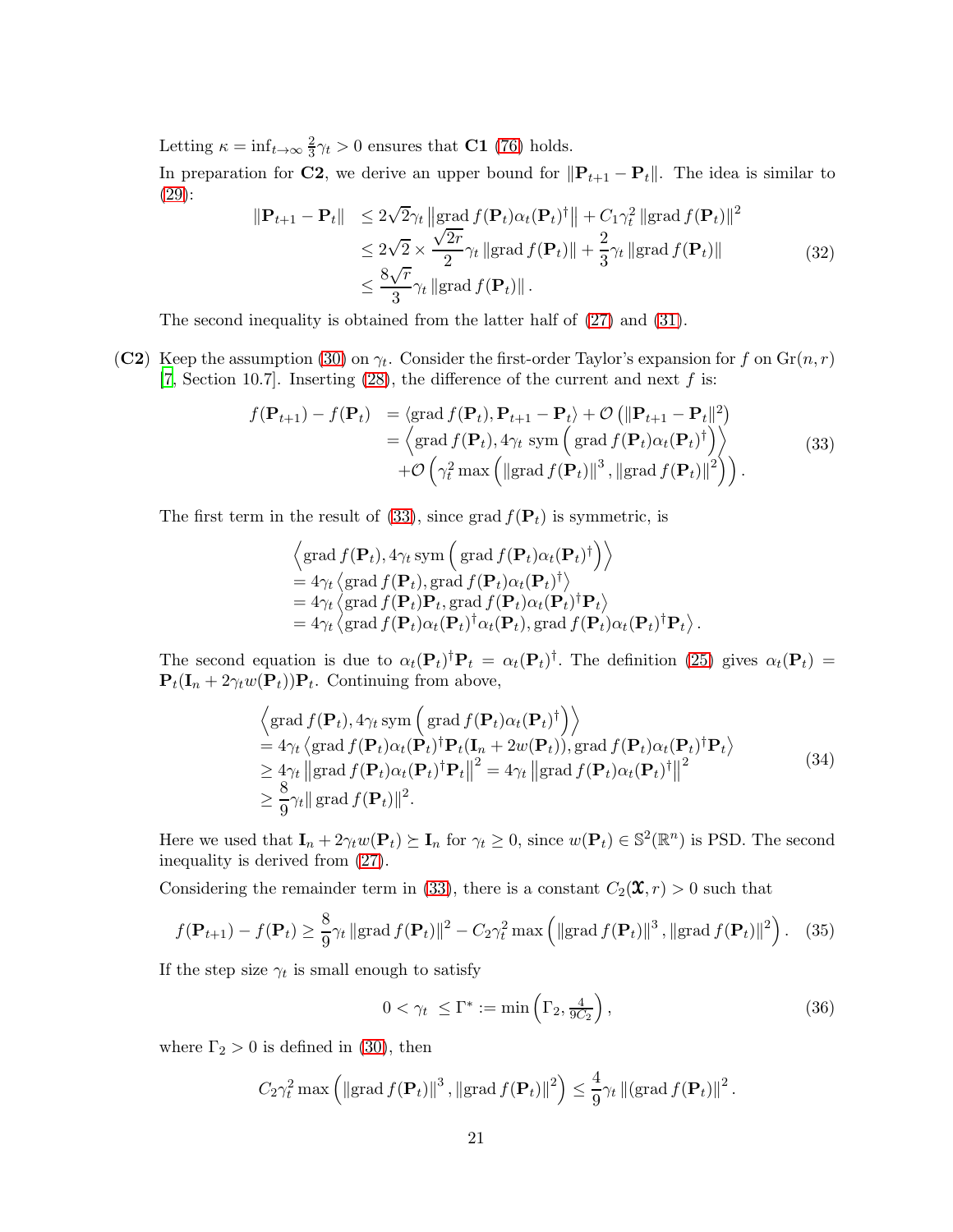Inserting into [\(35\)](#page-20-1),

$$
f(\mathbf{P}_{t+1}) - f(\mathbf{P}_t) \ge \left(\frac{8}{9} - \frac{4}{9}\right) \gamma_t \|\text{grad } f(\mathbf{P}_t)\|^2
$$
  
=  $\frac{1}{6\sqrt{r}} \left(\frac{8\sqrt{r}}{3} \gamma_t \|\text{grad } f(\mathbf{P}_t)\|\right) \|\text{grad } f(\mathbf{P}_t)\|$   
 $\ge \frac{1}{6\sqrt{r}} \|\mathbf{P}_{t+1} - \mathbf{P}_t\| \|\text{grad } f(\mathbf{P}_t)\|.$ 

The final inequality is by [\(32\)](#page-20-2). Thus **C2** holds if we set  $\sigma = \frac{1}{64}$  $\frac{1}{6\sqrt{r}}$  in [\(77\)](#page-37-2).

(C3) "⇒": From grad  $f(P) = 0$  and [\(24\)](#page-18-6), we know

$$
\operatorname{grad} f(\mathbf{P})\mathbf{Q} = \mathbf{0} = \operatorname{grad} F(\mathbf{Q}) = (\mathbf{I}_n - \mathbf{Q}\mathbf{Q}^\top)\nabla F(\mathbf{Q}),
$$

where  $\mathbf{Q} \in \text{St}(n,r)$  is a basis of  $\mathbf{P} \in \text{Gr}(n,r)$ . It implies that colspan $(\nabla F(\mathbf{Q}))$  is in colspan(Q). Note that  $\mathbf{Q} + \gamma \nabla F(\mathbf{Q}) = (\mathbf{I}_n + 2\gamma w(\mathbf{P})) \mathbf{Q}$  has full column rank, like Q, because  $\mathbf{I}_n + 2\gamma w(\mathbf{P}) \in \mathbb{S}^2(\mathbb{R}^n)$  is positive definite. Hence colspan  $(\mathbf{Q} + \gamma \nabla F(\mathbf{Q})) = \text{colspan}(\mathbf{Q})$ . Then the next iterate  $\Phi(Q)$  obtained by QR decomposition still outputs a basis for colspan( $Q$ ). So the orthogonal projectors remain the same, i.e.  $\phi(\mathbf{P}) = \mathbf{P}$ .

" $\Leftarrow$ ": This directly follows from **C1** if  $\gamma_t$  is sufficiently small to satisfy [\(30\)](#page-19-2).

(C4) Note the Grassmannian is a real-analytic submanifold of  $\mathrm{Gr}(n,r)$ , because  $\mathrm{Gr}(n,r)$  satisfies property  $(3)$  in [\[37](#page-26-12), Proposition 2.7.3]. Also, the cost function f  $(19)$  is a polynomial in  $\mathbf{P} \in \mathrm{Gr}(n,r)$ , so real-analytic as well. By [\[56,](#page-27-14) Proposition 2.2], all points  $\mathbf{P} \in \mathrm{Gr}(n,r)$ satisfy a Lojasiewicz inequality for f.

We have shown that the sequence  $\{P_t\}$  meets all of the conditions C1 - C4 provided  $\{\gamma_t\}$ satisfies inf  $\gamma_t > 0$  and sup  $\gamma_t \leq \Gamma^*$ , with  $\Gamma^*$  given in [\(36\)](#page-20-3). By [Theorem G.1,](#page-38-0) it follows [Algorithm 1](#page-5-0) achieves convergence to a first-order critical point of f. The proof of [Theorem 6.1](#page-17-3) is complete.  $\Box$ 

#### <span id="page-21-0"></span>6.3 Convergence to second-order critical points

We study second-order criticality when the step size is constant. [Theorem 6.2](#page-17-4) relies on the centerstable manifold theorem [\[58](#page-27-15)], which we recall in [Theorem G.2.](#page-38-1) It describes the local structure of a smooth local diffeomorphism around a fixed point.

The calculation of the Riemannian Hessian, Hess  $f(\mathbf{P})$ : T<sub>P</sub> Gr $(n, r) \to$  T<sub>P</sub> Gr $(n, r)$ , and the differential of the update map,  $D\phi(\mathbf{P})$ :  $T_{\mathbf{P}}$  Gr $(n,r) \to T_{\phi(\mathbf{P})}$  Gr $(n,r)$ , are essential to the secondorder guarantee. As short-hand, define a linear operator  $v(\mathbf{P})$  :  $T_{\mathbf{P}} Gr(n,r) \to \mathbb{R}^{n \times n}$  by

<span id="page-21-2"></span>
$$
v(\mathbf{P})[\Delta \mathbf{P}] = d(d-1) \left\langle \mathbf{\mathcal{X}} \cdot (\mathbf{I}_n, \Delta \mathbf{P}, \mathbf{P}, \dots, \mathbf{P}), \mathbf{\mathcal{X}} \cdot (\mathbf{I}_n, \mathbf{I}_n, \mathbf{P} \dots, \mathbf{P}) \right\rangle_{-1} \mathbf{P} \in \mathbb{R}^{n \times n}.
$$
 (37)

<span id="page-21-1"></span>**Proposition 6.6.** For  $P \in \text{Gr}(n,r)$  and  $\Delta P \in T_P \text{Gr}(n,r)$ , the Riemannian Hessian of the cost  $f(19)$  $f(19)$  on  $\operatorname{Gr}(n,r)$  is given by

<span id="page-21-3"></span>
$$
\text{Hess}\,f(\mathbf{P})[\Delta\mathbf{P}] = 2\,\text{sym}\,\Big((\mathbf{I}_n - \mathbf{P})v(\mathbf{P})[\Delta\mathbf{P}] + w(\mathbf{P})(\Delta\mathbf{P})\,\mathbf{P} - \Delta\mathbf{P}w(\mathbf{P})\mathbf{P}\Big). \tag{38}
$$

The differential of  $\phi$  [\(18\)](#page-16-3) on  $\text{Gr}(n,r)$  is given by

<span id="page-21-4"></span>
$$
D\phi(\mathbf{P})[\Delta\mathbf{P}] = 2 \operatorname{sym}\left( (\mathbf{I}_n - \phi(\mathbf{P}))\left(\Delta\mathbf{P} + 2\gamma w(\mathbf{P})\Delta\mathbf{P} + 2\gamma v(\mathbf{P})[\Delta\mathbf{P}]\right) (\mathbf{P} + 2\gamma w(\mathbf{P})\mathbf{P})^{\dagger} \right).
$$
 (39)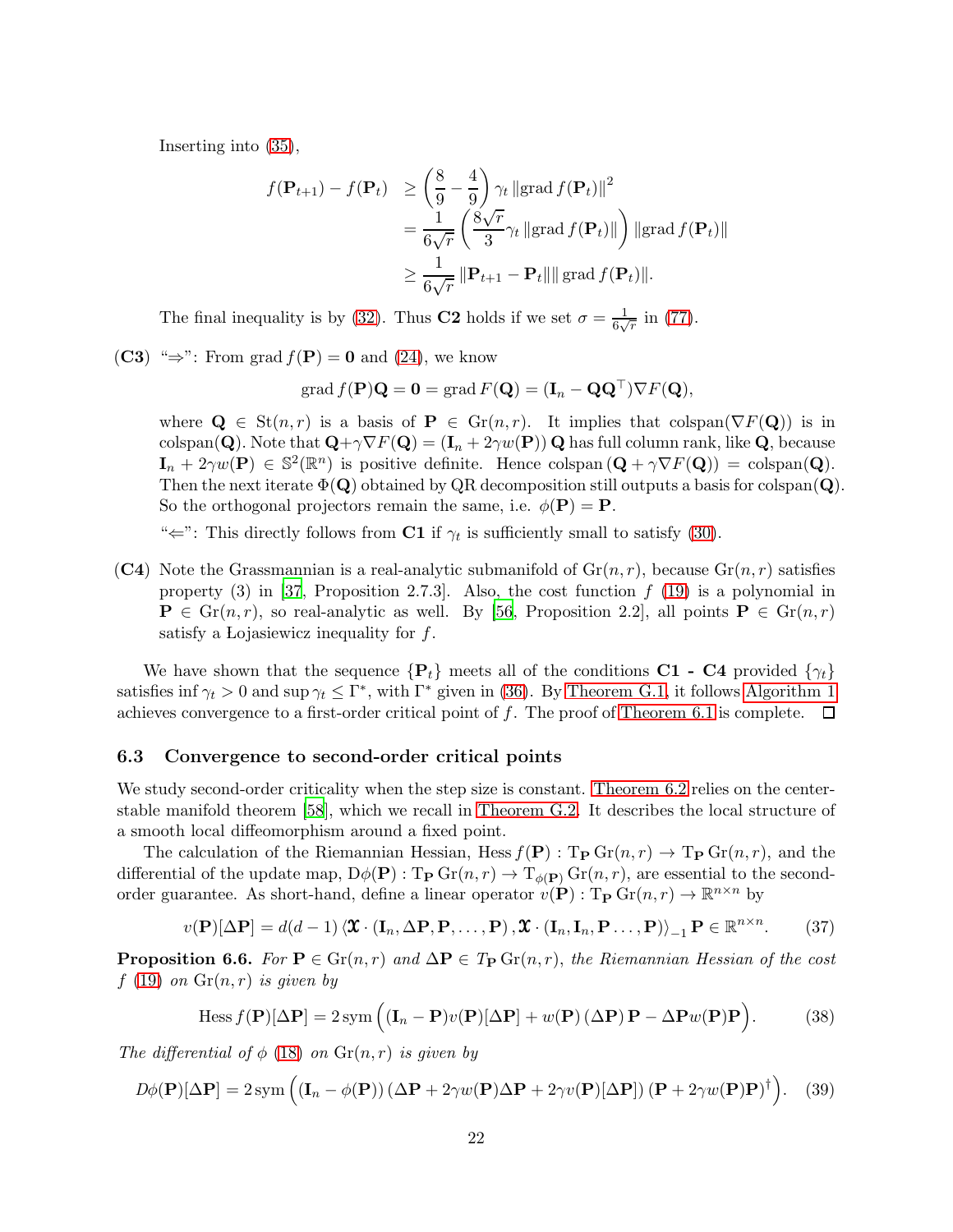[Proposition 6.6](#page-21-1) is proven in [Appendix D.](#page-32-0)

<span id="page-22-0"></span>We next relate the eigenvalues of Hess  $f(\mathbf{P})$  and  $D\phi(\mathbf{P})$  when **P** is a critical point of f. In this case, **P** is a fixed point of  $\phi$  by **C3** in the proof of [Theorem 6.1.](#page-17-3)

**Lemma 6.7.** Let **P** be a first-order critical point of f [\(20\)](#page-17-1). If Hess  $f(\mathbf{P})$  :  $T_{\mathbf{P}} \text{Gr}(n,r) \rightarrow$  $T_{\mathbf{P}}\operatorname{Gr}(n,r)$  has a positive eigenvalue, then  $D\phi(\mathbf{P})$  :  $T_{\mathbf{P}}\operatorname{Gr}(n,r) \to T_{\mathbf{P}}\operatorname{Gr}(n,r)$  has an eigenvalue which is greater than 1.

[Lemma 6.7](#page-22-0) implies that any first-order, but not second-order, critical point of  $f$  is an unstable fixed point of  $\phi$ . Its proof is in [Appendix E.](#page-34-0)

<span id="page-22-1"></span>The following lemma guarantees that the update map  $\phi$  has a nice local property given a sufficiently small step size.

**Lemma 6.8.** There exists a constant  $0 < \Gamma^{**}(\mathfrak{X}, r) \leq \Gamma^{*}$  (cf. [Theorem 6.1\)](#page-17-3) such that if the step size satisfies  $0 < \gamma \le \Gamma^{**}$ , then the update map  $\phi : \text{Gr}(n,r) \to \text{Gr}(n,r)$  [\(18\)](#page-16-3) is a local diffeomorphism.

The proof of [Lemma 6.8](#page-22-1) is in [Appendix F.](#page-37-3)

*Proof of [Theorem 6.2.](#page-17-4)* Fix  $0 < \gamma \le \Gamma^{**}$ . From [Theorem 6.1,](#page-17-3) we know that the sequence  $\{P_t\}$ always converges to a first-order critical point of  $f(20)$  $f(20)$ , thus a fixed point of  $\phi(18)$  $\phi(18)$  by C3 in [Section 6.2.](#page-18-0) In this proof, we consider the case when the limit  $P \in \mathrm{Gr}(n,r)$  is a "bad" critical point, meaning it is a first-order critical point but fails second-order criticality [\(22\)](#page-17-2). The idea is to apply [Theorem G.2](#page-38-1) to show that the set of  $P_0$  that converge to bad critical points has zero measure in the Grassmannian. We then pull this back to  $St(n,r)$ .

Because  $\phi$  is a local diffeomorphism by [Lemma 6.8,](#page-22-1) we are eligible to apply [Theorem G.2.](#page-38-1) It gives an open neighborhood  $B_P \subseteq Gr(n,r)$  around each bad critical point **P** satisfying the conditions in [Theorem G.2.](#page-38-1) As  $Gr(n,r)$  is second-countable, it has the Lindelöf property, i.e. every open cover has a countable subcover. So, there exists a countable set  $\mathcal{C} \subseteq \mathrm{Gr}(n,r)$  consisting of some of the bad critical points such that

<span id="page-22-2"></span>
$$
\bigcup_{\mathbf{P} \in \text{Gr}(n,r) \text{ is a bad critical point}} B_{\mathbf{P}} = \bigcup_{\mathbf{P} \in \mathcal{C}} B_{\mathbf{P}}.
$$
 (40)

Define the subset

$$
\mathcal{J} := \bigcup_{\mathbf{P} \in \mathcal{C}} \bigcup_{t=0}^{\infty} \phi^{-t}(W_{\mathbf{P}}) \subseteq \text{Gr}(n, r). \tag{41}
$$

We claim that

$$
\left\{ \mathbf{P}_0 \in \text{Gr}(n, r) : \phi^t(\mathbf{P}_0) \text{ converges to a bad critical point as } t \to \infty \right\} \subseteq \mathcal{J}.
$$
 (42)

To see this, assume  $\lim_{t\to\infty}\phi^t(\mathbf{P}_0)=\mathbf{P}$  is bad. By [\(40\)](#page-22-2),  $\mathbf{P}\in B_{\mathbf{P}'}$  for some  $\mathbf{P}'\in\mathcal{C}$ . Since  $B_{\mathbf{P}'}$ is open, there is  $t_0 \geq 0$  such that  $\phi^t(\mathbf{P}_0) \in B_{\mathbf{P}'}$  for all  $t \geq t_0$ . As  $\mathbf{P}'$  is a fixed point of  $\phi$ , by [\(80\)](#page-38-2) in [Theorem G.2,](#page-38-1) we obtain  $\phi^{t_0}(\mathbf{P}_0) \in W_{\mathbf{P}'}$ . In other words,  $\mathbf{P}_0 \in \phi^{-t_0}(W_{\mathbf{P}'})$ . So,  $\mathbf{P}_0 \in \mathcal{J}$  as claimed.

We claim that J is measure-zero in  $\text{Gr}(n, r)$ . For each  $P \in \mathcal{C}$ , at least one eigenvalue of Hess  $f(\mathbf{P})$  is greater than 0. By [Lemma 6.7,](#page-22-0) we know at least one eigenvalue of  $D\phi(\mathbf{P})$  is greater than 1. By the first result of [Theorem G.2,](#page-38-1) the dimension of  $W_{\mathbf{P}}$  is strictly less than the dimension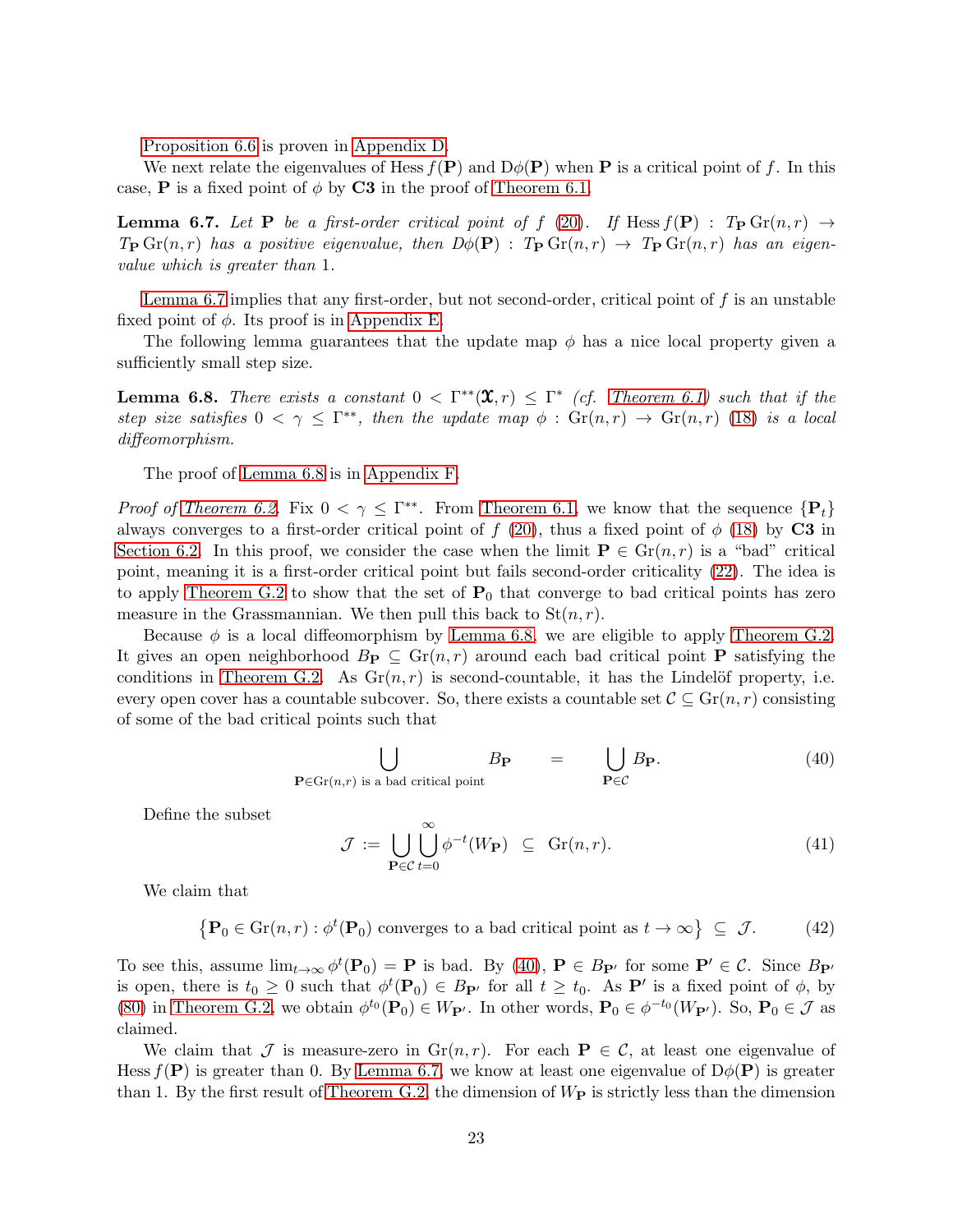of  $\text{Gr}(n, r)$ . So  $W_{\mathbf{P}}$  is measure-zero in  $\text{Gr}(n, r)$  by [\[39,](#page-26-13) Corollary 6.12]. Given that the step size satisfies  $0 < \gamma \le \Gamma^{**}$ , the map  $\phi$  is a local diffeomorphism by [Lemma 6.8,](#page-22-1) and so is  $\phi^t$  for all  $t \geq 0$ . Thus their pre-images of measure-zero sets have zero measure. As  $(\phi^t)^{-1} \equiv \phi^{-t}$ , the set  $\phi^{-t}(W_{\mathbf{P}})$  has zero measure for each  $t \geq 0$ . Then  $\mathcal J$  is a countable union of measure-zero sets, so has zero measure.

To conclude, define  $\mathcal{I} \subseteq \text{St}(n,r)$  as the pre-image of  $\mathcal{J} \subseteq \text{Gr}(n,r)$  under the map  $\mathbf{Q} \mapsto \mathbf{Q} \mathbf{Q}^{\top}$ . Since the map is a submersion from the Stiefel manifold onto the Grassmannian,  $\mathcal I$  has zero measure in  $St(n, r)$  as J does in  $Gr(n, r)$ . For all initializations  $\mathbf{Q}_0$  in  $St(n, r)$  but outside the null set *I*, the sequence  $\{\phi^t(\mathbf{P}_0)\} = \{\mathbf{P}_t\}$  converges to a second-order critical point of f if  $0 < \gamma \le \Gamma^{**}$ . The proof of [Theorem 6.2](#page-17-4) is complete. ◻

### 7 Conclusion and future work

In this paper, we developed the PGD method [\(Algorithm 1\)](#page-5-0) for symmetric Tucker tensor decomposition. It has a simple update scheme compared to other iterative solvers running on Riemannian manifolds. We further designed a scalable PGD [\(Algorithm 2\)](#page-7-0) and HOEVD solver [\(Algorithm 3\)](#page-8-1) to decompose sample moment tensor [\(1\)](#page-1-0). The two algorithms are free of constructing and storing moment tensors; the iterations are conducted by streaming only a small subset of samples. Tremendous computational savings were seen in numerical experiments without sacrifices on accuracy. We also showed the applicability of the Tucker decomposition of moment tensors to detect anomalies and allocate assets. Finally, utilizing manifold optimization theory, we derived theoretical guarantees for the PGD sequence on the Grassmannian. We proved it always converges to a first-order critical point, and almost surely to a second-order critical point.

There are a number of directions that would be interesting to research in the future.

- 1. Implementation for cumulants. Cumulant tensors are central to non-Gaussian data analysis. They are nonlinear combinations of moments. It would be useful to derive implicit and streaming implementations of our algorithms for sample cumulants.
- 2. Extending the analysis. It is certainly worth investigating convergence guarantees in the streaming setting of [Algorithms 2](#page-7-0) and [3.](#page-8-1) We also want to study convergence properties when the algorithms are led by adaptive step sizes.
- 3. Estimating the core without fresh samples. Currently, the core tensor  $\mathfrak{C}$  is computed using independent data samples after the subspace Q has been calculated. We would like to figure out a good way of updating  $C$  while updating  $Q$ , using the same data stream.

### Acknowledgements

The authors are grateful to Dries Cornilly and Xiurui Geng for their help with the real data applications. We also thank Hemanth Kolla, Amit Singer and Mihai Sirbu for useful discussions.

R.J. was supported by NSF DMS 1952735. J.K. was supported by start-up grants from the College of Natural Sciences and Oden Institute for Computatational Engineering and Sciences at UT Austin. R.W. was supported by AFOSR MURI FA9550-19-1-0005, NSF DMS 1952735, NSF HDR-1934932 and NSF 2019844.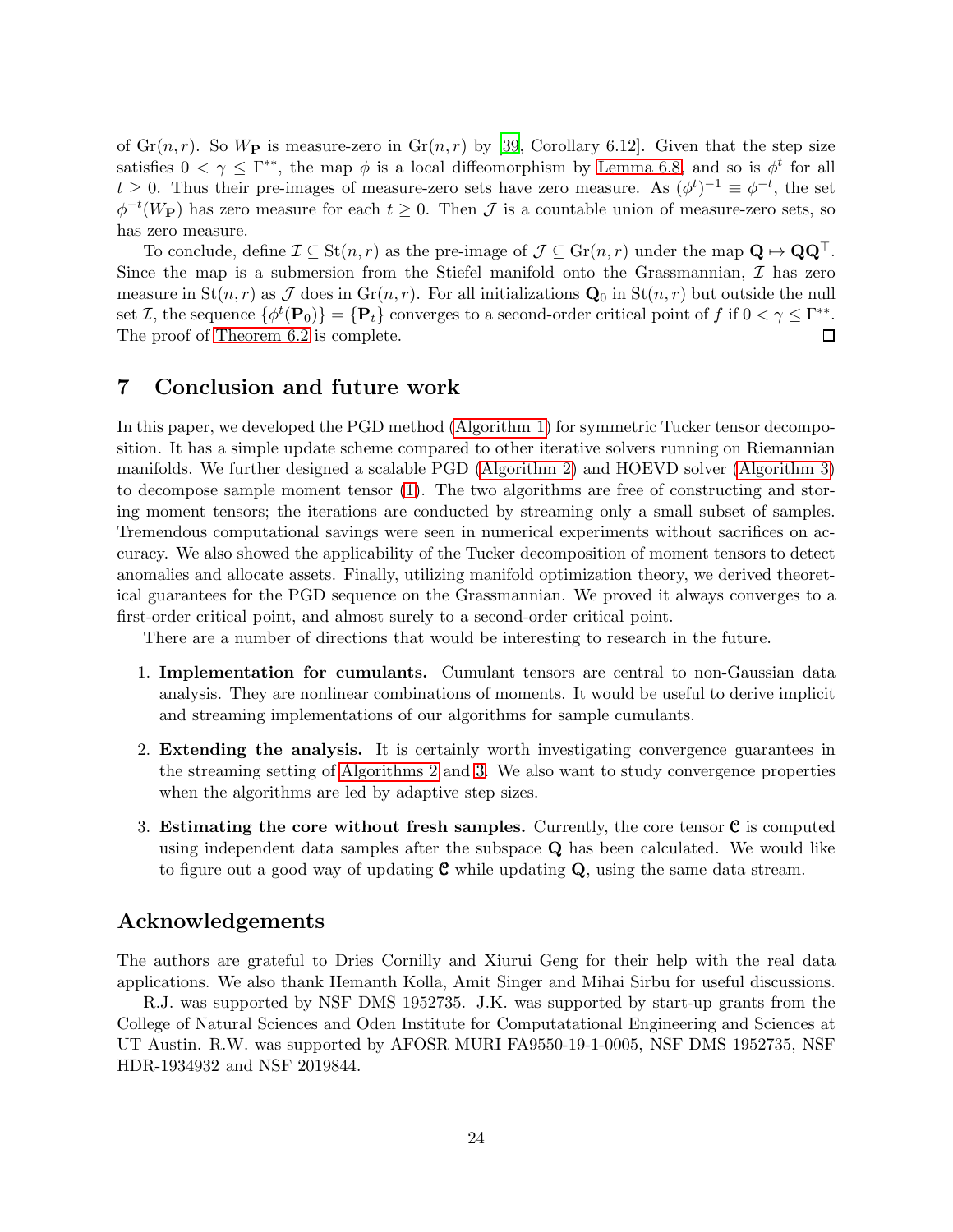### References

- <span id="page-24-11"></span>[1] P.-A. Absil, Robert Mahony, and Rodolphe Sepulchre. Optimization Algorithms on Matrix Manifolds, volume 78. Dec. 2008.
- <span id="page-24-5"></span>[2] Konduri Aditya, Hemanth Kolla, W. Philip Kegelmeyer, Timothy M. Shead, Julia Ling, and Warren L. Davis. Anomaly detection in scientific data using joint statistical moments. Journal of Computational Physics, 387:522–538, 2019.
- <span id="page-24-10"></span>[3] Salman Ahmadi-Asl, Stanislav Abukhovich, Maame G. Asante-Mensah, Andrzej Cichocki, Anh Huy Phan, Tohishisa Tanaka, and Ivan Oseledets. Randomized algorithms for computation of Tucker decomposition and higher order SVD (HOSVD). IEEE Access, 9:28684-28706, 2021.
- <span id="page-24-2"></span>[4] Animashree Anandkumar, Rong Ge, Daniel Hsu, Sham M. Kakade, and Matus Telgarsky. Tensor decompositions for learning latent variable models. Journal of Machine Learning Research, 15(80):2773–2832, 2014.
- <span id="page-24-12"></span>[5] Ole E. Barndorff-Nielsen. Normal inverse Gaussian distributions and stochastic volatility modelling. *Scandinavian Journal of Statistics*, 24(1):1–13, 1997.
- <span id="page-24-7"></span>[6] Kris Boudt, Dries Cornilly, and Tim Verdonck. Nearest comoment estimation with unobserved factors. Journal of Econometrics, 217:381–397, 2020.
- <span id="page-24-13"></span>[7] Nicolas Boumal. An Introduction to Optimization on Smooth Manifolds. To appear in Cambridge University Press, Jan. 2022.
- <span id="page-24-6"></span>[8] Walter Briec, Kristiaan Kerstens, and Octave Jokung. Mean-variance-skewness portfolio performance gauging: A general shortage function and dual approach. Management Science, 53(1):135–149, 2007.
- <span id="page-24-3"></span>[9] Jean-Francois Cardoso. Super-symmetric decomposition of the fourth-order cumulant tensor. blind identification of more sources than sensors. In Proceedings ICASSP 91: 1991 International Conference on Acoustics, Speech, and Signal Processing, pages 3109–3112, vol.5, 1991.
- <span id="page-24-4"></span>[10] Jean-Francois Cardoso. Blind signal separation: Statistical principles. Proceedings of the IEEE, 86(10):2009–2025, 1998.
- <span id="page-24-9"></span>[11] Maolin Che, Yimin Wei, and Hong Yan. The computation of low multilinear rank approximations of tensors via power scheme and random projection. SIAM Journal on Matrix Analysis and Applications, 41(2):605–636, 2020.
- <span id="page-24-0"></span>[12] Pierre Comon. Independent component analysis, a new concept? Signal Processing, 36(3):287–314, 1994.
- <span id="page-24-1"></span>[13] Lieven De Lathauwer, Bart De Moor, and Joos Vandewalle. An introduction to independent component analysis. Journal of Chemometrics, 14(3):123–149, 2000.
- <span id="page-24-8"></span>[14] Lieven De Lathauwer, Bart De Moor, and Joos Vandewalle. A multilinear singular value decomposition. SIAM Journal on Matrix Analysis and Applications, 21(4):1253–1278, 2000.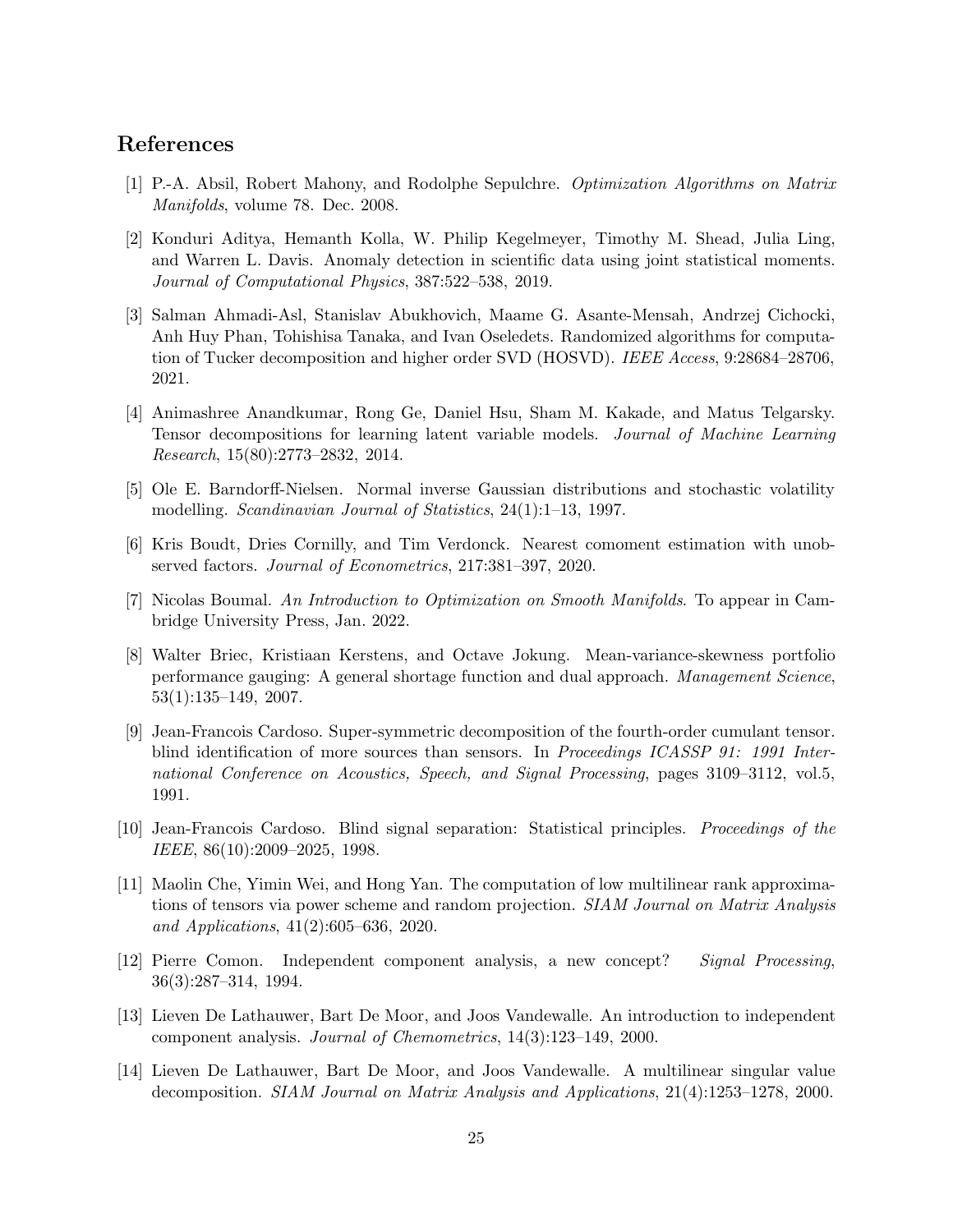- <span id="page-25-6"></span>[15] Lieven De Lathauwer, Bart De Moor, and Joos Vandewalle. On the best rank-1 and rank-  $(R_1, R_2, ..., R_n)$  approximation of higher-order tensors. SIAM Journal on Matrix Analysis and Applications, 21(4):1324–1342, 2000.
- <span id="page-25-9"></span>[16] Vin de Silva and Lek-Heng Lim. Tensor rank and the ill-posedness of the best low-rank approximation problem. SIAM Journal of Matrix Analysis and Applications, 30:1084–1127, 2008.
- <span id="page-25-13"></span>[17] Krzysztof Domino, Piotr Gawron, and Lukasz Pawela. Efficient computation of higher-order cumulant tensors. SIAM Journal on Scientific Computing, 40(3):A1590–A1610, 2018.
- <span id="page-25-12"></span>[18] John Duchi, Elad Hazan, and Yoram Singer. Adaptive subgradient methods for online learning and stochastic optimization. Journal of Machine Learning Research, 12(61):2121–2159, 2011.
- <span id="page-25-10"></span>[19] Carl Eckart and Gale Young. The approximation of one matrix by another of lower rank. Psychometrika, 1:211–218, 1936.
- <span id="page-25-5"></span>[20] Lars Eldén and Berkant Savas. A Newton-Grassmann method for computing the best multilinear rank- $(r_1, r_2, r_3)$  approximation of a tensor. SIAM Journal on Matrix Analysis and Applications, 31(2):248–271, 2009.
- <span id="page-25-3"></span>[21] Eugene F. Fama and Kenneth R. French. Common risk factors in the returns on stocks and bonds. Journal of Financial Economics, 33(1):3–56, 1993.
- <span id="page-25-14"></span>[22] Jerome H. Friedman. Exploratory projection pursuit. Journal of the American Statistical Association, 82(397):249–266, 1987.
- <span id="page-25-1"></span>[23] Rong Ge, Qingqing Huang, and Sham M. Kakade. Learning mixtures of Gaussians in high dimensions. In Proceedings of the Forty-Seventh Annual ACM Symposium on Theory of Computing, pages 761–770, 2015.
- <span id="page-25-2"></span>[24] Xiurui Geng, Kang Sun, Luyan Ji, and Yongchao Zhao. A high-order statistical tensor based algorithm for anomaly detection in hyperspectral imagery. Scientific Reports, 4:6869, 11 2014.
- <span id="page-25-11"></span>[25] Wolfgang Hackbusch. Numerical tensor calculus. Acta Numerica, 23:651–742, 05 2014.
- <span id="page-25-15"></span>[26] Uwe Helmke, Knut Hüper, and Jochen Trumpf. Newton's method on Grassmann manifolds. arXiv preprint arXiv:0709.2205, 2007.
- <span id="page-25-8"></span>[27] Amelia Henriksen and Rachel Ward. AdaOja: Adaptive learning rates for streaming PCA. arXiv preprint arXiv:1905.12115, 2019.
- <span id="page-25-4"></span>[28] Christopher J. Hillar and Lek-Heng Lim. Most tensor problems are NP-hard. Journal of the  $ACM$  (JACM), 60(6):1–39, 2013.
- <span id="page-25-0"></span>[29] Aapo Hyvärinen and Errki Oja. Independent component analysis: algorithms and applications. Neural Networks, 13(4):411–430, 2000.
- <span id="page-25-7"></span>[30] Mariya Ishteva, P.-A. Absil, and Paul Van Dooren. Jacobi algorithm for the best low multilinear rank approximation of symmetric tensors. SIAM Journal on Matrix Analysis and Applications, 34(2):651–672, 2013.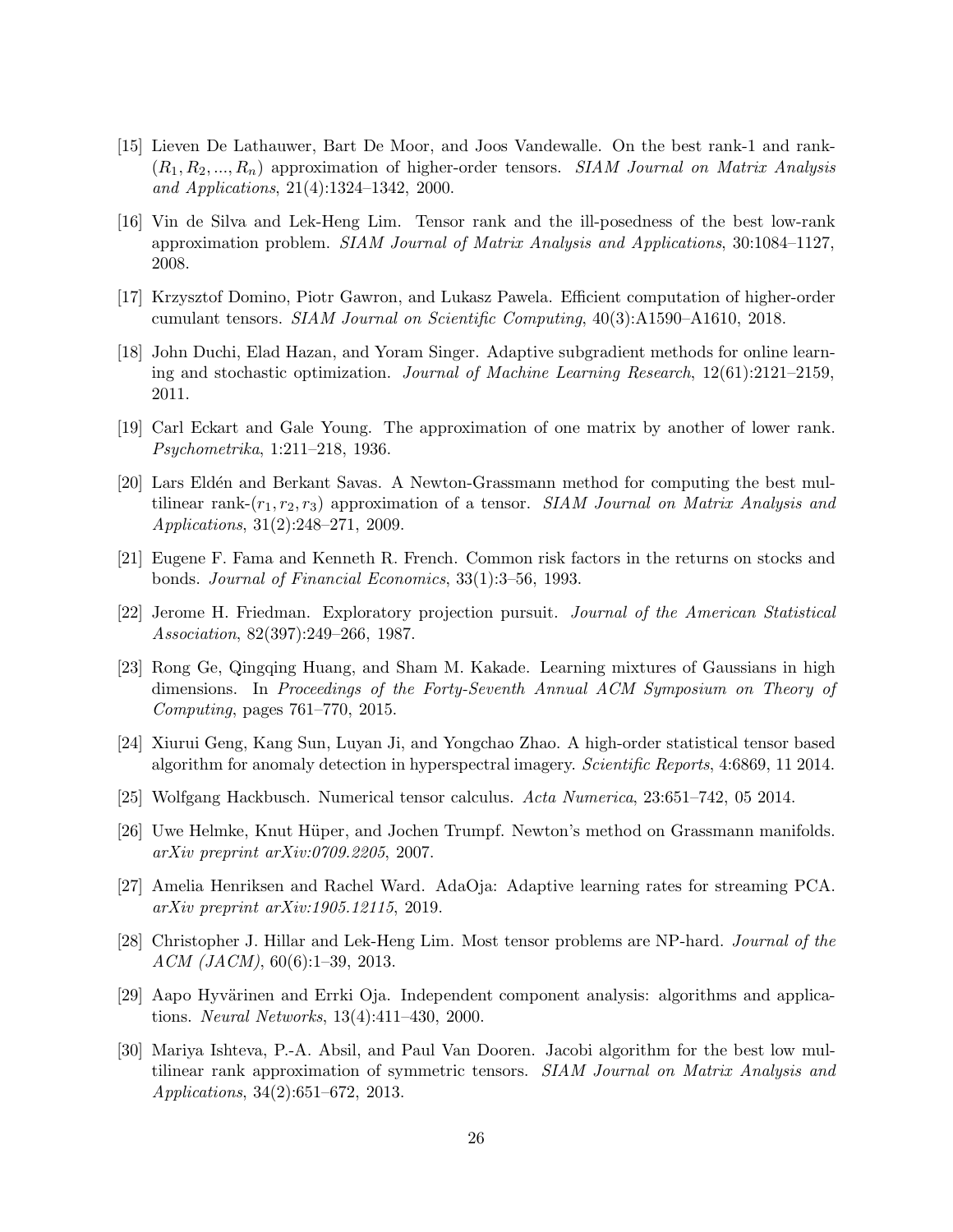- <span id="page-26-4"></span>[31] Mariya Ishteva, P.-A. Absil, Sabine Van Huffel, and Lieven De Lathauwer. Best low multilinear rank approximation of higher-order tensors, based on the Riemannian trust-region scheme. SIAM Journal on Matrix Analysis and Applications, 32(1):115–135, 2011.
- <span id="page-26-3"></span>[32] Mariya Ishteva, Lieven De Lathauwer, P.-A Absil, and Sabine Huffel. Differential-geometric Newton method for the best rank- $(r_1, r_2, r_3)$  approximation of tensors. Numerical Algorithms, 51:179–194, 06 2009.
- <span id="page-26-11"></span>[33] Eric Jondeau and Michael Rockinger. Optimal portfolio allocation under higher moments. European Financial Management, 12:29–55, 01 2006.
- <span id="page-26-7"></span>[34] Tamara G. Kolda. A counterexample to the possibility of an extension of the Eckart–Young low-rank approximation theorem for the orthogonal rank tensor decomposition. SIAM Journal on Matrix Analysis and Applications, 24(3):762–767, 2003.
- <span id="page-26-0"></span>[35] Tamara G. Kolda and Brett W. Bader. Tensor decompositions and applications. SIAM Review, 51(3):455–500, 2009.
- <span id="page-26-9"></span>[36] Tamara G. Kolda, Brett W. Bader, and et al. Tensor Toolbox for MATLAB v. 3.2.1, 2021.
- <span id="page-26-12"></span>[37] Steven Krantz and Harold Parks. A Primer of Real Analytic Functions. Birkhauser, 2002.
- <span id="page-26-14"></span>[38] Jason D. Lee, Ioannis Panageas, Georgios Piliouras, Max Simchowitz, Michael I. Jordan, and Benjamin Recht. First-order methods almost always avoid strict saddle points. Mathematical Programming, 176(1):311–337, 2019.
- <span id="page-26-13"></span>[39] John M. Lee. Smooth Manifolds. Springer, 2012.
- <span id="page-26-5"></span>[40] Jianze Li, Konstantin Usevich, and Pierre Comon. Globally convergent Jacobi-type algorithms for simultaneous orthogonal symmetric tensor diagonalization. SIAM Journal on Matrix Analysis and Applications, 39(1):1–22, 2018.
- <span id="page-26-8"></span>[41] Yi Li, Huy L Nguyen, and David P Woodruff. Turnstile streaming algorithms might as well be linear sketches. In Proceedings of the Forty-Sixth Annual ACM Symposium on Theory of Computing, pages 174–183, 2014.
- <span id="page-26-1"></span>[42] Osman Asif Malik and Stephen Becker. Low-rank Tucker decomposition of large tensors using TensorSketch. In Advances in Neural Information Processing Systems, volume 31. Curran Associates, Inc., 2018.
- <span id="page-26-10"></span>[43] K. V. Mardia. Measures of multivariate skewness and kurtosis with applications. Biometrika, 57(3):519–530, 12 1970.
- <span id="page-26-2"></span>[44] Rachel Minster, Arvind K. Saibaba, and Misha E. Kilmer. Randomized algorithms for lowrank tensor decompositions in the Tucker format. SIAM Journal on Mathematics of Data Science, 2(1):189–215, 2020.
- <span id="page-26-6"></span>[45] Ioannis Mitliagkas, Constantine Caramanis, and Prateek Jain. Memory limited, streaming PCA. In Advances in Neural Information Processing Systems, volume 26. Curran Associates, Inc., 2013.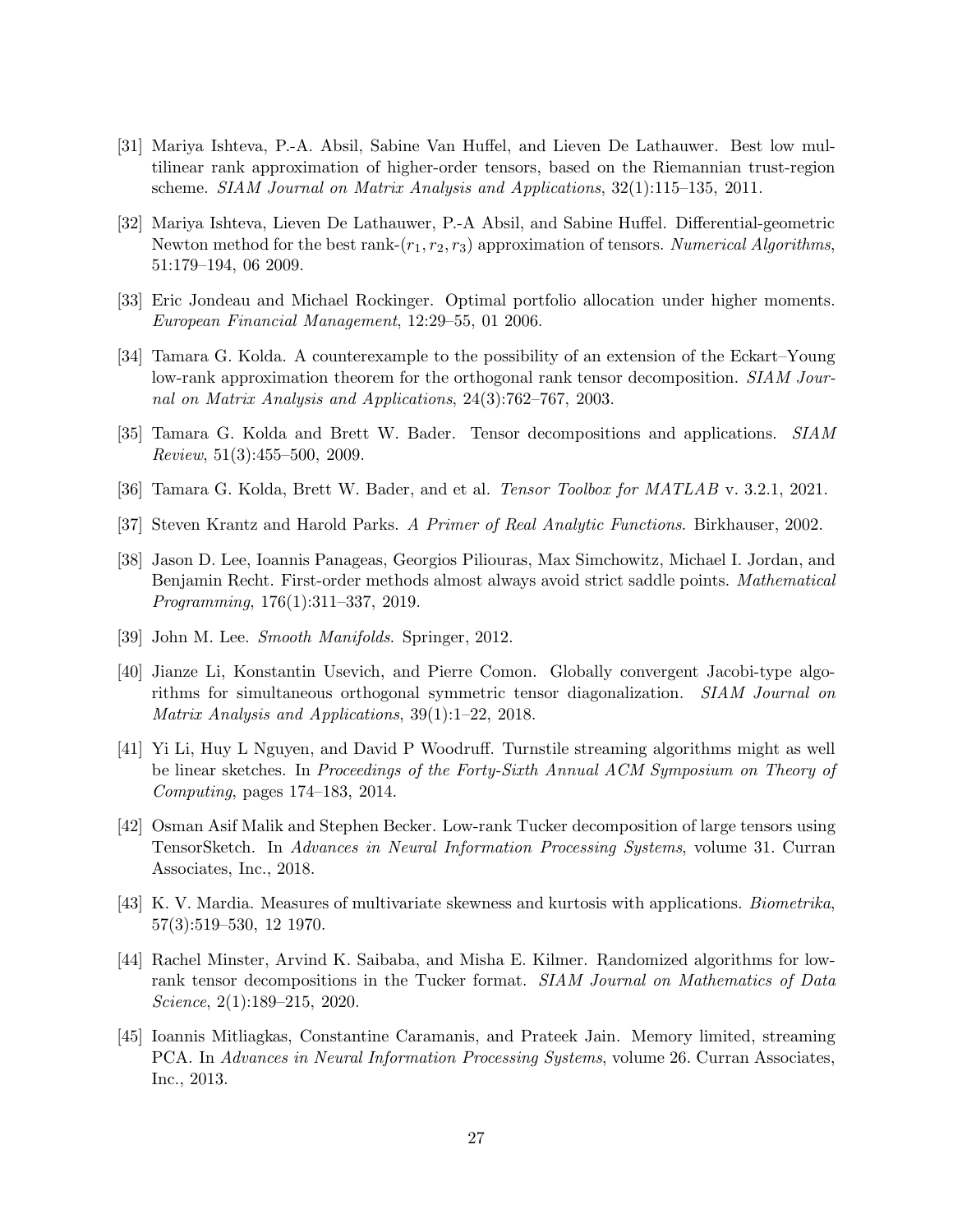- <span id="page-27-3"></span>[46] Ab Mooijaart. Factor analysis for non-normal variables. Psychometrika, 50:323–342, 1985.
- <span id="page-27-2"></span>[47] Jason Morton and Lek-Heng Lim. Principal cumulant component analysis. 2009.
- <span id="page-27-10"></span>[48] S. Muthukrishnan. Data streams: Algorithms and applications. Foundations and Trends in Theoretical Computer Science, 1(2):117–236, 08 2005.
- <span id="page-27-7"></span>[49] Erkki Oja. Simplified neuron model as a principal component analyzer. Journal of Mathematical Biology, 15:267–273, 1982.
- <span id="page-27-9"></span>[50] Jo˜ao M. Pereira, Joe Kileel, and Tamara G. Kolda. Tensor moments of Gaussian mixture models: Theory and applications. arXiv preprint arXiv:2202.06930, 2022.
- <span id="page-27-13"></span>[51] Antonio Plaza, Jon Atli Benediktsson, Joseph W. Boardman, Jason Brazile, Lorenzo Bruzzone, Gustavo Camps-Valls, Jocelyn Chanussot, Mathieu Fauvel, Paolo Gamba, Anthony Gualtieri, Mattia Marconcini, James C. Tilton, and Giovanna Trianni. Recent advances in techniques for hyperspectral image processing. Remote Sensing of Environment, 113:S110– S122, 2009. Imaging Spectroscopy Special Issue.
- <span id="page-27-6"></span>[52] Phillip A. Regalia. Monotonically convergent algorithms for symmetric tensor approximation. Linear Algebra and its Applications, 438(2):875–890, 2013.
- <span id="page-27-1"></span>[53] Venkatraman Renganathan, Navid Hashemi, Justin Ruths, and Tyler H. Summers. Higherorder moment-based anomaly detection. IEEE Control Systems Letters, 6:211–216, 2022.
- <span id="page-27-12"></span>[54] Berkant Savas. Best low rank tensor approximation, 2009.
- <span id="page-27-5"></span>[55] Berkant Savas and Lek-Heng Lim. Quasi-Newton methods on Grassmannians and multilinear approximations of tensors. SIAM Journal on Scientific Computing, 32(6):3352–3393, 2010.
- <span id="page-27-14"></span>[56] Reinhold Schneider and André Uschmajew. Convergence results for projected line-search methods on varieties of low-rank matrices via Lojasiewicz inequality. SIAM Journal on Optimization, 25(1):622–646, 2015.
- <span id="page-27-8"></span>[57] Samantha Sherman and Tamara G. Kolda. Estimating higher-order moments using symmetric tensor decomposition. SIAM Journal on Matrix Analysis and Applications, 41(3):1369–1387, 2020.
- <span id="page-27-15"></span>[58] Michael Shub. Global Stability of Dynamical Systems. Springer, 1987.
- <span id="page-27-4"></span>[59] Yiming Sun, Yang Guo, Charlene Luo, Joel Tropp, and Madeleine Udell. Low-rank Tucker approximation of a tensor from streaming data. SIAM Journal on Mathematics of Data Science, 2(4):1123–1150, 2020.
- <span id="page-27-11"></span>[60] Joel Tropp, Alp Yurtsever, Madeleine Udell, and Volkan Cevher. Streaming low-rank matrix approximation with an application to scientific simulation. SIAM Journal on Scientific Computing, 41(4):A2430–A2463, 2019.
- <span id="page-27-0"></span>[61] Ledyard R. Tucker. Some mathematical notes on three-mode factor analysis. Psychometrika, 31:279–311, 1966.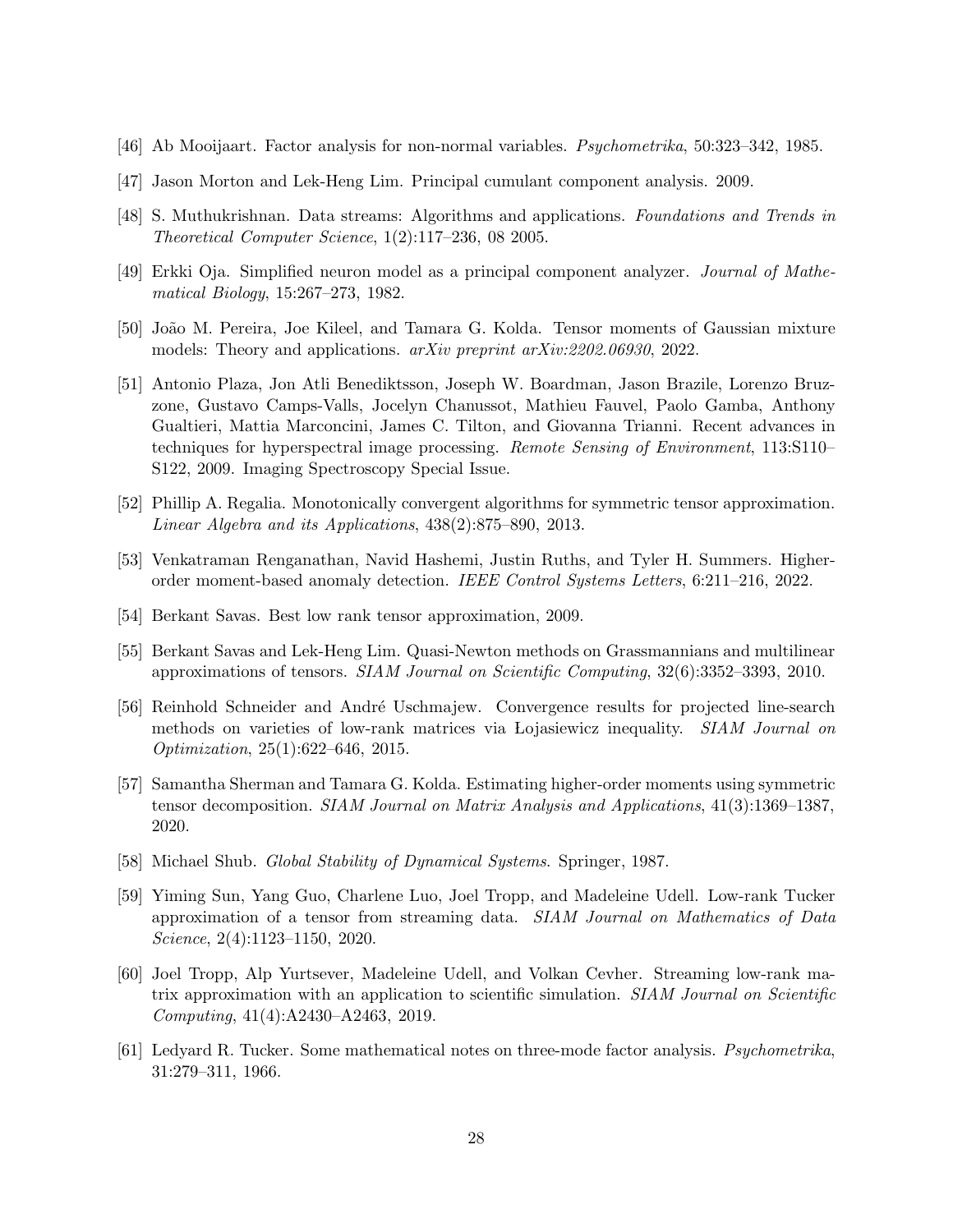- <span id="page-28-0"></span>[62] Nick Vannieuwenhoven, Raf Vandebril, and Karl Meerbergen. A new truncation strategy for the higher-order singular value decomposition. SIAM Journal on Scientific Computing, 34:1027–1052, 04 2012.
- <span id="page-28-2"></span>[63] N. Vervliet, O. Debals, L. Sorber, M. Van Barel, and L. De Lathauwer. Tensorlab 3.0, 3 2016.
- <span id="page-28-6"></span>[64] Sebastian F. Walter, Lutz Lehmann, and Rene Lamour. On evaluating higher-order derivatives of the QR decomposition of tall matrices with full column rank in forward and reverse mode algorithmic differentiation. Optimization Methods and Software, 27(2):391–403, 2012.
- <span id="page-28-1"></span>[65] Puyudi Yang, Cho-Jui Hsieh, and Jane-Ling Wang. History PCA: A new algorithm for streaming PCA. arXiv preprint arXiv:1802.05447, 2018.
- <span id="page-28-7"></span>[66] Ralf Zimmermann. Hermite interpolation and data processing errors on Riemannian matrix manifolds. SIAM Journal on Scientific Computing, 42(5):A2593–A2619, 2020.

# <span id="page-28-3"></span>A Proof of [Proposition 6.3](#page-18-1)

*Proof.* We first compute the Riemannian gradient, grad  $f(\mathbf{P}) \in \mathrm{Tp} \operatorname{Gr}(n,r)$ . It is the orthogonal projection of the Euclidean gradient  $\nabla f(\mathbf{P}) \in \mathbb{R}^{n \times r}$  onto the tangent space at **P**. The projection  $\pi_{\mathbf{P}} : \mathbb{S}^2(\mathbb{R}^n) \to \mathcal{T}_{\mathbf{P}} \operatorname{Gr}(n,r)$  is computed as follows [\[26](#page-25-15), Proposition 2.1]:

$$
\pi_{\mathbf{P}}(\mathbf{X}) = \mathrm{ad}_{\mathbf{P}}^2(\mathbf{X}) \in \mathrm{Tr} \mathrm{Gr}(n, r)
$$
 with  $\mathrm{ad}_{\mathbf{P}}^2 = \mathrm{ad}_{\mathbf{P}} \circ \mathrm{ad}_{\mathbf{P}}$  and  $\mathrm{ad}_{\mathbf{P}}(\mathbf{X}) = \mathbf{P}\mathbf{X} - \mathbf{X}\mathbf{P}$ 

for  $\mathbf{X} \in \mathbb{S}^2(\mathbb{R}^n)$ . Here, ad stands for the adjoint operator.

The Euclidean gradient of  $f(19)$  $f(19)$  is

<span id="page-28-4"></span>
$$
\nabla f(\mathbf{P}) = d \langle \mathbf{\mathcal{X}} \cdot (\mathbf{I}_n, \mathbf{P}, \dots, \mathbf{P}), \mathbf{\mathcal{X}} \cdot (\mathbf{P}, \dots, \mathbf{P}) \rangle_{-1} + d \langle \mathbf{\mathcal{X}} \cdot (\mathbf{P}, \dots, \mathbf{P}), \mathbf{\mathcal{X}} \cdot (\mathbf{I}_n, \mathbf{P}, \dots, \mathbf{P}) \rangle_{-1}
$$
  
= w(\mathbf{P})\mathbf{P} + \mathbf{P}w(\mathbf{P}).

(43)

Hence the Riemannian gradient equals

grad 
$$
f(\mathbf{P})
$$
 = ad<sub>**P**</sub> $\nabla f(\mathbf{P})$   
\n= ad<sub>**P**</sub> $(\nabla \nabla f(\mathbf{P})) - \nabla f(\mathbf{P})\mathbf{P}$   
\n=  $\mathbf{P}(\mathbf{P}\nabla f(\mathbf{P}) - \nabla f(\mathbf{P})\mathbf{P}) - (\mathbf{P}\nabla f(\mathbf{P}) - \nabla f(\mathbf{P})\mathbf{P})\mathbf{P}$   
\n=  $\mathbf{P}(\nabla f(\mathbf{P})) - 2\mathbf{P}(\nabla f(\mathbf{P}))\mathbf{P} + (\nabla f(\mathbf{P}))\mathbf{P}$ 

Substituting [\(43\)](#page-28-4) into the above equation,

<span id="page-28-5"></span>grad 
$$
f(\mathbf{P})
$$
 =  $\mathbf{P}(w(\mathbf{P})\mathbf{P} + \mathbf{P}w(\mathbf{P})) - 2\mathbf{P}(w(\mathbf{P})\mathbf{P} + \mathbf{P}w(\mathbf{P}))\mathbf{P} + (w(\mathbf{P})\mathbf{P} + \mathbf{P}w(\mathbf{P}))\mathbf{P}$   
=  $\mathbf{P}w(\mathbf{P}) (\mathbf{I}_n - \mathbf{P}) + (\mathbf{I}_n - \mathbf{P})w(\mathbf{P})\mathbf{P} = \text{sym} (2(\mathbf{I}_n - \mathbf{P})w(\mathbf{P})\mathbf{P}).$  (44)

Next, we relate the gradients of  $f(\mathbf{P})$  and  $F(\mathbf{Q})$ . The Euclidean gradient of F is

<span id="page-28-8"></span>
$$
\nabla F(\mathbf{Q}) = 2d \langle \mathbf{\mathcal{X}} \cdot (\mathbf{I}_n, \mathbf{Q}, \dots, \mathbf{Q}), \mathbf{\mathcal{X}} \cdot (\mathbf{Q}, \dots, \mathbf{Q}) \rangle_{-1}
$$
  
= 2d \langle \mathbf{\mathcal{X}} \cdot (\mathbf{I}\_n, \mathbf{P}, \dots, \mathbf{Q}), \mathbf{\mathcal{X}} \cdot (\mathbf{I}\_n, \mathbf{P}, \dots, \mathbf{P}) \rangle\_{-1} \mathbf{Q}  
= 2d \langle \mathbf{\mathcal{X}} \cdot (\mathbf{I}\_n, \mathbf{P}, \dots, \mathbf{P}), \mathbf{\mathcal{X}} \cdot (\mathbf{I}\_n, \mathbf{P}, \dots, \mathbf{P}) \rangle\_{-1} \mathbf{Q} = 2w(\mathbf{P})\mathbf{Q}. (45)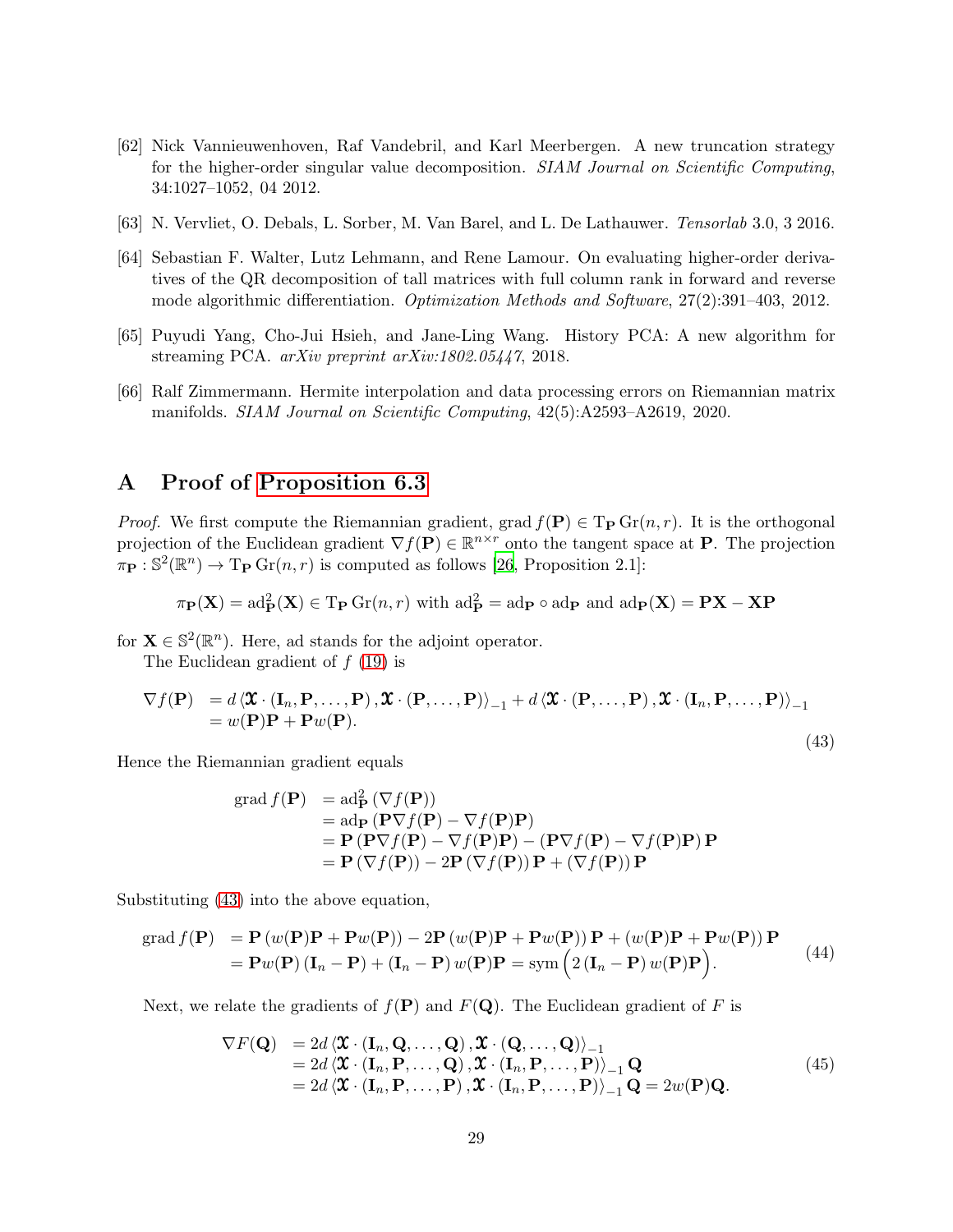Therefore,

$$
(\mathbf{I}_n - \mathbf{Q}\mathbf{Q}^\top)\nabla F(\mathbf{Q})\mathbf{Q}^\top = 2(\mathbf{I}_n - \mathbf{P})w(\mathbf{P})\mathbf{Q}\mathbf{Q}^\top = 2(\mathbf{I}_n - \mathbf{P})w(\mathbf{P})\mathbf{P}.
$$

By  $(44)$ , we have

$$
\operatorname{grad} f(\mathbf{P}) = \operatorname{sym}\left(\left(\mathbf{I}_n - \mathbf{Q}\mathbf{Q}^\top\right)\nabla F(\mathbf{Q})\mathbf{Q}^\top\right).
$$

The proof of [Proposition 6.3](#page-18-1) is complete.

# <span id="page-29-0"></span>B Proof of [Lemma 6.4](#page-18-2)

*Proof.* We derive the update on  $P_t$  [\(18\)](#page-16-3) based on the iterate  $Q_t$  [\(17\)](#page-16-2). For a step  $t \geq 0$ , decompose the update direction  $\gamma_t \nabla F(\mathbf{Q}_t)$  into two parts respectively in colspan $(\mathbf{Q}_t)$  and colspan $(\mathbf{Q}_t)^{\perp}$ ,

$$
\gamma_t \nabla F(\mathbf{Q}_t) = \gamma_t \mathbf{Q}_t \mathbf{Q}_t^\top \nabla F(\mathbf{Q}_t) + \gamma_t \left(\mathbf{I}_n - \mathbf{Q}_t \mathbf{Q}_t^\top\right) \nabla F(\mathbf{Q}_t).
$$

We approximate  $\mathbf{Q}_{t+1} = \mathbf{QR}(\mathbf{Q}_t + \gamma_t \nabla F(\mathbf{Q}_t))$  by the first-order Taylor polynomial of  $\mathbf{QR}$ centered at  $\mathbf{Q}_t + \gamma_t \mathbf{Q}_t \mathbf{Q}_t^\top \nabla F(\mathbf{Q}_t)$ :

$$
\begin{array}{ll}\mathbf{Q}_{t+1} & = \mathbf{\mathbf{Q}} \mathbf{R} \Big( \left( \mathbf{Q}_t + \gamma_t \mathbf{Q}_t \mathbf{Q}_t^\top \nabla F(\mathbf{Q}_t) \right) + \gamma_t \left( \mathbf{I}_n - \mathbf{Q}_t \mathbf{Q}_t^\top \right) \nabla F(\mathbf{Q}_t) \Big) \\
 & = \widetilde{\mathbf{Q}}_t + \mathbf{D} \mathbf{\mathbf{Q}} \mathbf{R} (\widetilde{\mathbf{Q}}_t) [\gamma_t \left( \mathbf{I}_n - \mathbf{Q}_t \mathbf{Q}_t^\top \right) \nabla F(\mathbf{Q}_t) ] + \mathcal{O} \left( \gamma_t^2 \|\left( \mathbf{I}_n - \mathbf{Q}_t \mathbf{Q}_t^\top \right) \nabla F(\mathbf{Q}_t) \|^2 \right),\n\end{array}
$$

where

<span id="page-29-4"></span>
$$
\widetilde{\mathbf{Q}_t} \mathbf{R} = \mathbf{Q}_t + \gamma_t \mathbf{Q}_t \mathbf{Q}_t^\top \nabla F(\mathbf{Q}_t) \in \mathbb{R}^{n \times r}
$$
\n(46)

denotes the QR factorization. (Note that  $\overline{\mathbf{QR}} : \mathrm{St}(n, r) \to \mathrm{St}(n, r)$  is  $C^{\infty}$  at full-rank inputs [\[64](#page-28-6)].)

By the formula for the derivative of the QR factorization given in [\[66](#page-28-7), Algorithm 1] (originally [\[64](#page-28-6)]),

<span id="page-29-2"></span>
$$
\mathbf{Q}_{t+1} = \widetilde{\mathbf{Q}_t} + \gamma_t \left( \mathbf{I}_n - \widetilde{\mathbf{Q}_t} \widetilde{\mathbf{Q}_t}^{\top} \right) \left( \mathbf{I}_n - \mathbf{Q}_t \mathbf{Q}_t^{\top} \right) \nabla F(\mathbf{Q}_t) \mathbf{R}^{-1} \n+ \widetilde{\mathbf{Q}_t} s \left( \gamma_t \widetilde{\mathbf{Q}_t}^{\top} \left( \mathbf{I}_n - \mathbf{Q}_t \mathbf{Q}_t^{\top} \right) \nabla F(\mathbf{Q}_t) \mathbf{R}^{-1} \right) + \mathcal{O} \left( \gamma_t^2 \|\left( \mathbf{I}_n - \mathbf{Q}_t \mathbf{Q}_t^{\top} \right) \nabla F(\mathbf{Q}_t) \|^2 \right) \n= \widetilde{\mathbf{Q}_t} + \gamma_t \left( \mathbf{I}_n - \mathbf{Q}_t \mathbf{Q}_t^{\top} \right) \nabla F(\mathbf{Q}_t) \mathbf{R}^{-1} + \mathcal{O} \left( \gamma_t^2 \|\left( \mathbf{I}_n - \mathbf{Q}_t \mathbf{Q}_t^{\top} \right) \nabla F(\mathbf{Q}_t) \|^2 \right).
$$
\n(47)

To see the second equality, note  $\mathbf{I}_n - \widetilde{\mathbf{Q}_t} \widetilde{\mathbf{Q}_t}^{\top} = \mathbf{I}_n - \mathbf{Q}_t \mathbf{Q}_t^{\top}$ , because  $\widetilde{\mathbf{Q}_t}$  and  $\mathbf{Q}_t$  are both the orthonormal bases for colspan( $\mathbf{Q}_t$ ). Moreover, given the linear operator  $s : \mathbb{R}^{r \times r} \to \mathbb{R}^{r \times r}$ ,<sup>[4](#page-29-1)</sup> the  $\text{term}\,\,s\left(\gamma_t\widetilde{\mathbf{Q}_t}^\top\left(\mathbf{I}_n-\mathbf{Q}_t\mathbf{Q}_t^\top\right)\nabla F(\mathbf{Q}_t)\mathbf{R}^{-1}\right)=\mathbf{0}\,\,\text{as}\,\,\widetilde{\mathbf{Q}_t}^\top\left(\mathbf{I}_n-\mathbf{Q}_t\mathbf{Q}_t^\top\right)=\mathbf{0}.$ From [\(47\)](#page-29-2),

<span id="page-29-3"></span>
$$
\mathbf{P}_{t+1} - \mathbf{P}_t = \mathbf{Q}_{t+1} \mathbf{Q}_{t+1}^\top - \widetilde{\mathbf{Q}_t} \widetilde{\mathbf{Q}_t}^\top = 2\gamma_t \operatorname{sym}\left( \left( \mathbf{I}_n - \mathbf{Q}_t \mathbf{Q}_t^\top \right) \nabla F(\mathbf{Q}_t) \mathbf{R}^{-1} \widetilde{\mathbf{Q}_t}^\top \right) \n+ \mathcal{O}\left( \gamma_t^2 \left\| \left( \mathbf{I}_n - \mathbf{Q}_t \mathbf{Q}_t^\top \right) \nabla F(\mathbf{Q}_t) \mathbf{R}^{-1} \right\|^2 \right) \n+ \mathcal{O}\left( \gamma_t^2 \left\| \operatorname{sym}\left( \left( \mathbf{I}_n - \mathbf{Q}_t \mathbf{Q}_t^\top \right) \nabla F(\mathbf{Q}_t) \mathbf{Q}_t^\top \right) \right\|^2 \right).
$$
\n(48)

口

<span id="page-29-1"></span><sup>&</sup>lt;sup>4</sup>The operator s is a composition of element-wise multiplication and skew-symmetrization. See [\[66](#page-28-7), Algorithm 1] for details.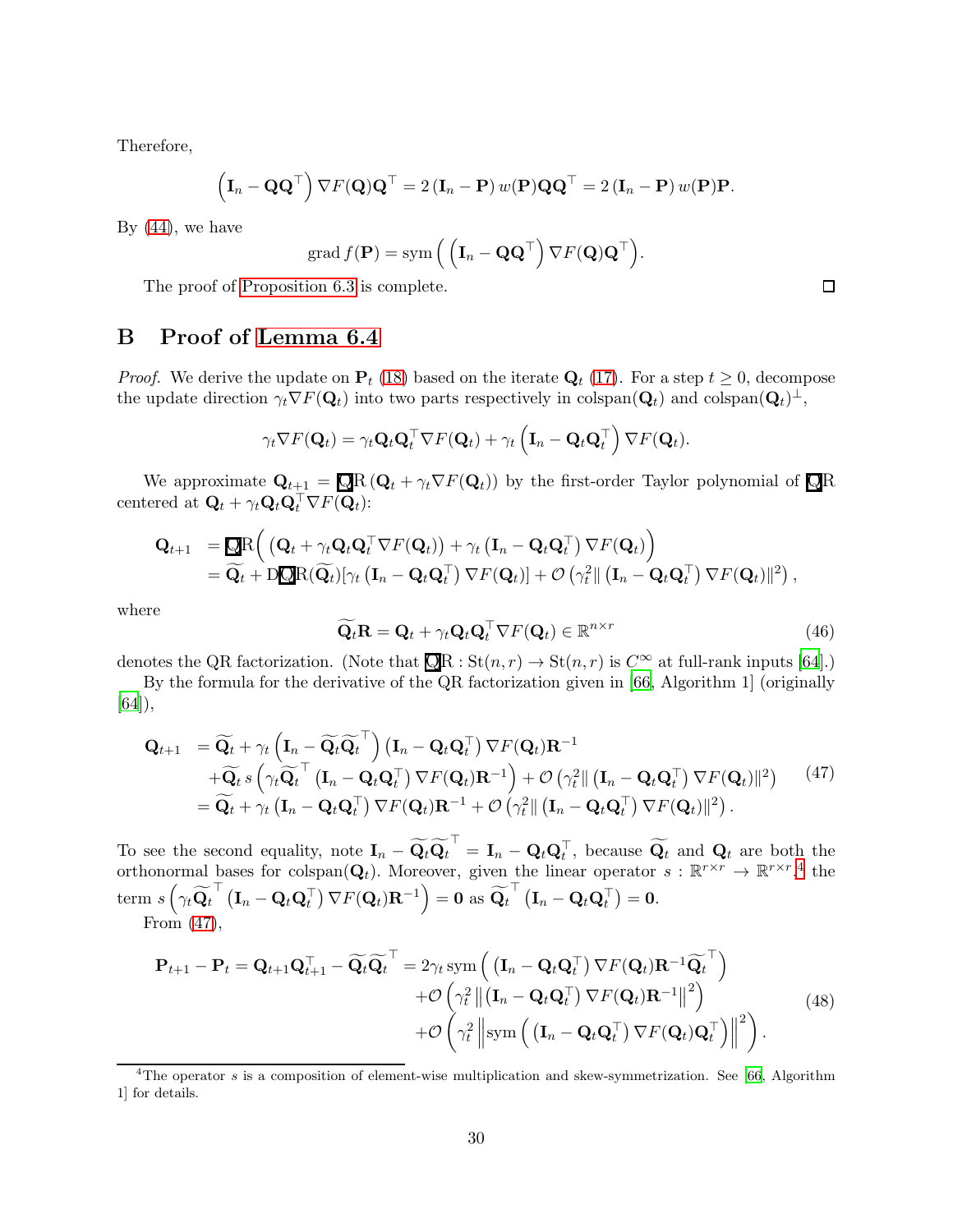Here the second line refers to the symmetric term

$$
\gamma_t^2\left(\mathbf{I}_n-\mathbf{Q}_t\mathbf{Q}_t^\top\right)\nabla F(\mathbf{Q}_t)\mathbf{R}^{-1}\mathbf{R}^{-\top}\nabla F(\mathbf{Q}_t)^\top\left(\mathbf{I}_n-\mathbf{Q}_t\mathbf{Q}_t^\top\right),\,
$$

whose norm is indeed less than  $\gamma_t^2 || (\mathbf{I}_n - \mathbf{Q}_t \mathbf{Q}_t^{\top}) \nabla F(\mathbf{Q}_t) \mathbf{R}^{-1} ||^2$ .

We transform the right-hand side of  $(48)$  from an expression in terms of  $\mathbf Q$  to one with **P**. For the first component of [\(48\)](#page-29-3), we separate  $(\mathbf{I}_n - \mathbf{Q}_t \mathbf{Q}_t^\top) \nabla F(\mathbf{Q}_t) \mathbf{R}^{-1} \widetilde{\mathbf{Q}_t}^\top$  into two parts:

$$
\text{\texttt{Factor}} \hspace{2mm} 1 := \left(\mathbf{I}_n - \mathbf{Q}_t \mathbf{Q}_t^\top\right) \nabla F(\mathbf{Q}_t) \mathbf{Q}_t^\top, \quad \text{\texttt{Factor}} \hspace{2mm} 2 := \mathbf{Q}_t \mathbf{R}^{-1} \widetilde{\mathbf{Q}_t}^\top,
$$

using  $\mathbf{Q}_t^\top \mathbf{Q}_t = \mathbf{I}_r$ . By [\(45\)](#page-28-8),

<span id="page-30-1"></span>Factor 
$$
\mathbf{1} = 2(\mathbf{I}_n - \mathbf{P}_t)w(\mathbf{P}_t)\mathbf{Q}_t\mathbf{Q}_t^\top = 2(\mathbf{I}_n - \mathbf{P}_t)w(\mathbf{P}_t)\mathbf{P}_t.
$$
 (49)

Also,

<span id="page-30-2"></span>Factor 
$$
2 = \mathbf{Q}_t \mathbf{R}^{-1} \widetilde{\mathbf{Q}_t}^{\top} = (\mathbf{Q}_t^{\top})^{\dagger} \mathbf{R}^{-1} (\widetilde{\mathbf{Q}_t})^{\dagger} = (\widetilde{\mathbf{Q}_t} \mathbf{R} \mathbf{Q}_t^{\top})^{\dagger}.
$$
 (50)

by the fact that pseudoinversion satisfies  $X^{\dagger}Y^{\dagger} = (\mathbf{Y}X)^{\dagger}$  if X and Y respectively have orthonormal rows and columns. Inserting [\(46\)](#page-29-4) gives

Factor 
$$
2 = (\mathbf{Q}_t \mathbf{Q}_t^\top + \gamma_t \mathbf{Q}_t \mathbf{Q}_t^\top \nabla F(\mathbf{Q}_t) \mathbf{Q}_t^\top)^{\dagger} = (\mathbf{P}_t + 2\gamma_t \mathbf{P}_t w(\mathbf{P}_t) \mathbf{P}_t)^{\dagger} = \alpha_t (\mathbf{P}_t)^{\dagger},
$$

where the last equality is by [\(45\)](#page-28-8) and the definition of  $\alpha_t$  [\(25\)](#page-18-5). Moreover,

Factor 
$$
\mathbf{1}^{\top} \times \text{Factor } \mathbf{2} = \mathbf{Q}_t \nabla F(\mathbf{Q}_t)^{\top} \underbrace{\left(\mathbf{I}_n - \mathbf{Q}_t \mathbf{Q}_t^{\top}\right) \mathbf{Q}_t}_{\mathbf{0}} \mathbf{R}^{-1} \widetilde{\mathbf{Q}_t}^{\top} = \mathbf{0}.
$$

Combining [\(49\)](#page-30-1) and [\(50\)](#page-30-2),  $(\mathbf{I}_n - \mathbf{Q}_t \mathbf{Q}_t^{\top}) \nabla F(\mathbf{Q}_t) \mathbf{R}^{-1} \widetilde{\mathbf{Q}_t}^{\top}$  equals:

<span id="page-30-0"></span>Factor 
$$
1 \times \text{Factor } 2 = 2(\mathbf{I}_n - \mathbf{P}_t) w(\mathbf{P}_t) \mathbf{P}_t \alpha_t (\mathbf{P}_t)^{\dagger}
$$
  
\n= (Factor  $1 + \text{Factor } 1^{\top} \times \text{Factor } 2 = 2 \text{sym } (2(\mathbf{I}_n - \mathbf{P}_t) w(\mathbf{P}_t) \mathbf{P}_t) \alpha_t (\mathbf{P}_t)^{\dagger}$  (51)  
\n= 2 grad  $f(\mathbf{P}_t) \alpha_t (\mathbf{P}_t)^{\dagger}$ .

The formula of grad  $f$  [\(44\)](#page-28-5) is used in the last equality. Therefore, the first component of [\(48\)](#page-29-3) reads

<span id="page-30-3"></span>
$$
2\gamma_t \operatorname{sym}\left(\left(\mathbf{I}_n - \mathbf{Q}_t \mathbf{Q}_t^\top\right) \nabla F(\mathbf{Q}_t) \mathbf{R}^{-1} \widetilde{\mathbf{Q}_t}^\top\right) = 4\gamma_t \operatorname{sym}\left(\operatorname{grad} f(\mathbf{P}_t) \alpha_t(\mathbf{P}_t)^\dagger\right). \tag{52}
$$

As for second component of [\(48\)](#page-29-3), note

$$
\begin{array}{ll}\n\left\|\left(\mathbf{I}_n-\mathbf{Q}_t\mathbf{Q}_t^\top\right)\nabla F(\mathbf{Q}_t)\mathbf{R}^{-1}\right\|^2 & = \left\|\left(\mathbf{I}_n-\mathbf{Q}_t\mathbf{Q}_t^\top\right)\nabla F(\mathbf{Q}_t)\mathbf{R}^{-1}\widetilde{\mathbf{Q}_t}^\top\right\|^2 \\
& = 4\left\|\operatorname{grad} f(\mathbf{P}_t)\alpha_t(\mathbf{P}_t)^\dagger\right\|^2.\n\end{array}
$$

The orthogonality of  $\mathbf{Q}_t$ , which preserves norms, gives the first equality. The second is from [\(51\)](#page-30-0).

The third component of [\(48\)](#page-29-3) is dealt with directly by [\(24\)](#page-18-6),

$$
\left\|\operatorname{sym}\left(\left(\mathbf{I}_n-\mathbf{Q}_t\mathbf{Q}_t^{\top}\right)\nabla F(\mathbf{Q}_t)\mathbf{Q}_t^{\top}\right)\right\|^2 = \|\operatorname{grad} f(\mathbf{P}_t)\|^2.
$$

Thus, [\(48\)](#page-29-3) consists of the main component [\(52\)](#page-30-3) and the residuals  $\mathcal{O}\left(\gamma_t^2\left\Vert \mathrm{grad}\,f(\mathbf{P}_t)\alpha_t(\mathbf{P}_t)^{\dagger}\right\Vert^2\right)$ ,  $(\gamma_t^2 \|\text{grad } f(\mathbf{P}_t)\|^2)$  as needed in [\(26\)](#page-18-7). This completes the proof of [Lemma 6.4.](#page-18-2) П  $\circ$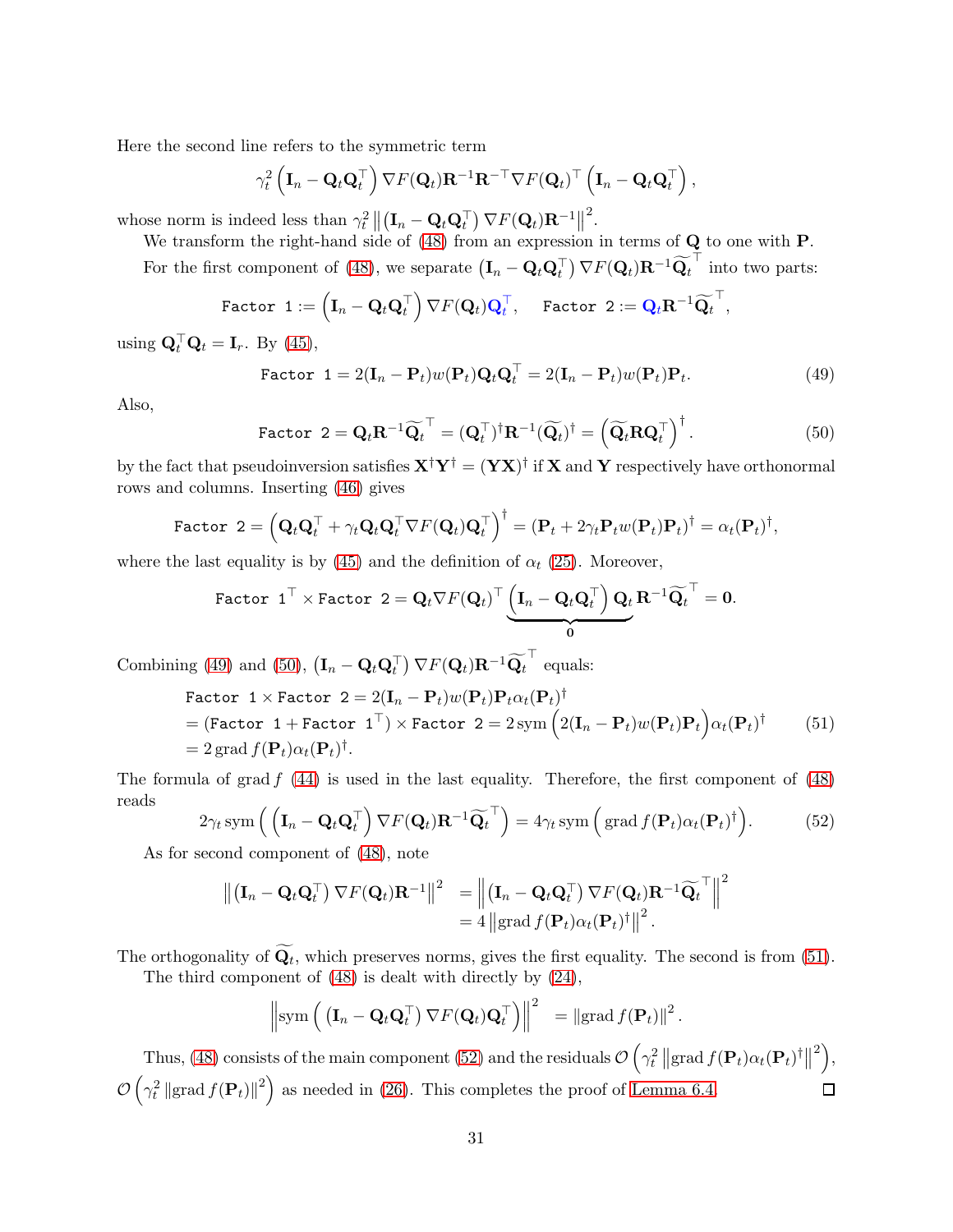# <span id="page-31-0"></span>C Proof of [Lemma 6.5](#page-18-3)

*Proof.* Consider the step size  $\gamma_t > 0$  and projector  $P \in \text{Gr}(n, r)$ . Definition [\(25\)](#page-18-5) reads

$$
\alpha_t(\mathbf{P}) = \mathbf{P} + 2\gamma_t \mathbf{P} w(\mathbf{P}) \mathbf{P} = \mathbf{P} (\mathbf{I}_n + 2\gamma_t w(\mathbf{P})) \mathbf{P}.
$$
 (53)

So colspan $(\alpha_t(\mathbf{P})) \subseteq \text{colspan}(\mathbf{P})$ . Also for any vector  $\mathbf{x} \in \text{colspan}(\mathbf{P})$ ,

$$
\mathbf{x}^{\top} \alpha_t(\mathbf{P}) \mathbf{x} = \mathbf{x}^{\top} \mathbf{P} (\mathbf{I}_n + 2\gamma_t w(\mathbf{P})) \mathbf{P} \mathbf{x} = \mathbf{x}^{\top} (\mathbf{I}_n + 2\gamma_t w(\mathbf{P})) \mathbf{x} \ge ||\mathbf{x}||^2,
$$

as  $\mathbf{P} \mathbf{x} = \mathbf{x}$  and  $\mathbf{I}_n + 2\gamma_t w(\mathbf{P}) \succeq \mathbf{I}_n$ . It follows colspan $(\alpha_t(\mathbf{P})) = \text{colspan}(\mathbf{P})$ , and  $\alpha_t(\mathbf{P})$  has only r non-zero singular values, each greater than 1. By properties of pseudoinverses,

<span id="page-31-1"></span>
$$
\alpha_t(\mathbf{P})^{\dagger} \alpha_t(\mathbf{P}) = \mathbf{Proj}_{range(\alpha_t(\mathbf{P}))} = \mathbf{P},\tag{54}
$$

and  $\alpha_t(\mathbf{P})^{\dagger}$  has only r non-zero singular values, each less than 1. Hence

<span id="page-31-2"></span>
$$
\|\alpha_t(\mathbf{P})^\dagger\| \le \sqrt{r}.\tag{55}
$$

Constrain the step size by

<span id="page-31-3"></span>
$$
0 < \gamma_t \le \Gamma_1 := \frac{1}{4\sqrt{r} \sup_{\mathbf{P} \in \text{Gr}(n,r)} \|\mathbf{P}w(\mathbf{P})\mathbf{P}\|},\tag{56}
$$

where  $\sup_{\mathbf{P}\in\text{Gr}(n,r)} \|\mathbf{P}w(\mathbf{P})\mathbf{P}\|$  is finite because the function  $\mathbf{P} \mapsto \mathbf{P}w(\mathbf{P})\mathbf{P}$  is continuous and  $Gr(n, r)$  is compact. (We exclude the trivial case  $\mathbf{P}w(\mathbf{P})\mathbf{P} \equiv 0$  when  $\mathbf{\mathfrak{X}} = 0$ .) From [\(54\)](#page-31-1),

<span id="page-31-4"></span>
$$
\mathbf{P} - \alpha_t(\mathbf{P})^{\dagger} = \alpha_t(\mathbf{P})^{\dagger} \alpha_t(\mathbf{P}) - \alpha_t(\mathbf{P})^{\dagger} \mathbf{P} = -\alpha_t(\mathbf{P})^{\dagger} (\mathbf{P} - \alpha_t(\mathbf{P})). \tag{57}
$$

Then by  $(55)$  and  $(56)$ ,

<span id="page-31-5"></span>
$$
\|\mathbf{P} - \alpha_t(\mathbf{P})^{\dagger}\| = \|\n-\alpha_t(\mathbf{P})^{\dagger} (\mathbf{P} - \alpha_t(\mathbf{P}))\|
$$
  
\n
$$
\leq \|\alpha_t(\mathbf{P})^{\dagger}\| \|\mathbf{P} - \alpha_t(\mathbf{P})\|
$$
  
\n
$$
\leq 2\gamma_t \sqrt{r} \|\mathbf{P} w(\mathbf{P})\mathbf{P}\| \leq \frac{1}{2}.
$$
\n(58)

We now compare  $\| \operatorname{grad} f(\mathbf{P}) \|$  and  $\| \operatorname{grad} f(\mathbf{P}) \alpha_t(\mathbf{P})^{\dagger} \|$ . By [\(24\)](#page-18-6),

$$
\operatorname{grad} f(\mathbf{P})\mathbf{P} = (\mathbf{I}_n - \mathbf{P})w(\mathbf{P})\mathbf{P}.
$$

Inserting the above equation into [\(24\)](#page-18-6),

$$
\operatorname{grad} f(\mathbf{P}) = \operatorname{sym} (2(\mathbf{I}_n - \mathbf{P})w(\mathbf{P})\mathbf{P}) = \operatorname{sym} (2 \operatorname{grad} f(\mathbf{P})\mathbf{P}).
$$

Since

$$
\langle \operatorname{grad} f(\mathbf{P}) \mathbf{P}, \mathbf{P} \operatorname{grad} f(\mathbf{P}) \rangle = \operatorname{trace} \left( (\mathbf{I}_n - \mathbf{P}) w(\mathbf{P}) \underbrace{\mathbf{P} (\mathbf{I}_n - \mathbf{P})}_{\mathbf{0}} w(\mathbf{P}) \mathbf{P} \right) = 0,
$$

we have

<span id="page-31-6"></span>
$$
\|\operatorname{grad} f(\mathbf{P})\| = \sqrt{2} \|\operatorname{grad} f(\mathbf{P})\mathbf{P}\|.
$$
 (59)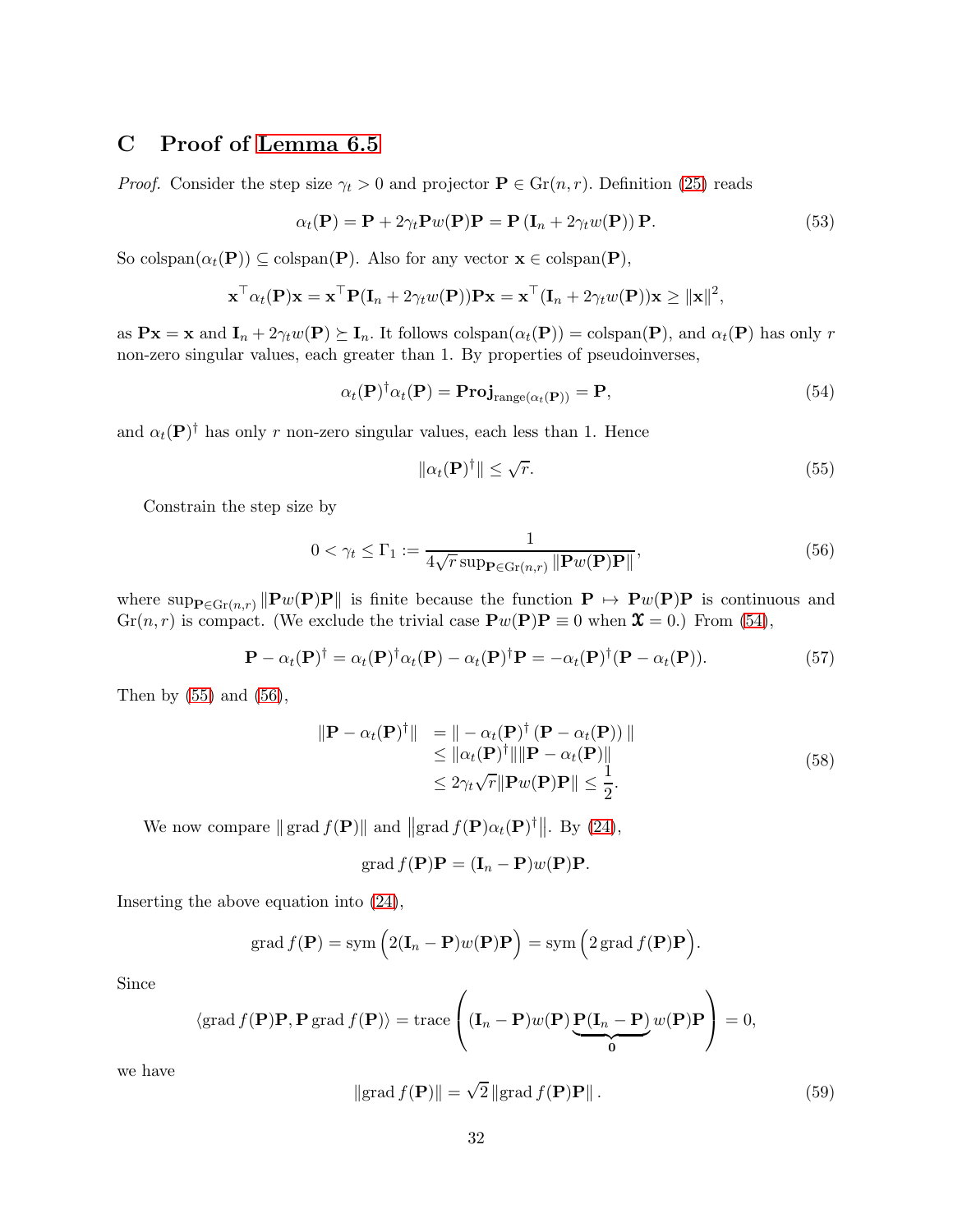Then due to triangle inequality and [\(57\)](#page-31-4),

$$
\|\operatorname{grad} f(\mathbf{P})\| \leq \sqrt{2} \left\| \operatorname{grad} f(\mathbf{P}) \alpha_t(\mathbf{P})^{\dagger} \right\| + \sqrt{2} \left\| \operatorname{grad} f(\mathbf{P}) (\mathbf{P} - \alpha_t(\mathbf{P})^{\dagger}) \right\|
$$
  
\n
$$
= \sqrt{2} \left\| \operatorname{grad} f(\mathbf{P}) \alpha_t(\mathbf{P})^{\dagger} \right\| + \sqrt{2} \left\| \operatorname{grad} f(\mathbf{P}) \alpha_t(\mathbf{P})^{\dagger} (\mathbf{P} - \alpha_t(\mathbf{P})^{\dagger}) \right\|
$$
  
\n
$$
\leq \sqrt{2} \left\| \operatorname{grad} f(\mathbf{P}) \alpha_t(\mathbf{P})^{\dagger} \right\| (1 + \left\| \mathbf{P} - \alpha_t(\mathbf{P})^{\dagger} \right\|) = \frac{3\sqrt{2}}{2} \left\| \operatorname{grad} f(\mathbf{P}) \alpha_t(\mathbf{P})^{\dagger} \right\|.
$$

Inserting [\(58\)](#page-31-5) shows the last inequality. Thus,

$$
\left\| \operatorname{grad} f(\mathbf{P}) \alpha_t(\mathbf{P})^{\dagger} \right\| \geq \frac{\sqrt{2}}{3} \left\| \operatorname{grad} f(\mathbf{P}) \right\|.
$$

On the other hand, as  $\alpha_t(\mathbf{P})^{\dagger} = \mathbf{P}\alpha_t(\mathbf{P})^{\dagger}$ , it holds

$$
\|\operatorname{grad} f(\mathbf{P})\alpha_t(\mathbf{P})^{\dagger}\| \leq \|\operatorname{grad} f(\mathbf{P})\mathbf{P}\| \|\alpha_t(\mathbf{P})^{\dagger}\|
$$
  

$$
\leq \frac{\sqrt{2r}}{2} \|\operatorname{grad} f(\mathbf{P})\|.
$$

The results [\(59\)](#page-31-6) and [\(55\)](#page-31-2) give the last derivation. Combining the above two inequalities completes the proof of [Lemma 6.5.](#page-18-3)  $\Box$ 

# <span id="page-32-0"></span>D Proof of [Proposition 6.6](#page-21-1)

*Proof.* Let  $P \in \text{Gr}(n, r)$  and  $\Delta P \in \text{Tr}(n, r)$ . We first show the computation of the Riemannian Hessian. Applying [\[26](#page-25-15), Equation (2.109)],

<span id="page-32-1"></span>
$$
\begin{split} \text{Hess}\,f(\mathbf{P})[\Delta \mathbf{P}] &= \text{ad}_{\mathbf{P}}^2 \left( \nabla^2 f(\mathbf{P})[\Delta \mathbf{P}] \right) - \text{ad}_{\mathbf{P}} \text{ad}_{\nabla f(\mathbf{P})}(\Delta \mathbf{P}) \\ &= \text{ad}_{\mathbf{P}} \left( \mathbf{P} \nabla^2 f(\mathbf{P})[\Delta \mathbf{P}] - (\nabla^2 f(\mathbf{P})[\Delta \mathbf{P}]) \mathbf{P} - \nabla f(\mathbf{P}) \Delta \mathbf{P} + \Delta \mathbf{P} \nabla f(\mathbf{P}) \right) \\ &= \mathbf{P}(\nabla^2 f(\mathbf{P})[\Delta \mathbf{P}])(\mathbf{I}_n - \mathbf{P}) + (\mathbf{I}_n - \mathbf{P})(\nabla^2 f(\mathbf{P})[\Delta \mathbf{P}]) \mathbf{P} \\ &- \mathbf{P} \nabla f(\mathbf{P}) \Delta \mathbf{P} + \mathbf{P} \Delta \mathbf{P} \nabla f(\mathbf{P}) + \nabla f(\mathbf{P})(\Delta \mathbf{P}) \mathbf{P} - \Delta \mathbf{P} \nabla f(\mathbf{P}) \mathbf{P} \\ &= 2 \text{sym} \left( (\mathbf{I}_n - \mathbf{P})(\nabla^2 f(\mathbf{P})[\Delta \mathbf{P}]) \mathbf{P} + \nabla f(\mathbf{P})(\Delta \mathbf{P}) \mathbf{P} - \Delta \mathbf{P} \nabla f(\mathbf{P}) \mathbf{P} \right). \end{split} \tag{60}
$$

Recall [\(43\)](#page-28-4) that  $\nabla f(\mathbf{P}) = w(\mathbf{P})\mathbf{P} + \mathbf{P}w(\mathbf{P})$ . We differentiate  $\nabla f(\mathbf{P})$  to obtain the Euclidean Hessian of  $f$ :

$$
\nabla^2 f(\mathbf{P})[\Delta \mathbf{P}] = (\mathbf{D}w(\mathbf{P})[\Delta \mathbf{P}])\mathbf{P} + w(\mathbf{P})\Delta \mathbf{P} + \Delta \mathbf{P}w(\mathbf{P}) + \mathbf{P}(\mathbf{D}w(\mathbf{P})[\Delta \mathbf{P}]),\tag{61}
$$

where the differential is

<span id="page-32-2"></span>
$$
Dw(\mathbf{P})[\Delta \mathbf{P}] = 2d(d-1) \operatorname{sym} \left( \langle \mathbf{\mathcal{X}} \cdot (\mathbf{I}_n, \Delta \mathbf{P}, \mathbf{P}, \dots, \mathbf{P}), \mathbf{\mathcal{X}} \cdot (\mathbf{I}_n, \mathbf{P}, \mathbf{P}, \dots, \mathbf{P}) \rangle_{-1} \right) = d(d-1) \langle \mathbf{\mathcal{X}} \cdot (\mathbf{I}_n, (\Delta \mathbf{P})\mathbf{P} + \mathbf{P} \Delta \mathbf{P}, \mathbf{P}, \dots, \mathbf{P}), \mathbf{\mathcal{X}} \cdot (\mathbf{I}_n, \mathbf{I}_n, \mathbf{P}, \dots, \mathbf{P}) \rangle_{-1} = d(d-1) \langle \mathbf{\mathcal{X}} \cdot (\mathbf{I}_n, \Delta \mathbf{P}, \mathbf{P}, \dots, \mathbf{P}), \mathbf{\mathcal{X}} \cdot (\mathbf{I}_n, \mathbf{I}_n, \mathbf{P}, \dots, \mathbf{P}) \rangle_{-1}.
$$
 (62)

The last equality follows from  $(\Delta P)P + P\Delta P = \Delta P$  in [\(21\)](#page-17-5).

For the Riemannian Hessian [\(60\)](#page-32-1), we first consider the term involving  $\nabla^2 f(\mathbf{P})[\Delta \mathbf{P}]$ :

<span id="page-32-3"></span>
$$
(\mathbf{I}_n - \mathbf{P})(\nabla^2 f(\mathbf{P})[\Delta \mathbf{P}])\mathbf{P}
$$
  
= (\mathbf{I}\_n - \mathbf{P})(Dw(\mathbf{P})[\Delta \mathbf{P}])\mathbf{P} + (\mathbf{I}\_n - \mathbf{P})w(\mathbf{P})(\Delta \mathbf{P})\mathbf{P} + (\mathbf{I}\_n - \mathbf{P})\Delta \mathbf{P}w(\mathbf{P})\mathbf{P}  
= (\mathbf{I}\_n - \mathbf{P})v(\mathbf{P})[\Delta \mathbf{P}] + (\mathbf{I}\_n - \mathbf{P})w(\mathbf{P})(\Delta \mathbf{P})\mathbf{P} + (\mathbf{I}\_n - \mathbf{P})\Delta \mathbf{P}w(\mathbf{P})\mathbf{P}. (63)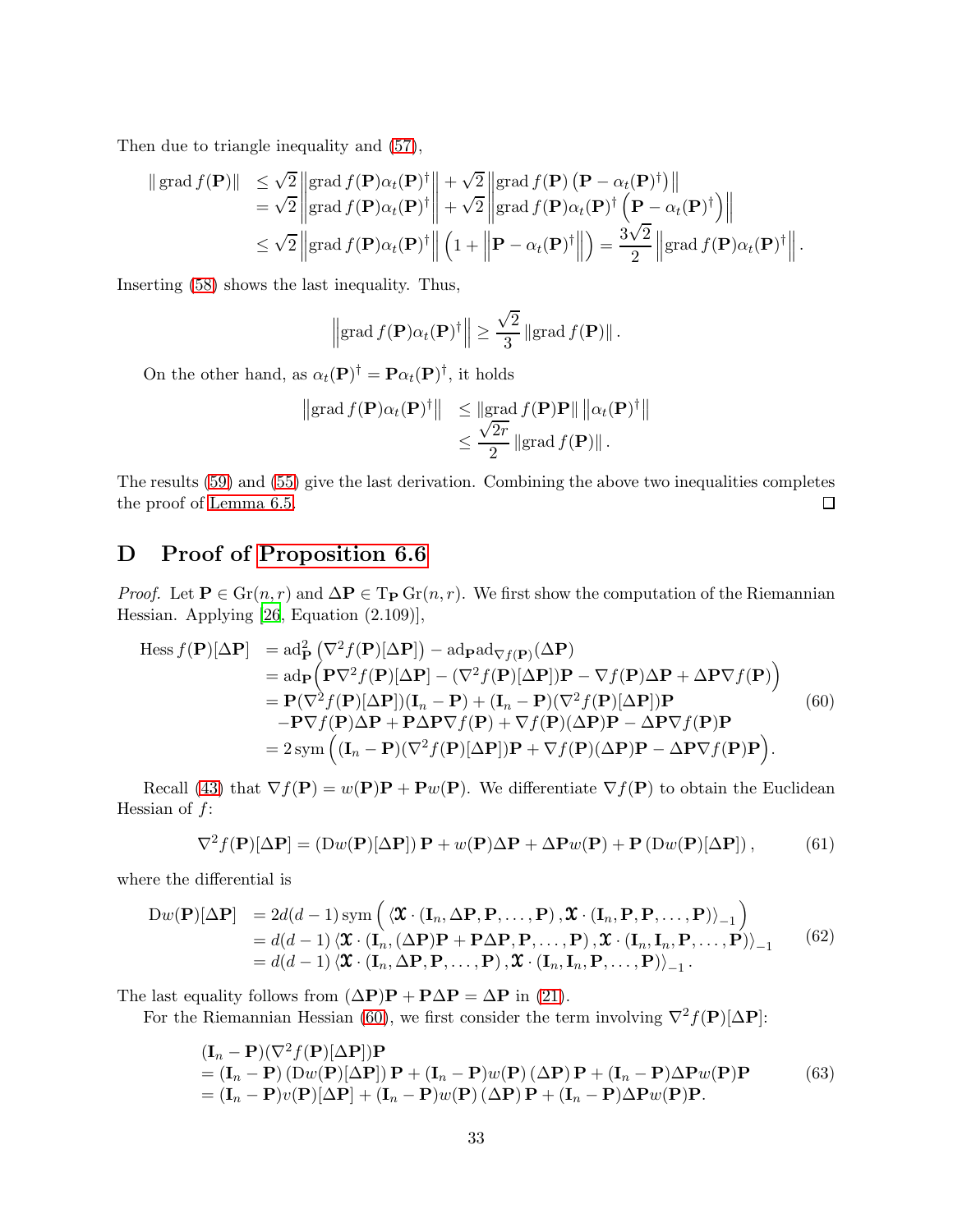The last equality is due to  $v(P)[\Delta P] = (Dw(P)[\Delta P]) P$  by [\(37\)](#page-21-2) and [\(62\)](#page-32-2).

We then compute the remaining terms in [\(60\)](#page-32-1), which involve  $\nabla f(\mathbf{P})$ :

<span id="page-33-0"></span>
$$
\nabla f(\mathbf{P})(\Delta \mathbf{P})\mathbf{P} - \Delta \mathbf{P} \nabla f(\mathbf{P})\mathbf{P}
$$
  
=  $(w(\mathbf{P})\mathbf{P} + \mathbf{P}w(\mathbf{P})) (\Delta \mathbf{P})\mathbf{P} - \Delta \mathbf{P}(w(\mathbf{P})\mathbf{P} + \mathbf{P}w(\mathbf{P}))\mathbf{P}$   
=  $\mathbf{P}w(\mathbf{P})(\Delta \mathbf{P})\mathbf{P} - \Delta \mathbf{P}w(\mathbf{P})\mathbf{P} - (\Delta \mathbf{P})\mathbf{P}w(\mathbf{P})\mathbf{P}.$  (64)

In the last equality, we eliminate the term that includes  $P(\Delta P)P$ , since this is 0 due to [\(21\)](#page-17-5). We add [\(63\)](#page-32-3) and [\(64\)](#page-33-0) to obtain

Hess 
$$
f(\mathbf{P})[\Delta \mathbf{P}] = 2 \text{sym } ((\mathbf{I}_n - \mathbf{P})v(\mathbf{P})[\Delta \mathbf{P}] + (\mathbf{I}_n - \mathbf{P} + \mathbf{P})w(\mathbf{P})(\Delta \mathbf{P})\mathbf{P}
$$
  
  $+ (\mathbf{I}_n - \mathbf{P} - \mathbf{I}_n) (\Delta \mathbf{P})w(\mathbf{P})\mathbf{P} - (\Delta \mathbf{P})\mathbf{P}w(\mathbf{P})\mathbf{P}$   
\n $= 2 \text{sym } ((\mathbf{I}_n - \mathbf{P})v(\mathbf{P})[\Delta \mathbf{P}] + w(\mathbf{P})(\Delta \mathbf{P})\mathbf{P} - (\mathbf{P}\Delta \mathbf{P} + (\Delta \mathbf{P})\mathbf{P})w(\mathbf{P})\mathbf{P}$   
\n $= 2 \text{sym } ((\mathbf{I}_n - \mathbf{P})v(\mathbf{P})[\Delta \mathbf{P}] + w(\mathbf{P})(\Delta \mathbf{P})\mathbf{P} - \Delta \mathbf{P}w(\mathbf{P})\mathbf{P}).$ 

This is the formula for the Riemannian Hessian in [\(38\)](#page-21-3).

Next, we compute the differential  $D\phi(\mathbf{P})[\Delta\mathbf{P}]$ . This is the term that is linear in  $\Delta\mathbf{P}$  in the Taylor expansion of the difference:

<span id="page-33-2"></span>
$$
\phi(\mathbf{P} + \Delta \mathbf{P}) - \phi(\mathbf{P}) = \Phi(\mathbf{Q} + \Delta \mathbf{Q})\Phi(\mathbf{Q} + \Delta \mathbf{Q})^{\top} - \Phi(\mathbf{Q})\Phi(\mathbf{Q})^{\top}.
$$
 (65)

So we start with  $\Phi(\mathbf{Q} + \Delta \mathbf{Q})$  and  $\Phi(\mathbf{Q})$ . From the first-order Taylor expansion of  $\mathbf{QR}$ ,

$$
\begin{aligned} \Phi(\mathbf{Q}+\Delta\mathbf{Q}) &= \mathbf{Q}\mathbf{R}\left(\mathbf{Q}+\Delta\mathbf{Q}+\gamma\nabla F(\mathbf{Q}+\Delta\mathbf{Q})\right) \\ &= \mathbf{Q}\mathbf{R}\Big(\left(\mathbf{Q}+\gamma\nabla F(\mathbf{Q})\right)+\Delta\mathbf{Q}+\gamma\left(\nabla F(\mathbf{Q}+\Delta\mathbf{Q})-\nabla F(\mathbf{Q})\right)\Big) \\ &= \mathbf{Q}\mathbf{R}\Big(\left(\mathbf{Q}+\gamma\nabla F(\mathbf{Q})\right)+\Delta\mathbf{Q}+\gamma\nabla^2 F(\mathbf{Q})[\Delta\mathbf{Q}] + \mathcal{O}\left(\|\Delta\mathbf{Q}\|^2\right)\Big) \\ &= \mathbf{Q}\mathbf{R}\left(\mathbf{Q}+\gamma\nabla F(\mathbf{Q})\right)+\mathbf{D}\mathbf{Q}\mathbf{R}\left(\mathbf{Q}+\gamma\nabla F(\mathbf{Q})\right)\left[\Delta\mathbf{Q}+\gamma\nabla^2 F(\mathbf{Q})[\Delta\mathbf{Q}] + \mathcal{O}\left(\|\Delta\mathbf{Q}\|^2\right)\right]. \end{aligned}
$$

Write  $\Phi(\mathbf{Q})\mathbf{R}$  for the QR decomposition of  $\mathbf{Q} + \gamma \nabla F(\mathbf{Q})$ . We again apply the differentiation formula for  $\overline{QR}$  in [\[66,](#page-28-7) Algorithm 1] and get

<span id="page-33-1"></span>
$$
\Phi(\mathbf{Q} + \Delta \mathbf{Q}) = \Phi(\mathbf{Q}) + \left(\mathbf{I}_n - \Phi(\mathbf{Q})\Phi(\mathbf{Q})^\top\right) \left(\Delta \mathbf{Q} + \gamma \nabla^2 F(\mathbf{Q})[\Delta \mathbf{Q}]\right) \mathbf{R}^{-1} + \Phi(\mathbf{Q})\mathbf{S} + \mathcal{O}\left(\|\Delta \mathbf{Q}\|^2\right).
$$
\n(66)

Here  $S \in \mathbb{R}^{r \times r}$  is a skew-symmetric matrix that is linear in  $\Delta Q$ . The Euclidean gradient  $\nabla F(Q)$ is given by  $(45)$ , and the Euclidean Hessian of F is calculated as

<span id="page-33-4"></span>
$$
\nabla^2 F(\mathbf{Q})[\Delta \mathbf{Q}] = 2d \langle \mathbf{\mathbf{X}} \cdot (\mathbf{I}_n, \mathbf{Q}, \dots, \mathbf{Q}), \mathbf{\mathbf{X}} \cdot (\mathbf{I}_n, \mathbf{Q}, \dots, \mathbf{Q}) \rangle_{-1} \Delta \mathbf{Q} + 2d(d-1) \langle \mathbf{\mathbf{X}} \cdot (\mathbf{I}_n, (\Delta \mathbf{Q})\mathbf{Q} + \mathbf{Q} \Delta \mathbf{Q}, \mathbf{Q}, \dots, \mathbf{Q}), \mathbf{\mathbf{X}} \cdot (\mathbf{I}_n, \mathbf{I}_n, \mathbf{Q}, \dots, \mathbf{Q}) \rangle_{-1} \mathbf{Q} = 2w(\mathbf{P})\Delta \mathbf{Q} + 2d(d-1) \langle \mathbf{\mathbf{X}} \cdot (\mathbf{I}_n, \Delta \mathbf{P}, \mathbf{Q}, \dots, \mathbf{Q}), \mathbf{\mathbf{X}} \cdot (\mathbf{I}_n, \mathbf{I}_n, \mathbf{Q}, \dots, \mathbf{Q}) \rangle_{-1} \mathbf{Q},
$$
\n(67)

due to [\(23\)](#page-18-8) and  $\Delta \mathbf{P} = (\Delta \mathbf{Q}) \mathbf{Q}^{\top} + \mathbf{Q} (\Delta \mathbf{Q})^{\top}$  .

We substitute [\(66\)](#page-33-1) into [\(65\)](#page-33-2). We only keep the terms that are linear in  $\Delta \mathbf{Q}$  and get

<span id="page-33-3"></span>
$$
D\phi(\mathbf{P})[\Delta\mathbf{P}] = 2 \operatorname{sym} \left( (\mathbf{I}_n - \Phi(\mathbf{Q})\Phi(\mathbf{Q})^\top) (\Delta\mathbf{Q} + \gamma \nabla^2 F(\mathbf{Q})[\Delta\mathbf{Q}]) \mathbf{R}^{-1} \Phi(\mathbf{Q})^\top \right)
$$
  
= 2 \operatorname{sym} \left( (\mathbf{I}\_n - \phi(\mathbf{P})) (\Delta\mathbf{Q} + \gamma \nabla^2 F(\mathbf{Q})[\Delta\mathbf{Q}]) (\mathbf{R}^{-1} \Phi(\mathbf{Q})^\top) \right) (68)  
= 2 \operatorname{sym} \left( (\mathbf{I}\_n - \phi(\mathbf{P})) (\Delta\mathbf{Q} + \gamma \nabla^2 F(\mathbf{Q})[\Delta\mathbf{Q}]) (\mathbf{Q} + \gamma \nabla F(\mathbf{Q}))^\dagger \right).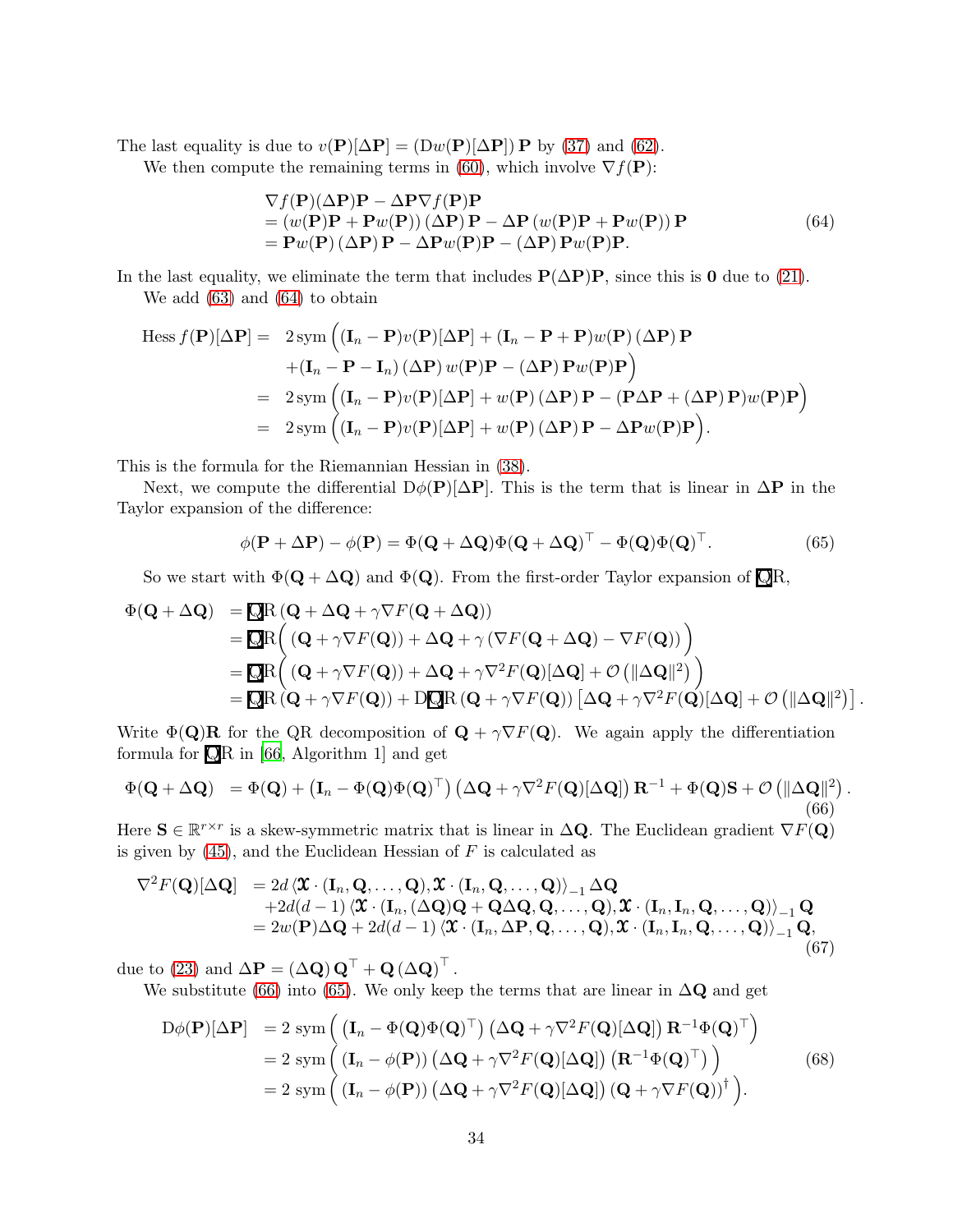For the first equality, we use  $\Phi(\mathbf{Q})\mathbf{S}\Phi(\mathbf{Q})^{\top} + \Phi(\mathbf{Q})\mathbf{S}^{\top}\Phi(\mathbf{Q})^{\top} = \mathbf{0}$  and the fact  $\mathbf{S}$  is linear in  $\Delta \mathbf{Q}$ 

It remains to transform the differential expression [\(68\)](#page-33-3) in  $\mathbf{Q}, \Delta \mathbf{Q}$  to be in terms of P,  $\Delta P$ . To do this, we split [\(68\)](#page-33-3) into two factors:

 $\text{Factor 1} := \left(\mathbf{I}_n - \phi(\mathbf{P})\right) \left(\Delta \mathbf{Q} + \gamma \nabla^2 F(\mathbf{Q})[\Delta \mathbf{Q}]\right) \mathbf{Q}^\top, \quad \text{Factor 2} := \mathbf{Q} \left(\mathbf{Q} + \gamma \nabla F(\mathbf{Q})\right)^\dagger.$ 

We first tackle Factor 2. As  $\mathbf{Q}^{\top}$  and  $\mathbf{Q} + \gamma \nabla F(\mathbf{Q})$  respectively have orthonormal rows and columns, we have

$$
\mathbf{Q}(\mathbf{Q} + \gamma \nabla F(\mathbf{Q}))^{\dagger} = (\mathbf{Q}^{\top})^{\dagger} (\mathbf{Q} + \gamma \nabla F(\mathbf{Q}))^{\dagger} = ((\mathbf{Q} + \gamma \nabla F(\mathbf{Q}))\mathbf{Q}^{\top})^{\dagger}.
$$

Inserting [\(45\)](#page-28-8) into the above equation,

<span id="page-34-2"></span>Factor 2 = 
$$
((\mathbf{Q} + 2\gamma w(\mathbf{P})\mathbf{Q})\mathbf{Q}^{\top})^{\dagger} = (\mathbf{P} + 2\gamma w(\mathbf{P})\mathbf{P})^{\dagger}
$$
. (69)

Next, we consider Factor 1. By [\(67\)](#page-33-4), it equals

<span id="page-34-1"></span>
$$
\begin{array}{ll}\n(\mathbf{I}_n - \phi(\mathbf{P})) \left( \Delta \mathbf{Q} + \gamma \nabla^2 F(\mathbf{Q}) [\Delta \mathbf{Q}] \right) \mathbf{Q}^\top \\
= (\mathbf{I}_n - \phi(\mathbf{P})) \left( \mathbf{I}_n + 2\gamma w(\mathbf{P}) \right) (\Delta \mathbf{Q}) \mathbf{Q}^\top \\
+ (\mathbf{I}_n - \phi(\mathbf{P})) \left( 2\gamma d(d-1) \left( \mathbf{\mathbf{X}} \cdot (\mathbf{I}_n, \Delta \mathbf{P}, \mathbf{Q}, \dots, \mathbf{Q}), \mathbf{\mathbf{X}} \cdot (\mathbf{I}_n, \mathbf{I}_n, \mathbf{Q}, \dots, \mathbf{Q}) \right)_{-1} \mathbf{Q} \mathbf{Q}^\top\n\end{array} \tag{70}
$$
\n
$$
= (\mathbf{I}_n - \phi(\mathbf{P})) \left( (\mathbf{I}_n + 2\gamma w(\mathbf{P})) (\Delta \mathbf{P} - \mathbf{Q} (\Delta \mathbf{Q})^\top) + 2\gamma v(\mathbf{P}) [\Delta \mathbf{P}] \right).
$$

The last equality is from the definition of  $v(P)[\Delta P]$  [\(37\)](#page-21-2).

However, note that

$$
\begin{array}{ll}\n(\mathbf{I}_n - \phi(\mathbf{P})) (\mathbf{I}_n + 2\gamma w(\mathbf{P})) \mathbf{Q}(\Delta \mathbf{Q})^\top & = (\mathbf{I}_n - \phi(\mathbf{P})) (\mathbf{Q} + 2\gamma w(\mathbf{P}) \mathbf{Q}) (\Delta \mathbf{Q})^\top \\
& = (\mathbf{I}_n - \Phi(\mathbf{Q}) \Phi(\mathbf{Q})^\top) (\mathbf{Q} + \gamma \nabla F(\mathbf{Q})) (\Delta \mathbf{Q})^\top = \mathbf{0}.\n\end{array}
$$

Here, we replace  $2w(\mathbf{P})\mathbf{Q}$  by  $\nabla F(\mathbf{Q})$  by [\(45\)](#page-28-8). Then from colspan( $\mathbf{Q}+\gamma\nabla F(\mathbf{Q})$ ) equals colspan( $\Phi(\mathbf{Q})$ ) by [\(17\)](#page-16-2), it holds  $(\mathbf{I}_n - \Phi(\mathbf{Q})\Phi(\mathbf{Q})^\top) (\mathbf{Q} + \gamma \nabla F(\mathbf{Q})) = \mathbf{0}$ .

Returning to [\(70\)](#page-34-1),

<span id="page-34-3"></span>Factor 1 = 
$$
(\mathbf{I}_n - \phi(\mathbf{P})) ((\mathbf{I}_n + 2\gamma w(\mathbf{P})) (\Delta \mathbf{P}) + 2\gamma v(\mathbf{P})[\Delta \mathbf{P}])
$$
  
 =  $(\mathbf{I}_n - \phi(\mathbf{P})) (\Delta \mathbf{P} + 2\gamma w(\mathbf{P})(\Delta \mathbf{P}) + 2\gamma v(\mathbf{P})[\Delta \mathbf{P}]).$  (71)

Putting [\(68\)](#page-33-3), [\(69\)](#page-34-2) and [\(71\)](#page-34-3) together, we obtain the formula for the differential D $\phi(P)[\Delta P]$ [\(39\)](#page-21-4). The proof of [Proposition 6.6](#page-21-1) is complete. 口

### <span id="page-34-0"></span>E Proof of [Lemma 6.7](#page-22-0)

*Proof.* Let  $P \in Gr(n,r)$  be a first-order critical point of f [\(19\)](#page-17-0). The Riemannian Hessian Hess  $f(\mathbf{P}) : \text{Tr } \text{Gr}(n, r) \to \text{Tr } \text{Gr}(n, r)$  is diagonalizable because it is self-adjoint. The dimension of the tangent space  $T_P$  Gr $(n, r)$  is dim $(\text{Gr}(n, r)) = r(n-r)$ . Let  $\Delta P_1, \ldots, \Delta P_{r(n-r)} \in T_P$  Gr $(n, r)$ be a basis of eigenmatrices of Hess  $f(\mathbf{P})$  with corresponding eigenvalues  $\lambda_1, \ldots, \lambda_{r(n-r)}$ , i.e.

$$
\text{Hess } f(\mathbf{P})[\Delta \mathbf{P}_i] = \lambda_i \Delta \mathbf{P}_i
$$

for  $i \in [r(n-r)]$ . Assume there is at least one strictly positive eigenvalue of Hess  $f(\mathbf{P})$ , w.l.o.g.  $\lambda_1 > 0$ .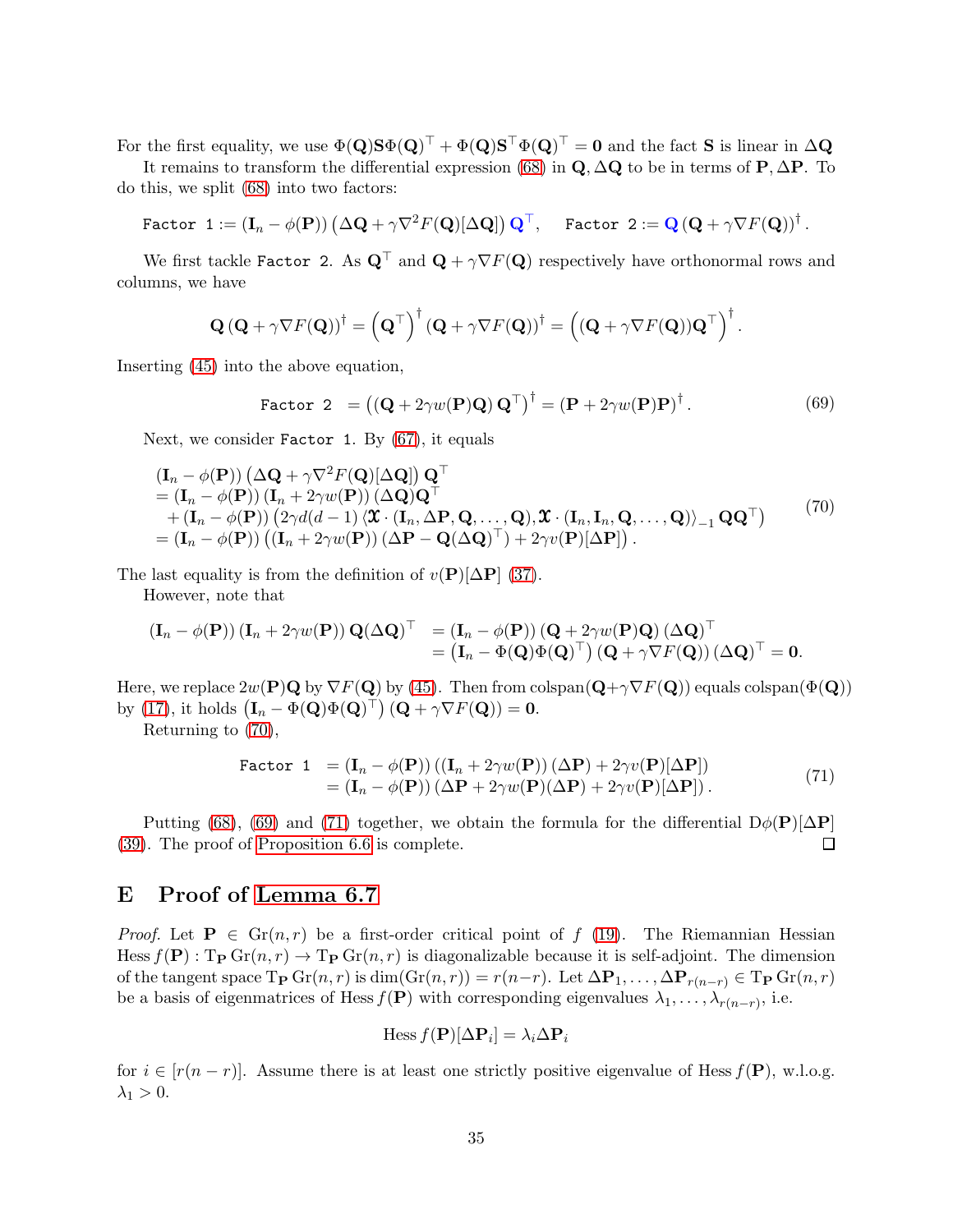We analyze the eigenvalues of D $\phi(\mathbf{P})$  by expressing the differential with respect to  $\{\Delta \mathbf{P}_i\}$ . Under this basis, the differential is represented by the matrix  $\mathbf{M} \in \mathbb{R}^{r(n-r)\times r(n-r)}$  with entries

<span id="page-35-0"></span>
$$
m_{i,j} = \left\langle 2 \operatorname{sym}\left( (\mathbf{I}_n - \mathbf{P}) \left( \Delta \mathbf{P}_i + 2\gamma w(\mathbf{P}) \Delta \mathbf{P}_i + \gamma v(\mathbf{P}) [\Delta \mathbf{P}_i] \right) (\mathbf{P} + 2\gamma w(\mathbf{P}) \mathbf{P})^{\dagger} \right), \Delta \mathbf{P}_j \right\rangle, (72)
$$

for  $i, j \in [r(n-r)]$ . Here we apply the formula [\(39\)](#page-21-4) and the fact that  $\mathbf{P} = \phi(\mathbf{P})$  as critical points of f are fixed points of  $\phi$  by C3 in [Section 6.2.](#page-18-0) The eigenvalues of the operator  $D\phi(\mathbf{P})$  are the same as the eigenvalues of the matrix M.

We next compute the matrix  $M$ . Due to the rank constraint on  $P$ , we utilize its block structure to facilitate the computation. W.l.o.g., we suppose the rank-r orthogonal projection  $P$  is:

$$
\mathbf{P} = \left[ \begin{array}{cc} \mathbf{I}_r & \mathbf{0}_{r \times (n-r)} \\ \mathbf{0}_{(n-r) \times r} & \mathbf{0}_{(n-r) \times (n-r)} \end{array} \right] \in \mathrm{Gr}(n,r),
$$

by choosing an appropriate for  $\mathbb{R}^n$ .

From [\(44\)](#page-28-5), grad  $f(\mathbf{P}) = \text{sym} (2(\mathbf{I}_n - \mathbf{P})w(\mathbf{P})\mathbf{P}) = \mathbf{0}$ , and [\(21\)](#page-17-5),  $\Delta \mathbf{P} = (\Delta \mathbf{P})\mathbf{P} + \mathbf{P}\Delta \mathbf{P}$  for all  $\Delta P \in \mathrm{Tr} \mathrm{Gr}(n, r)$ , we obtain block matrices for  $w(P)$  and  $\{\Delta P_i\}$ . Namely there are PSD matrices  $\mathbf{A} \in \mathbb{S}^2(\mathbb{R}^r), \mathbf{C} \in \mathbb{S}^2(\mathbb{R}^{n-r})$  and matrices  $\mathbf{H}_i \in \mathbb{R}^{(n-r)\times r}$  for  $i \in [r(n-r)]$  such that

$$
w(\mathbf{P}) = \begin{bmatrix} \mathbf{A} & \mathbf{0} \\ \mathbf{0} & \mathbf{C} \end{bmatrix} \in \mathbb{S}^2(\mathbb{R}^n), \quad \Delta \mathbf{P}_i = \begin{bmatrix} \mathbf{0} & \mathbf{H}_i^{\top} \\ \mathbf{H}_i & \mathbf{0} \end{bmatrix} \in \mathrm{T}_{\mathbf{P}} \mathrm{Gr}(n, r). \tag{73}
$$

Since  $\Delta P_i$  are eigenmatrices of Hess  $f(P)$ , by [\(38\)](#page-21-3) we see

$$
2 \operatorname{sym} \left( (\mathbf{I}_n - \mathbf{P}) v(\mathbf{P}) [\Delta \mathbf{P}_i] \right)
$$
  
= Hess  $f(\mathbf{P}) [(\Delta \mathbf{P})_i] - 2 \operatorname{sym} \left( w(\mathbf{P}) (\Delta \mathbf{P}_i) \mathbf{P} - \Delta \mathbf{P}_i w(\mathbf{P}) \mathbf{P} \right)$   
=  $\begin{bmatrix} \mathbf{0} & \lambda_i \mathbf{H}_i^{\top} \\ \lambda_i \mathbf{H}_i & \mathbf{0} \end{bmatrix} - 2 \operatorname{sym} \left( \begin{bmatrix} \mathbf{A} & \mathbf{0} \\ \mathbf{0} & \mathbf{C} \end{bmatrix} \begin{bmatrix} \mathbf{0} & \mathbf{H}_i \\ \mathbf{H}_i & \mathbf{0} \end{bmatrix} \begin{bmatrix} \mathbf{I}_r & \mathbf{0} \\ \mathbf{0} & \mathbf{0} \end{bmatrix} - \begin{bmatrix} \mathbf{0} & \mathbf{H}_i^{\top} \\ \mathbf{H}_i & \mathbf{0} \end{bmatrix} \begin{bmatrix} \mathbf{A} & \mathbf{0} \\ \mathbf{0} & \mathbf{C} \end{bmatrix} \begin{bmatrix} \mathbf{I}_r & \mathbf{0} \\ \mathbf{0} & \mathbf{0} \end{bmatrix} \right)$   
=  $\begin{bmatrix} \mathbf{0} & \lambda_i \mathbf{H}_i^{\top} - \mathbf{H}_i^{\top} \mathbf{C} + \mathbf{A} \mathbf{H}_i^{\top} \\ \lambda_i \mathbf{H}_i - \mathbf{C} \mathbf{H}_i + \mathbf{H}_i \mathbf{A} & \mathbf{0} \end{bmatrix}.$ 

It follows that

$$
(\mathbf{I}_n - \mathbf{P})v(\mathbf{P})[\Delta \mathbf{P}_i] = \begin{bmatrix} \mathbf{0} & \mathbf{0} \\ \lambda_i \mathbf{H}_i - \mathbf{C} \mathbf{H}_i + \mathbf{H}_i \mathbf{A} & \mathbf{0} \end{bmatrix},
$$

because  $(I_n - P)v(P)[\Delta P_i]$  [\(37\)](#page-21-2) is in the format  $(I_n - P)(\cdot)P$  so only its left bottom block is nonzero.

To get  $m_{i,j}$  [\(72\)](#page-35-0), we compute

$$
\begin{split}\n(\mathbf{I}_n - \mathbf{P}) \, (\Delta \mathbf{P}_i + 2\gamma w(\mathbf{P}) \Delta \mathbf{P}_i + 2\gamma v(\mathbf{P}) [\Delta \mathbf{P}_i]) \\
= \begin{bmatrix}\n\mathbf{0} & \mathbf{0} \\
\mathbf{0} & \mathbf{I}_{n-r}\n\end{bmatrix}\n\begin{bmatrix}\n\mathbf{I}_r + 2\gamma \mathbf{A} & \mathbf{0} \\
\mathbf{0} & \mathbf{I}_{n-r} + 2\gamma \mathbf{C}\n\end{bmatrix}\n\begin{bmatrix}\n\mathbf{0} & \mathbf{H}_i^\top \\
\mathbf{H}_i & \mathbf{0}\n\end{bmatrix} + \begin{bmatrix}\n\mathbf{0} & \mathbf{0} \\
2\gamma (\lambda_i \mathbf{H}_i - \mathbf{C} \mathbf{H}_i + \mathbf{H}_i \mathbf{A}) & \mathbf{0}\n\end{bmatrix} \\
= \begin{bmatrix}\n\mathbf{0} & \mathbf{0} \\
(1 + 2\gamma \lambda_i) \mathbf{H}_i + 2\gamma \mathbf{H}_i \mathbf{A} & \mathbf{0}\n\end{bmatrix}.\n\end{split}
$$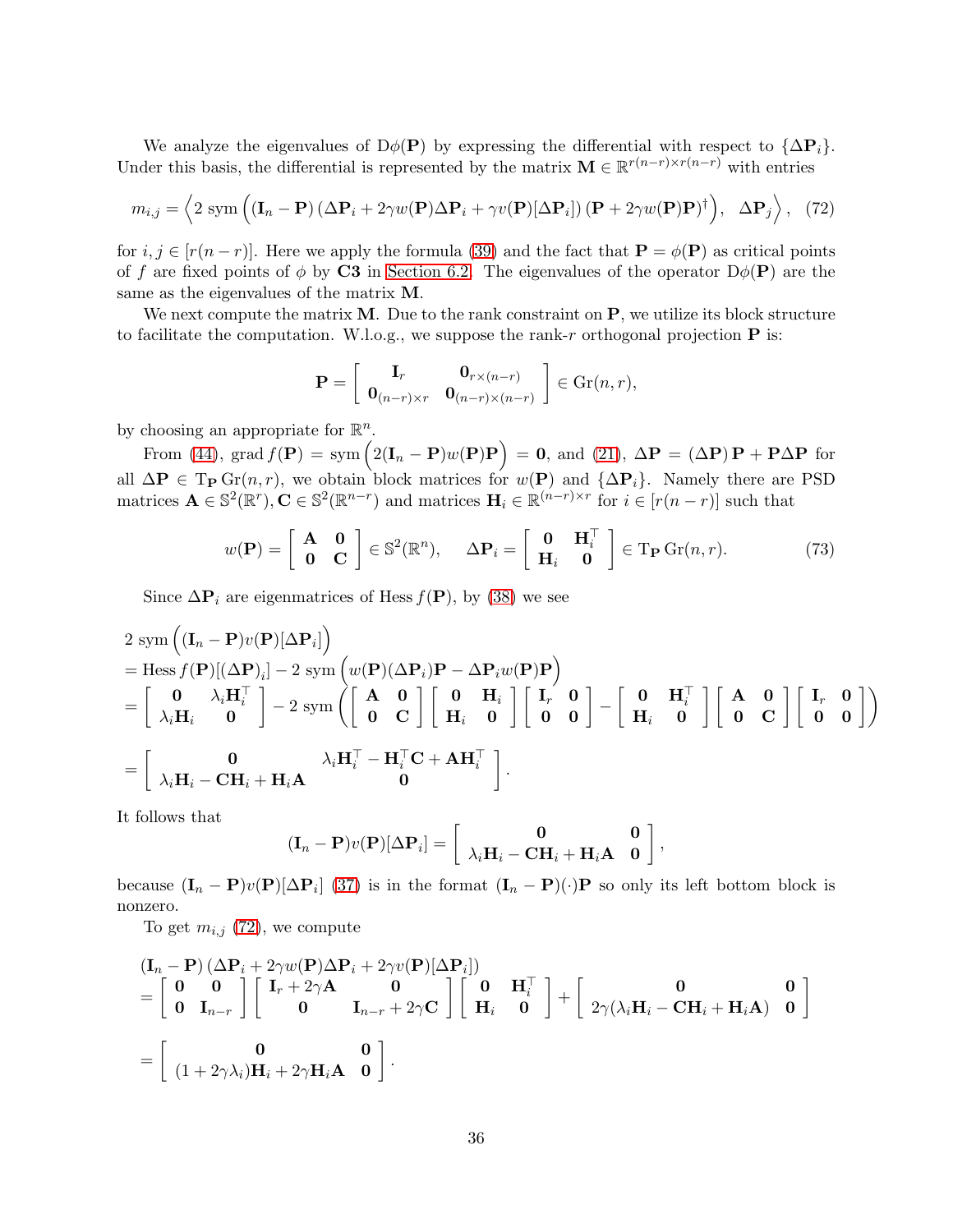Also,

$$
(\mathbf{P} + 2\gamma w(\mathbf{P})\mathbf{P})^{\dagger} = \left( \begin{bmatrix} \mathbf{I}_r & \mathbf{0} \\ \mathbf{0} & \mathbf{0} \end{bmatrix} + \begin{bmatrix} 2\gamma \mathbf{A} & \mathbf{0} \\ \mathbf{0} & \mathbf{0} \end{bmatrix} \right)^{\dagger} = \begin{bmatrix} (\mathbf{I}_r + 2\gamma \mathbf{A})^{-1} & \mathbf{0} \\ \mathbf{0} & \mathbf{0} \end{bmatrix}.
$$

Here we note that since **A** is PSD and  $\gamma > 0$ , the inverse  $(I_r + 2\gamma A)^{-1}$  exists and is symmetric.

Thus the left component in the inner product [\(72\)](#page-35-0) is

$$
2 \operatorname{sym}\left(\begin{bmatrix} \mathbf{0} & \mathbf{0} \\ (1+2\gamma\lambda_i)\mathbf{H}_i + 2\gamma\mathbf{H}_i\mathbf{A} & \mathbf{0} \end{bmatrix} \begin{bmatrix} (\mathbf{I}_r + 2\gamma\mathbf{A})^{-1} & \mathbf{0} \\ \mathbf{0} & \mathbf{0} \end{bmatrix}\right)
$$

$$
= \begin{bmatrix} \mathbf{0} & \mathbf{H}_i^{\top} + 2\gamma\lambda_i(\mathbf{I}_r + 2\gamma\mathbf{A})^{-1}\mathbf{H}_i^{\top} \\ \mathbf{0} & \mathbf{0} \end{bmatrix}
$$

Finally [\(72\)](#page-35-0) reads

<span id="page-36-0"></span>
$$
m_{i,j} = \left\langle \begin{bmatrix} \mathbf{0} & \mathbf{H}_{i}^{\top} + 2\gamma \lambda_{i} (\mathbf{I}_{r} + 2\gamma \mathbf{A})^{-1} \mathbf{H}_{i}^{\top} \\ \mathbf{H}_{i} + 2\gamma \lambda_{i} \mathbf{H}_{i} (\mathbf{I}_{r} + 2\gamma \mathbf{A})^{-1} & \mathbf{0} \end{bmatrix} \right\rangle, \begin{bmatrix} \mathbf{0} & \mathbf{H}_{j}^{\top} \\ \mathbf{H}_{j} & \mathbf{0} \end{bmatrix} \right\rangle
$$
  
= 2  $\langle \mathbf{H}_{i} + 2\gamma \lambda_{i} \mathbf{H}_{i} (\mathbf{I}_{r} + 2\gamma \mathbf{A})^{-1}, \mathbf{H}_{j} \rangle$   
=  $\begin{cases} 4\gamma \lambda_{i} \left\| \mathbf{H}_{i} (\mathbf{I}_{r} + 2\gamma \mathbf{A})^{-\frac{1}{2}} \right\|^{2} + 1 & i = j \\ 4\gamma \lambda_{i} \left\langle \mathbf{H}_{i} (\mathbf{I}_{r} + 2\gamma \mathbf{A})^{-\frac{1}{2}} , \mathbf{H}_{j} (\mathbf{I}_{r} + 2\gamma \mathbf{A})^{-\frac{1}{2}} \right\rangle & i \neq j, \end{cases}$  (74)

where we use

$$
\langle \mathbf{H}_i, \mathbf{H}_j \rangle = \frac{1}{2} \langle \Delta \mathbf{P}_i, \Delta \mathbf{P}_j \rangle = \begin{cases} \frac{1}{2}, & i = j \\ 0, & i \neq j. \end{cases}
$$

We set

<span id="page-36-1"></span>
$$
\mathbf{L} = \begin{bmatrix} \text{vec}\left(\mathbf{H}_1(\mathbf{I}_r + 2\gamma \mathbf{A})^{-\frac{1}{2}}\right)^\top \\ \vdots \\ \text{vec}\left(\mathbf{H}_{r(n-r)}(\mathbf{I}_r + 2\gamma \mathbf{A})^{-\frac{1}{2}}\right)^\top \end{bmatrix} \in \mathbb{R}^{r(n-r) \times r(n-r)},
$$
(75)  

$$
\mathbf{\Lambda} = 4\gamma \text{diag}\left(\lambda_1, \ldots, \lambda_{r(n-r)}\right) \in \mathbb{S}^2(\mathbb{R}^{r(n-r)}).
$$

Here vec denotes the vectorization operator. Combining [\(74\)](#page-36-0) and [\(75\)](#page-36-1), we have a short-hand expression for M:

$$
\mathbf{M}=\mathbf{\Lambda}\mathbf{L}\mathbf{L}^{\top}+\mathbf{I}_{r(n-r)}.
$$

The linear independence of  ${\bf H}_i$  implies the linear independence of  ${\bf H}_i({\bf I}_r + 2\gamma {\bf A})^{-\frac{1}{2}}$ . Then L is invertible because its rows are linearly independent. Hence  $\Lambda L L$ <sup>†</sup> is similar to  $L^{\dagger} \Lambda L =$  $\mathbf{L}^\top (\Lambda \mathbf{L} \mathbf{L}^\top) \mathbf{L}^{-\top}$ . As  $\mathbf{L}^\top \Lambda \mathbf{L}$  is symmetric,  $\Lambda \mathbf{L} \mathbf{L}^\top$  is diagonalizable with the same eigenvalues as  $\mathbf{L}^{\top}$ **ΛL**. Then **Λ** and  $\mathbf{L}^{\top}$ **ΛL** are congruent. So their numbers of positive eigenvalues match. But there is a strictly positive eigenvalue of **Λ**, namely  $4\gamma\lambda_1 > 0$ . It follows that  $\mathbf{M} = \mathbf{\Lambda} \mathbf{L} \mathbf{L}^\top + \mathbf{I}_{r(n-r)}$  has an eigenvalue strictly greater than 1. The proof of Lemma 6.7 is complete. has an eigenvalue strictly greater than 1. The proof of [Lemma](#page-22-0) 6.7 is complete.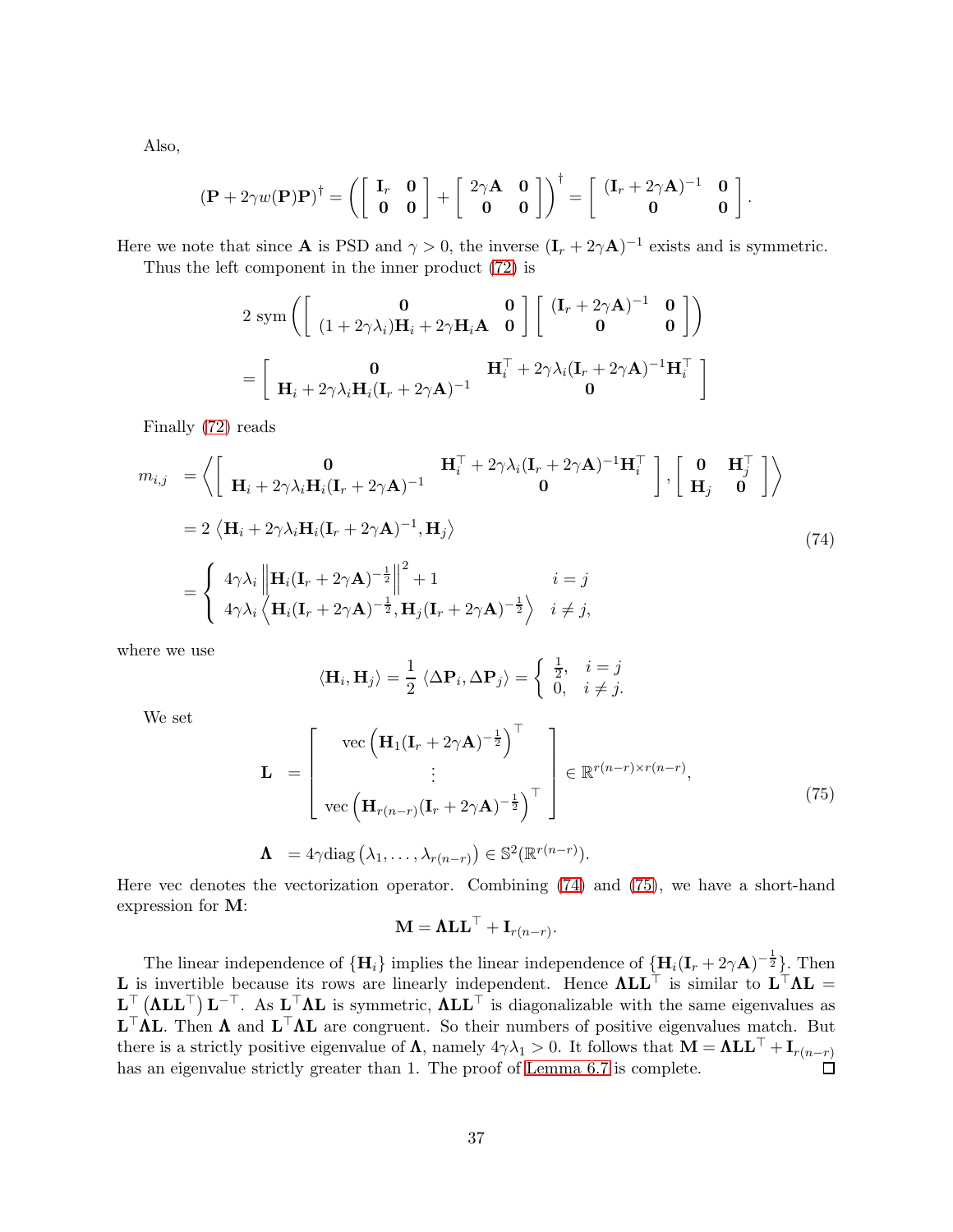### <span id="page-37-3"></span>F Proof of [Lemma 6.8](#page-22-1)

*Proof.* We prove [Lemma 6.8](#page-22-1) by showing that  $\phi$  is  $C^{\infty}$  and  $D\phi(\mathbf{P})$  is invertible for all  $\mathbf{P} \in \text{Gr}(n, r)$ , when  $\gamma$  is small enough.

First we claim that  $\Phi$  is  $C^{\infty}$  on  $\text{St}(n, r)$ . It is a composite of  $\overline{QR}$  and  $\mathbf{Q} \mapsto \mathbf{Q} + \gamma \nabla F(\mathbf{Q})$ . The latter is a polynomial map, only taking full-rank values by  $C3$  of [Section 6.2.](#page-18-0) Meanwhile,  $QR$  is  $C^{\infty}$  at full-rank inputs by [\[64](#page-28-6)]. So  $\Phi$  is  $C^{\infty}$ . Consequently  $\phi$  is  $C^{\infty}$  by [\[39](#page-26-13), Theorem A.27 (a)], since  $\mathbf{Q} \mapsto \mathbf{Q} \mathbf{Q}^{\top}$  is a quotient map from  $\text{St}(n, r)$  to  $\text{Gr}(n, r)$ .

Next we show  $D\Phi(\mathbf{Q})$  is invertible for all  $\mathbf{Q} \in \text{St}(n,r)$ . Define  $h : \text{St}(n,r) \times \mathbb{R}_{\geq 0} \to \mathbb{R}_{\geq 0}$  by

$$
h(\mathbf{Q}, \gamma) := \sigma_{\min} \left( D\Phi(\mathbf{Q}) \right) = \sigma_{\min} \left( D\mathbf{Q}R(\mathbf{Q} + \gamma \nabla F(\mathbf{Q})) \right),
$$

where  $\sigma_{\min}$  denotes the smallest singular value. Here  $\overline{QR}$  is  $C^{\infty}$  at full-rank inputs,  $\Phi(Q)$  is full-rank for  $\gamma \geq 0$  and  $\Phi(\mathbf{Q})$  is polynomial in  $\mathbf{Q}, \gamma$ . It follows that  $D\overline{\mathbf{Q}}R(\mathbf{Q} + \gamma \nabla F(\mathbf{Q}))$  is jointly continuous in  $\mathbf{Q}, \gamma$ . As the smallest singular value is also continuous, h is jointly continuous in  $\mathbf{Q}, \gamma$ . When  $\gamma = 0$ ,  $\Phi$  becomes the identity map on  $St(n, r)$ , so  $h(\cdot, 0) \equiv 1$ . Because the Stiefel manifold is compact, there exists a constant  $\Gamma^{**}(\mathbf{x}, r) > 0$  such that for all  $0 < \gamma \leq \Gamma^{**}$  it holds  $h(\cdot, \gamma) > 0$ . W.l.o.g. assume  $\Gamma^{**}$  is less than  $\Gamma^*$  in [Theorem 6.1.](#page-17-3) Then  $D\Phi : T_{\mathbf{Q}} \text{St}(n,r) \to T_{\phi(\mathbf{Q})} \text{St}(n,r)$  is invertible for all  $\mathbf{Q} \in \text{St}(n, r)$  when  $\gamma \leq \Gamma^{**}$ .

To conclude, differentiate the update diagram [Figure 10.](#page-17-6) By the chain rule, we get a commutative diagram of differentials between tangent spaces. The "north-then-west" path is a composition of surjections because  $D\Phi(\mathbf{Q}_t)$  is surjective (when  $\gamma \leq \Gamma^{**}$ ) and  $\mathbf{Q} \mapsto \mathbf{Q}\mathbf{Q}^{\top}$  is a quotient map. By commutativity, the "west-then-north" composition is surjective. So the second map there must be a surjection, i.e.  $D\phi(\mathbf{P}_t) : \mathrm{T}_{\mathbf{P}_t} \mathrm{Gr}(n, r) \to \mathrm{T}_{\mathbf{P}_{t+1}} \mathrm{Gr}(n, r)$  is surjective. Therefore it is invertible, as the tangent spaces share the same dimension. The proof of Lemma 6.8 is complete. as the tangent spaces share the same dimension. The proof of [Lemma 6.8](#page-22-1) is complete.

### <span id="page-37-0"></span>G Supporting theorems

#### G.1 Convergence guarantee

Let  $f: Gr(n,r) \to \mathbb{R}$  be a real-analytic function. Consider the problem

$$
\max_{\mathbf{P}\in \mathrm{Gr}(n,r)} f(\mathbf{P}).
$$

Let  $\{P_t\} \subset \mathrm{Gr}(n, r)$  be a sequence. We make the following assumptions:

• (C1) There exists  $\kappa > 0$  such that

<span id="page-37-1"></span>
$$
\|\mathbf{P}_{t+1} - \mathbf{P}_t\| \ge \kappa \|\operatorname{grad} f(\mathbf{P}_t)\|; \tag{76}
$$

• (C2) There exists  $\sigma > 0$  such that

<span id="page-37-2"></span>
$$
f(\mathbf{P}_{t+1}) - f(\mathbf{P}_t) \ge \sigma \|\mathbf{P}_{t+1} - \mathbf{P}_t\| \|\operatorname{grad} f(\mathbf{P}_t)\|; \tag{77}
$$

• (C3) First-order optimality is equivalent to the fixed point condition, i.e.

$$
\operatorname{grad} f(\mathbf{P}_t) = \mathbf{0} \Leftrightarrow \mathbf{P}_{t+1} = \mathbf{P}_t; \tag{78}
$$